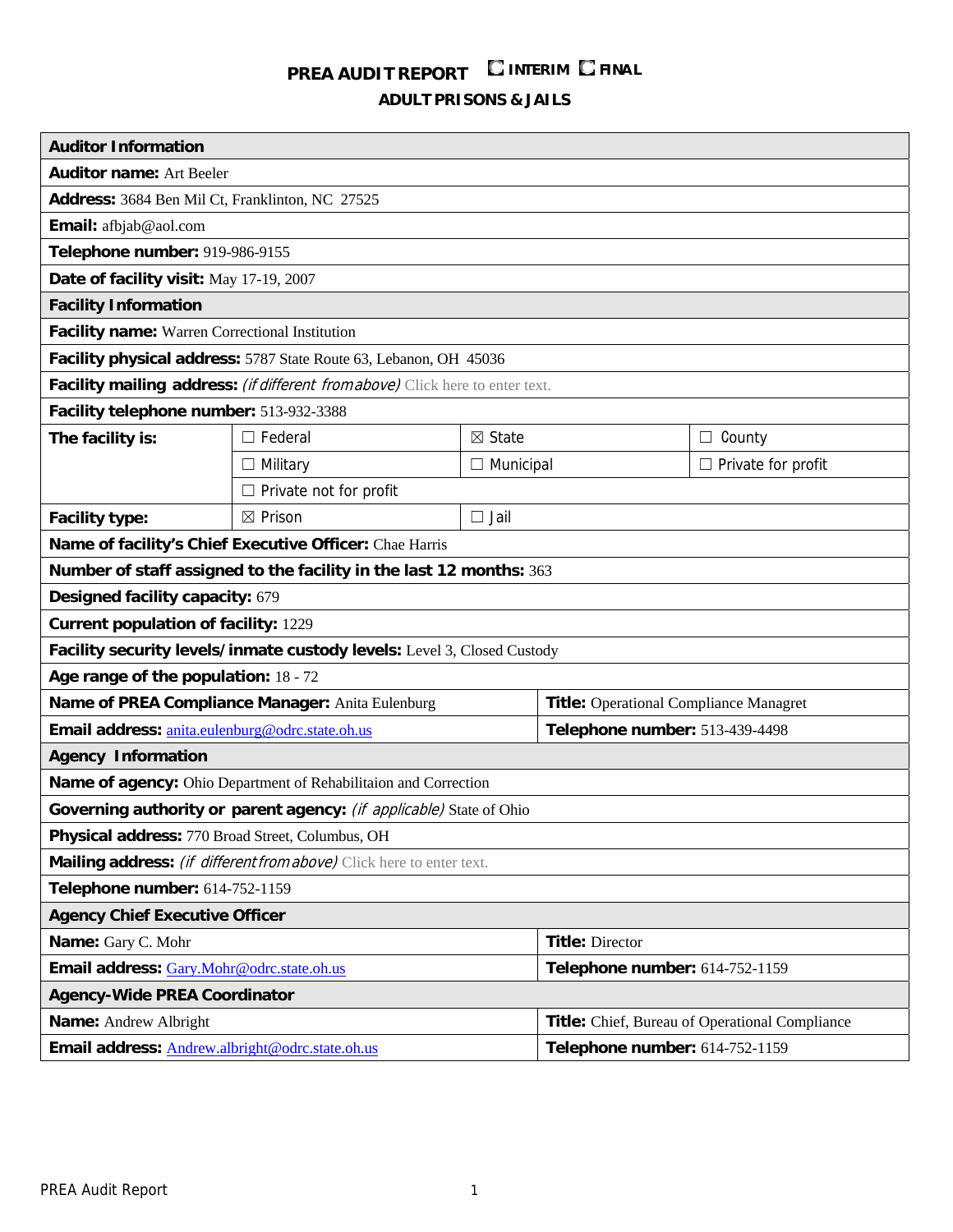## **AUDIT FINDINGS**

## **NARRATIVE**

The Ohio Department of Rehabilitation and Correction continues in their quest to make sexual safety part of the institutional culture throughout its system. This goes from the Govenor of the state to the beginning correctional officer. The nature an culture of institutons is difficult to change, and to be truly effective PREA must become part of the culture of institutions. Much progress has been made in the past three years. They (ODRC) has incorporated PREA as part of their compliance process and have program managers who oversee the process. They continue to work on ways to make the process not only meaningful but transparent. One of the recent innovatioins is their data base process on incident reports. Incident reports for sexual misconduct have many data fields. This process has become automated and has been since last December (2016) gathering data. This data collection will enable trends and provide for analysis much more relevant than count analysis. The PREA Incident Report User Guide is 135 pagess long, but a look at the table of contents provides information on the depth of this new reporting system.

## **Table of Contents**

If the PRC would like to review this document, it can be forwarded.

Another noteworthy move toward the integration of sexual safety into the culture of the agency is the publication of Policy 69‐OCH‐05, Legal Issues in Correctional Health Care. This revises an earlier policy but is noteworthy because of the changes to the process of identifying and treating offenders who identify as gender dysphoric. This expanded criteria uses definitions found in DSM‐V as guidance. Inmates who identify as transgender are anxiously awaiting a method to request hormone treatment. Both medical and mental health staff voice some trepidation on needing to make recommendations for treatment. It is noted that the institution is only making recommendations.

During the conduct of the audit, six recommendations and suggestions were noted. They are listed below with the instittion's response to them. All responses are deemed satisfactory.

**Recommendation 1:** Provide staff at their next annual training information on victimization. One place to start may be: https://victimsofcrime.org/help-for-crime-victims/get-help-bulletins-for-crime-victims/trauma-of-victimizationm. This site gives good basic information regarding being victimized and the trauma associated with it.

**Response:** WCI Training Department will review victimization/ sensitivity suggestions as they develop the next annual training cycle. PREA training will continue to be a mandate for all staff. The Local training officer will research the above-mentioned website to determine if the information could be utilized in an in-service training locally at WCI in training year 2017-2018.

The Bureau of Operational Compliance (BOC) will consult with the Corrections Training Academy in effort to determine the possibility of incorporating victimization/sensitivity training within the agency's PREA training curriculum.

**Recommendation 2**: With the issuance of the OH policy on gender dysphoria, provide a template or other guidance to medical and mental health staff regarding questions to ask to assess the level of dysphoria to make determination of a recommendation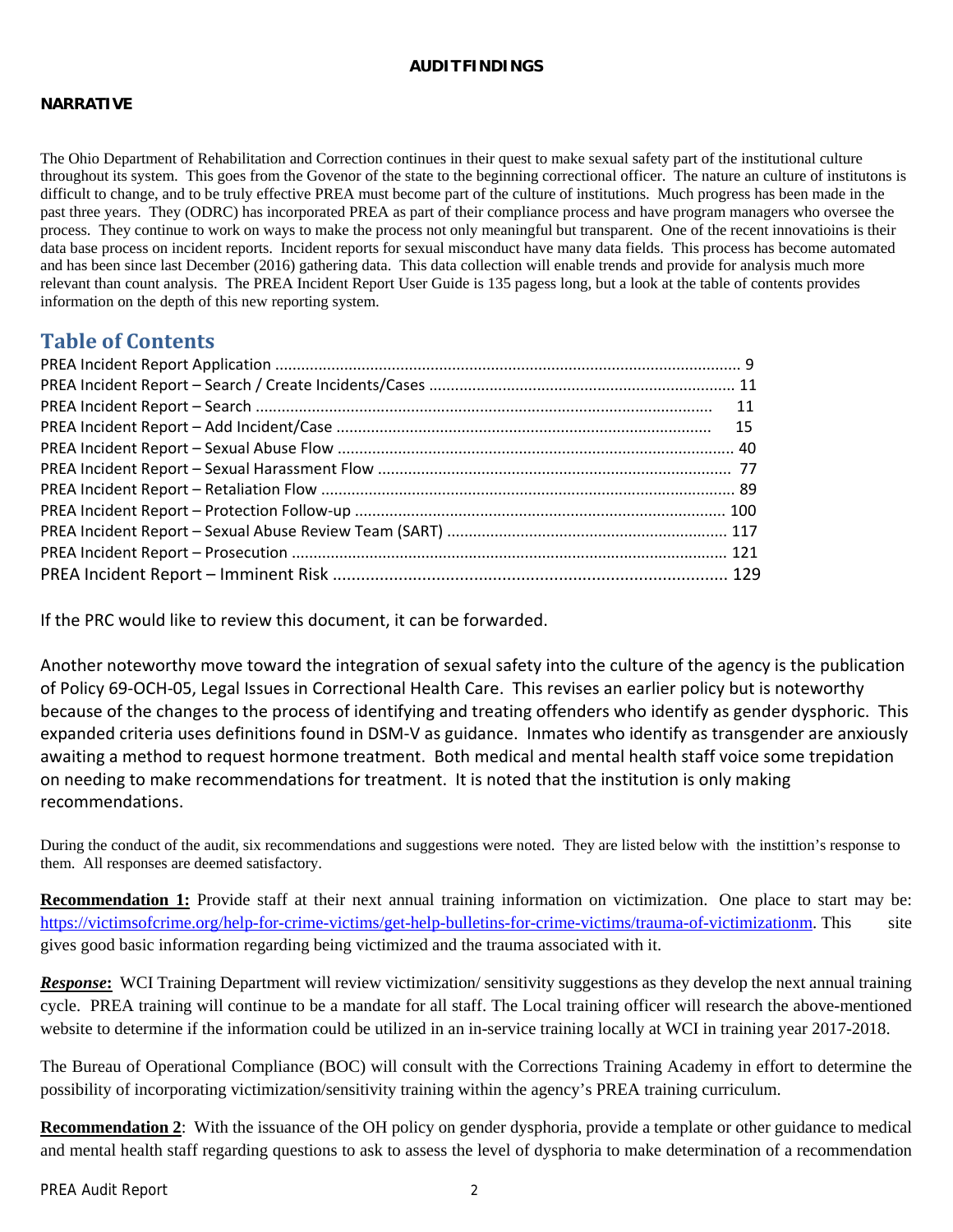of hormone treatment or other accommodations. Here are some things which may assist if they do not send anything right away: http://www.avitale.com/FAQ.htm;https://williamsinstitute.law.ucla.edu/wp-content/uploads/geniuss-report-sep-2014.pdf;https://www.psychiatry.org/patients-families/gender-dysphoria/expert-qa. These certainly are not all inclusive, but they do provide some resources. The Williams Institute information on gender dysphoria is the most complete.

*Response:* WCI Health Care Administrator and WCI Mental Health Administrator will seek guidance and direction from the Operation Support Center concerning training and checklists available for their staff regarding Gender Dysphoria assessment. They will also review the provided link and ask any clarifying questions to appropriately licensed staff.

**Recommendation 3:** Develop of privacy partitions around phones of some type to allow inmates a modicum of privacy when making phone calls which could involve reporting sexual abuse.

*Response*: Security Staff and Maintenance are currently reviewing options of installing phone barriers that ensure privacy but not inhibit security. The privacy barriers must also be durable.

**Recommendation 4:** For the developmentally disabled and seriously mentally ill, develop specialized training for these offenders to ensure they know about sexual safety and reporting in the institution. Here are some URLs which might help: https://www.mayinstitute.org/news/topic\_center.html?id=417; https://www.pinterest.com/source/vkc.mc.vanderbilt.edu/; http://www.snapcurriculum.org/index.html;https://www.youtube.com/watch?; v=k9Xobwpj9\_Y; and, https://sharemylesson.com/subject/students-disabilities. Again, these are not inclusive nor even perhaps good examples, but they are provided as jumping off points.

*Response*: The medical director and psychologists will speak with inmates and make sure they understand the process of how to report. To keep the options simple for their comprehension, they will instruct inmates to talk to a Security Supervisor. Mental Health Administrator will ensure this practice is being followed.

**Recommendation 5:** The video being used by ODRC is outdated and needs to be updated.

*Response*: The Bureau of Operational Compliance (BOC) is currently in the process of revising/updating the agency's statewide inmate PREA educational video**.** 

**Recommendation 6:** Development of an institutional workgroup to see if they can increase jobs and thereby reduce the number of inmates in the living units during the day. About one-third of the inmates at WCI are unassigned, which means they are in the living units most of the days. This idleness affects a lot in the institutional setting but from a PREA perspective, the majority of the investigations between inmates occur in the living units. Because of many inmates being in living units, the cases, which are fully investigated, generally become unfounded or unsubstantiated as it becomes one inmate's word against another inmates.

*Response***:** WCI will develop a workgroup consisting of the DWO, DWSS, UMC and Major to determine where and what additional jobs can be created to eliminate idleness.

One issue which needs discussion, not so much for the institution, but for the process is the requirement that female staff members announce their entry into opposite sex units. Ohio uses an electronic buzzer to announce. This buzzer provides a loud audible tone to everyone in the area where female staff are entering. It should be noted that Warren Correctional Institution is a closed facility whose classification is held for offenders who are below maximum custody. They are in the general population but when they go to their living units and they do not want to or are not allowed to remain in the common areas, they are locked in their rooms. This practice reduces the ability of others to assault or otherwise become involved in errant behavior, such as stealing.

PREA Audit Report 3 The female employees who understand and support sexual safety in the facility, do not like this system. In fact it was said to me by one female, "we hate that damn buzzer." And while I was not surprised with the staff response, I was somewhat surprised by the reason for the distaste by female employees. You would think it would be because the buzzer allowed errant males to engage in mastubatory activity when these women were making their rounds. It was because they felt the buzzer did not allow them to be professional correctional officers. Their universal opinion was it degregated them to second rate correctional officers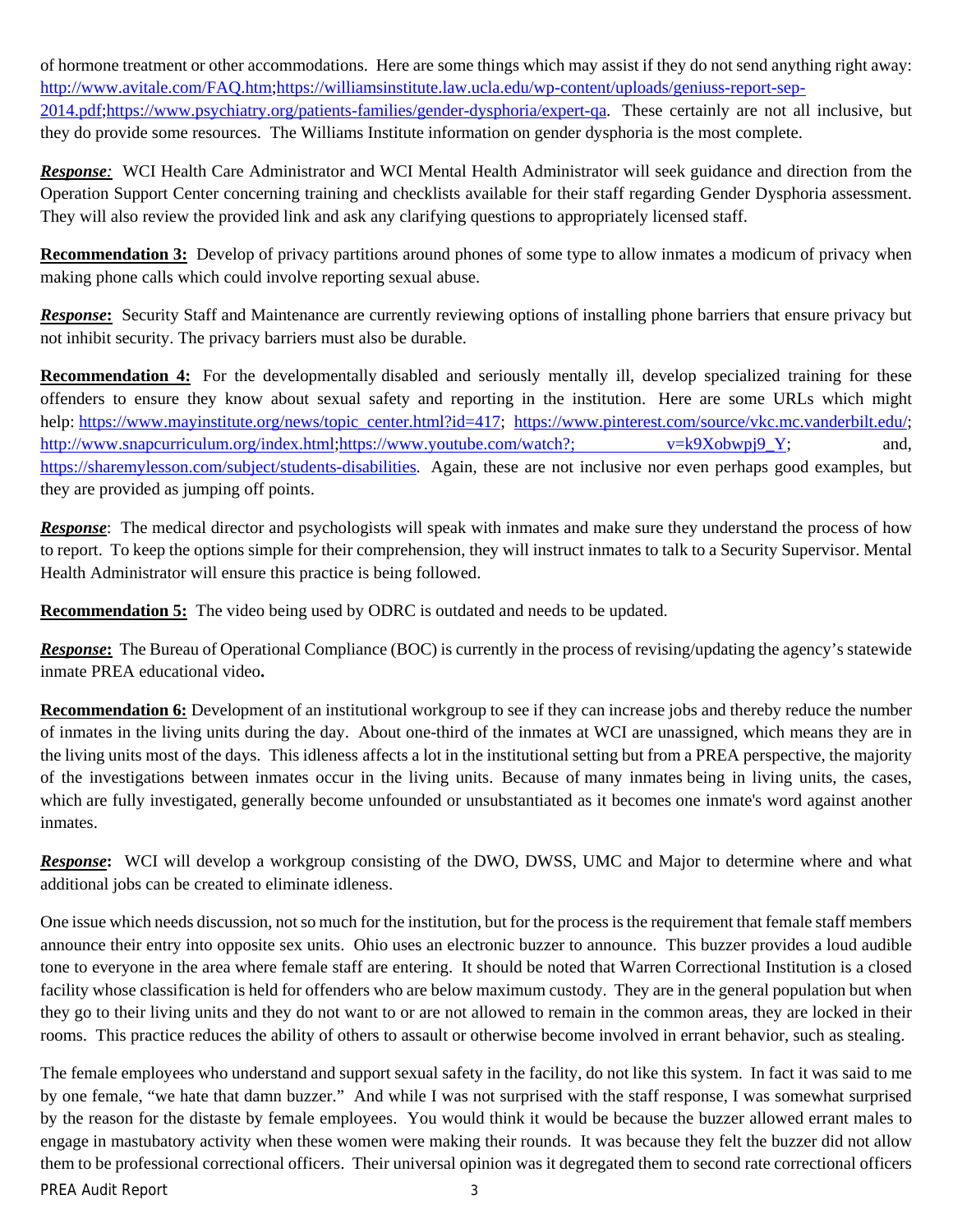because they could not do their jobs. The male staff members did not like the buzzer either, but they did not like it as they said it enable the establishment of "shooting galleries." This nuanced difference is important, and the institution administration needs to be aware of this.

As with all Ohio institutions I have visited and completed audits, Warren Correctional Institution takes the matter of sexual safety seriously. This was borne out by inmate interview were the majority of offenders indicated they felt safe in regards to their sexual safety.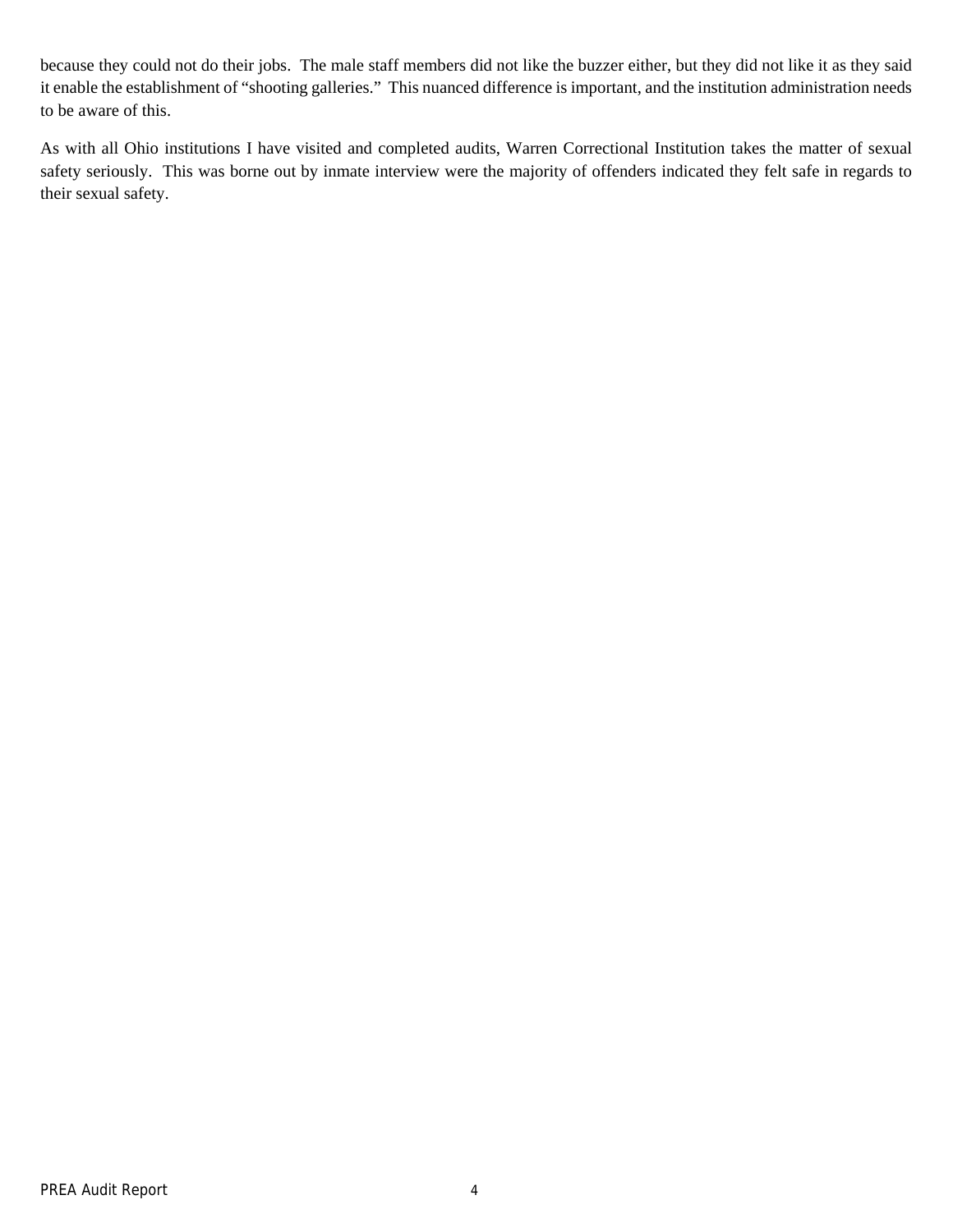## **DESCRIPTION OF FACILITY CHARACTERISTICS**

Warren Correctional Institution is a closed custody facility located in Lebanon, Ohio, about halfway between Dayton and Cincinnati . The facility was constructed between 1985 and 1989. The instittuon consists of 12 housing units where more than 1,300 inmates reside. As part of their inventory, the institution has a unit dedicated to the housing of those offenders who are developmentally disabled or mentally ill. As a side note, during the review, a Rules Infraction Committee was being chaired by a Lieutenant and the person charged with an offense was clearly mentally ill. The length of time and the depth of understanding demonstrated by the Lieutenant was noteworthy. He made sure the offeneder understood the difference between right and wrong. He spent a significant amount of time allowing the offender to tell his story, although most of it did not deal with the incident. He was able with the assistance of the psychological staff member present, to redirect the offender. I bring this up during this PREA review as it demonstrated the time and effort of the Lieutenant to make sure policy was managed correctly.

The institution is built as a campus style institution and if it were not for the fence and high mast lighting might resemble a small college. The forty-five acres inside the fence provides for housing and program areas. The institution has a upper and lower compound. Program areas include education, to include a recreational and law library, which incorporates Lexis-Nexis, an industries area, food service, laundry, commissary, etc.



PREA Audit Report 5 Of concern is that only about 40% of the population is working. This is concerning from a sexual safety and institutional safety standpoint. With the nature and volatile nature of the population, the more working or programming, the better. Research is replete with examples of misconduct being reduced the more inmates are involved in work activities. An article: "Administrative determinants of inmate violence: a multilevel analysis (Journal of Criminal Justice 31(2003) 107-117) reports, "prisoners involved in work program were significantly less likely to assault staff." While this particular article did not demonstrate positive correlation inmate on inmate violence and work, it is suggested that sexual safety of the entire population is enhanced with a working population. The institution administration has agreed to institute a work group to determine if they can increase the number of inmates working.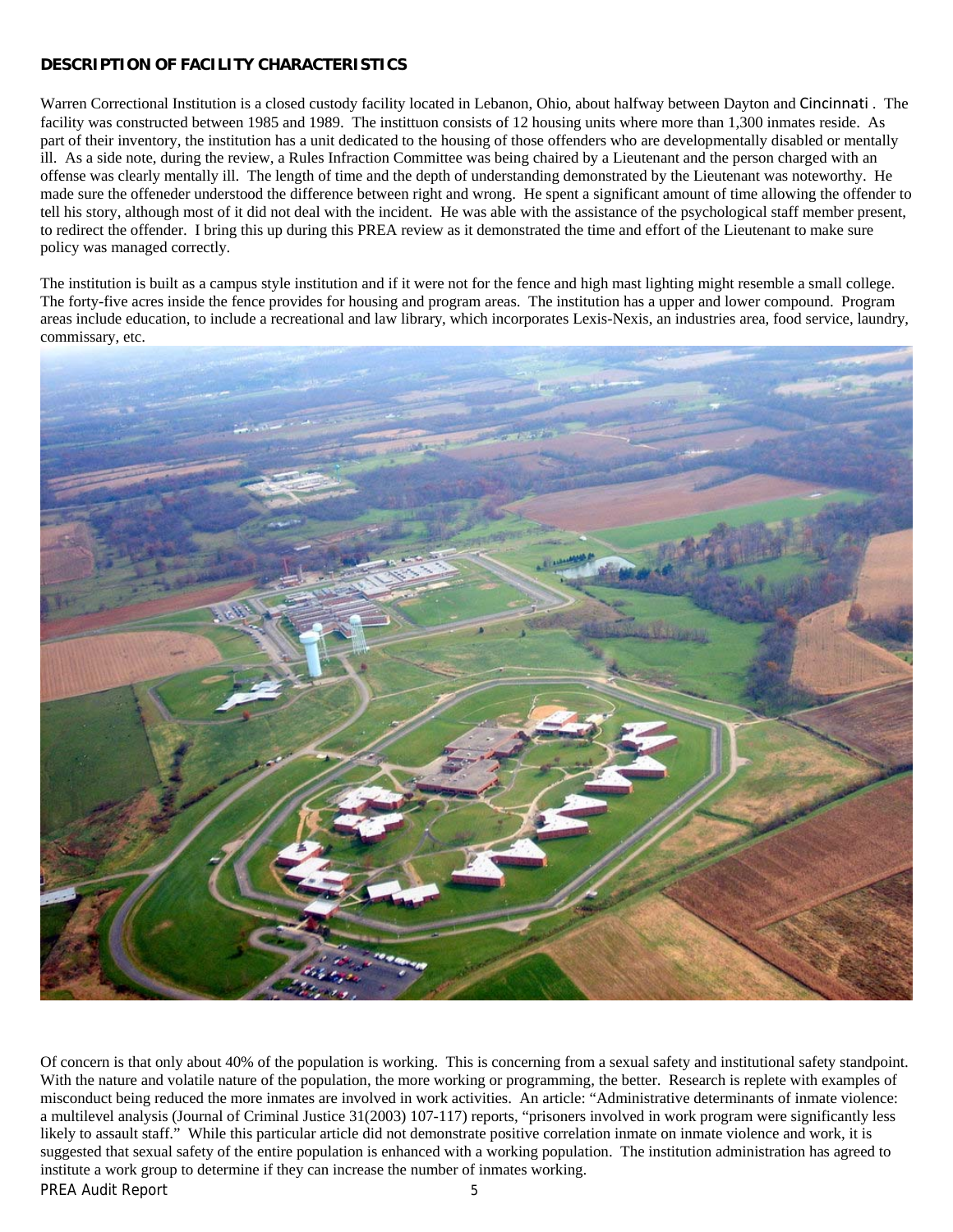Always looking to comment on innovated programs, the "doggy day care" for staff allows for inmates to watch staff member's dogs while they are working at the facility.

A review of camera locations demonstrate adequate coverage, although every administrator I know would like to have more cameras. A schematic of the camera was reviewed. As with every institution ever visited camera are used retrospectively more than live. However, it was nice to see that the investigators had the cameras on one of their many screens and the Warden was reviewing the cameras. This is not a recommendation or a written suggestion requiring response, but the Warden might wish to have both Associate Wardens and others in his executive command structure live monitor cameras each day and provide a report of it. Security was commensurate for a closed security institution. High mast lighting provided adequate visability at night and the two roving patrols continuiously monitored the fence line.

As noted one of the 12 housing units is designed to provide housing for those whom are diagnosed as developmentally disabled or mentally ill. While all institutions in the United States have experienced the growth in mentally ill populations, the institution and agency should be commended for establishing a specialized unit to house offenders who are so diagnosed. Again looking at the research literature, it is known this population is subjected to victimization at a higher rate. A fairly old article on, "Physicial Victimization in Prison: The Role of Mental Illness" (International Journal of Law and Psychiatry, 31(5) 385-393) indicates that for inmate on inmate assault the rates are 1.6 times higher for those identified as mentally ill and 1.2 times higher for staff on inmate assault. Housing for all of the institution consisted of indivual double bunked rooms.

Hensley, Tewksberry and Castle (2003) published an article: "Characteristics of Prison Assault Targets in Male Oklahoma Correctional Facilities," This article found in the Journal of Interpersonal Violence, 18(6), 565-606, provides a list of characteristics correctional staff should review when looking at persons who may be possibly victimized.

Observations of the population and interviews with staff and inmates lead to two recommendations regarding victimization. The first involved providing staff more knowledge of the intracancies of victimization especially as it deals with coping for trauma. The other recommendation involved special time being spent with those diagnosed as developmentally disabled or mentally ill. The institution has been positive in saying they would implement both recommendations.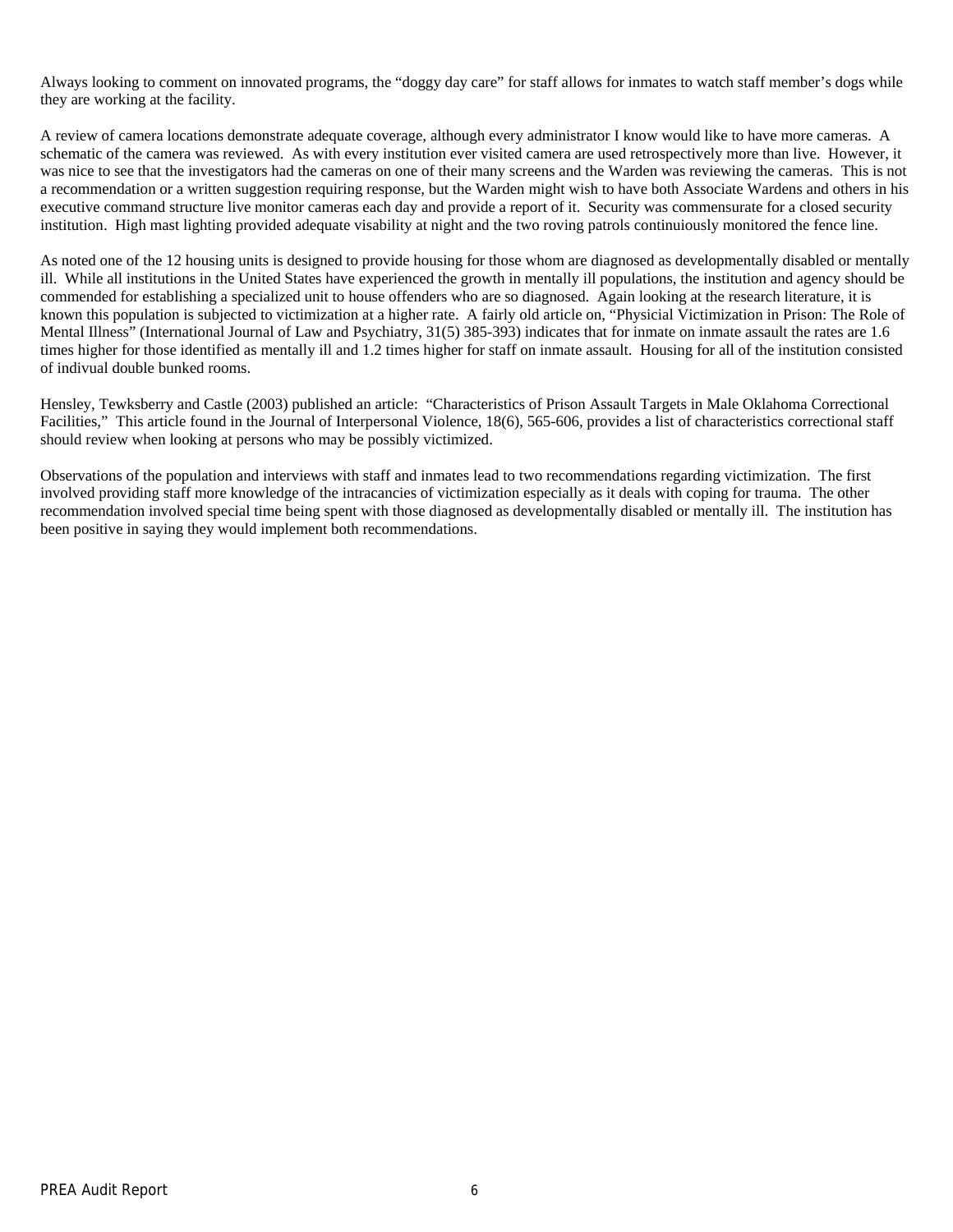## **SUMMARY OF AUDIT FINDINGS**

In a comprehensive review of the PREA standards measured against policy, practice and inculturation, Warren Correctional Institution was found in compliance with all standards. The areas which were recommended have been resolved to the satisfaction of the auditor. Warren Correctional Institution is to be congratulated for the seriousness in which they manage sexual safety for staff and inmates.

Number of standards exceeded: 6

Number of standards met: 36

Number of standards not met: 0

Number of standards not applicable: 1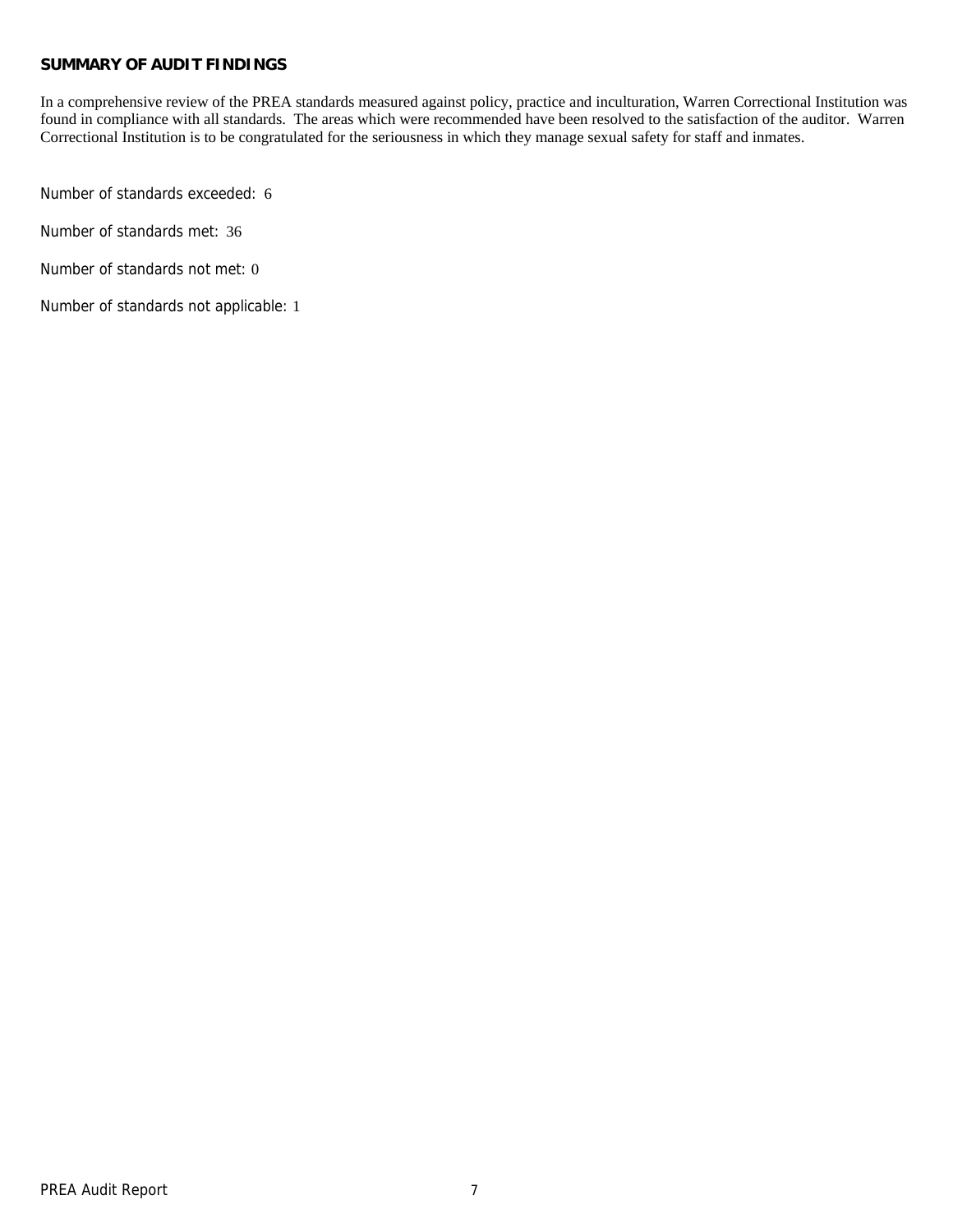## **Standard 115.11 Zero tolerance of sexual abuse and sexual harassment; PREA Coordinator**

- ☒ Exceeds Standard (substantially exceeds requirement of standard)
- ☐ Meets Standard (substantial compliance; complies in all material ways with the standard for the relevant review period)
- ☐ Does Not Meet Standard (requires corrective action)

**Auditor discussion, including the evidence relied upon in making the compliance or non-compliance determination, the auditor's analysis and reasoning, and the auditor's conclusions. This discussion must also include corrective action recommendations where the facility does not meet standard. These recommendations must be included in the Final Report, accompanied by information on specific corrective actions taken by the facility.**

**Has the facility met every requirement established by the provision?**  $X \square \text{ Yes } \square$  **No** 

**Explain the basis for this conclusion: It is clear the agency has embraced the concepts of sexual safety from the Govenor to the beginning correctional officer. The agency has incorporated PREA into its compliance structure as well as practice. The state has worked diligently since 2012 to make PREA a part of the everyday culture of the agency and Warren Correctional Institution has grown in its adaptation of the sexual safety culture. The continued innovation of new practice to provide information regarding sexual safety and the initiative to publish a policy on gender dysphoria speak toward Ohio's continued work in making the facilities a model of sexual safety.** 

**Describe in detail the evidence relied upon to reach this determination (Interviews, Documents, Observations): Discussions with staff and inmates; documents to include previous reports and significant incident logs, the acceptance of discussions with the Director and others in the Ohio State hierarchy to include the Interim Agency Compliance Manager, Amanda Moon. It is clear by the resouces dedicated to sexual safety and the tenacity of those who work with PREA that it is rubbing off on others throughout the state.** 

**For the agency, the agency policy on Prison Rape Elimination 79-ISA-01 and the policy on Prison Sexual Misconduct, Investigation and Prevention and Retaliation. Additionally the agency's organizational cahrt was reviewed. Interviews with the agency leadership to include the Director, the agency PREA coordinator and since the agency PREA coordinator was on a leave of absence during the review, the Interim Chief Compliance Manager for the agency** 

**If the facility does not meet any provision or provisions contained in the standard, detail corrective action recommendations and timeline for deliverables from the facility to demonstrate compliance with this provision. The process for deciding on required steps for corrective action should be collaborative with the facility/agency.** 

**Corrective Action Steps To Be Taken:** 

**Timeline for Deliverables:** 

## **Standard 115.12 Contracting with other entities for the confinement of inmates**

- ☐ Exceeds Standard (substantially exceeds requirement of standard)
- $\boxtimes$  Meets Standard (substantial compliance; complies in all material ways with the standard for the relevant review period)
- ☐ Does Not Meet Standard (requires corrective action)

## **Auditor discussion, including the evidence relied upon in making the compliance or non-compliance**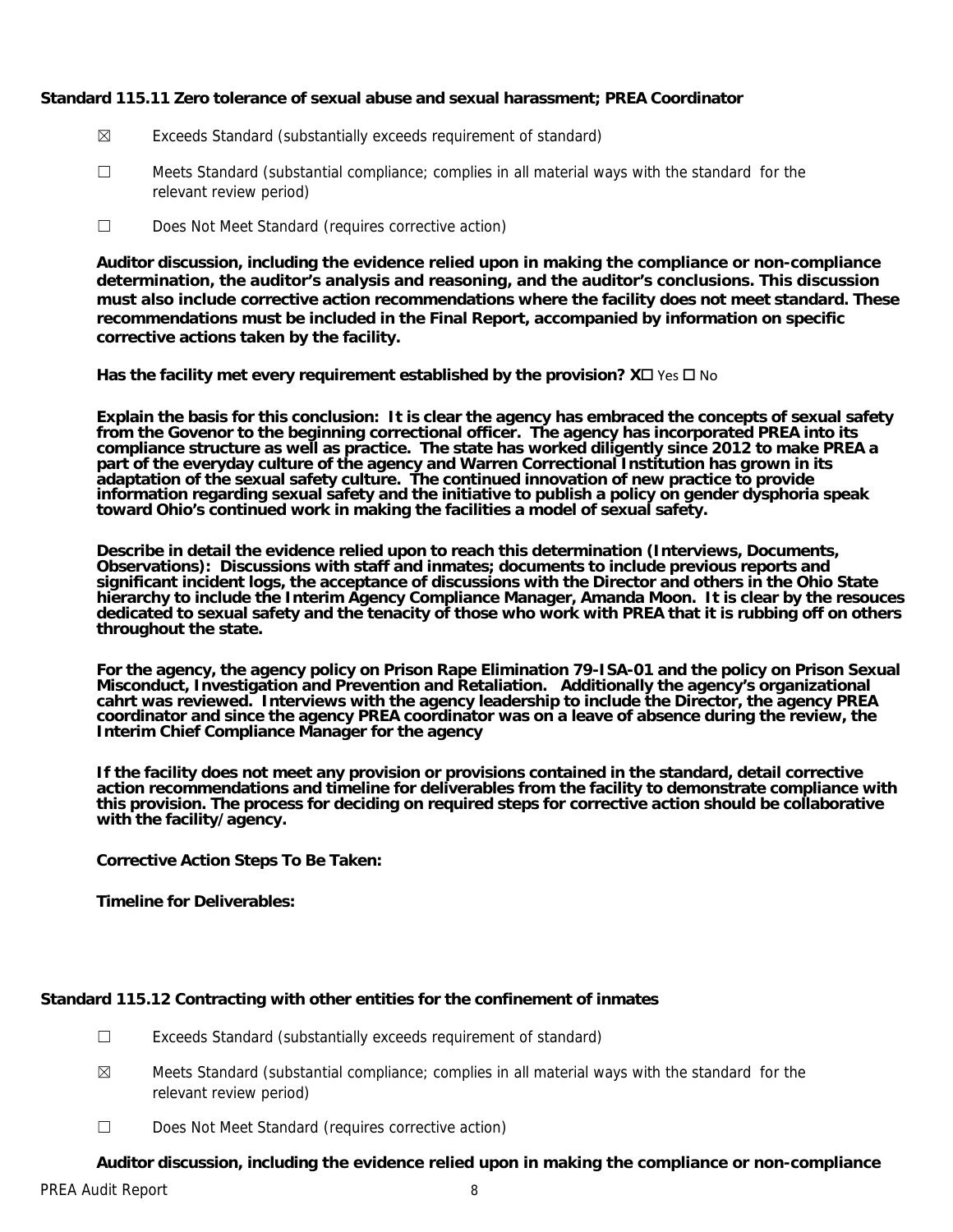**determination, the auditor's analysis and reasoning, and the auditor's conclusions. This discussion must also include corrective action recommendations where the facility does not meet standard. These recommendations must be included in the Final Report, accompanied by information on specific corrective actions taken by the facility.**

**Has the facility met every requirement established by the provision?**  $X \Box Y$  **es**  $\Box$  **No** 

**Explain the basis for this conclusion: The State of OH contracts for the confinement of offenders at only two facilities. WDI is not one of these facilities. A review of the contract was had which clearly indicates that any agency providing services for the ODRC must comply with PREA. The only departmental contractal service at NERC is food service. The contract with food service has a PREA requirement, and all staff must be trained.** 

**Describe in detail the evidence relied upon to reach this determination (Interviews, Documents, Observations): A review of the agency contractual template which includes PREA compliance as a condition. A review of 79-ISA-01 which delineates the requirement that all contractor and volunteers must be PREA trained and acknowledge the consequences if PREA is not followed.** 

**If the facility does not meet any provision or provisions contained in the standard, detail corrective action recommendations and timeline for deliverables from the facility to demonstrate compliance with this provision. The process for deciding on required steps for corrective action should be collaborative with the facility/agency.** 

**Corrective Action Steps To Be Taken: None** 

**Timeline for Deliverables:** 

## **Standard 115.13 Supervision and monitoring**

- ☐ Exceeds Standard (substantially exceeds requirement of standard)
- $\boxtimes$  Meets Standard (substantial compliance; complies in all material ways with the standard for the relevant review period)
- ☐ Does Not Meet Standard (requires corrective action)

**Auditor discussion, including the evidence relied upon in making the compliance or non-compliance determination, the auditor's analysis and reasoning, and the auditor's conclusions. This discussion must also include corrective action recommendations where the facility does not meet standard. These recommendations must be included in the Final Report, accompanied by information on specific corrective actions taken by the facility.**

**Has the facility met every requirement established by the provision?**  $X \square$  **Yes**  $\square$  **No** 

**Explain the basis for this conclusion: Inmate Communication/Weekly Rounds as codified in 50-PAM-02 articulates how "rounding" occurs in each of Ohio's facilities. Observation of the sign on logs in the**  units and work places shows that rounds continually occur. Policy 79-ISA-01 outlines the staffing plan<br>requirements and how technology (primarily camers) may agument. The staffing plan for WCI was **reviewed. Not a written recommendation needing response, live monitoring of cameras for a period of time by the Warden's executive staff is suggested and a requirement to provide him a report daily. We all know that what gets inspected gets done and the live monitoring of cameras for a period of time demonstrates the importance of sexual safety real time. The leadership makes unannounced rounds by not following a routine while rounding. Unannounced rounds are all documented. There is no evidence that staff are tagging the institutional leadership when they are rounding.** 

**Upon review of documentation there were no findings of judicial inadequacy, no finding of inadequacy by external oversight bodies, no identifiable problems on any particular shift, adequate supervisory staff**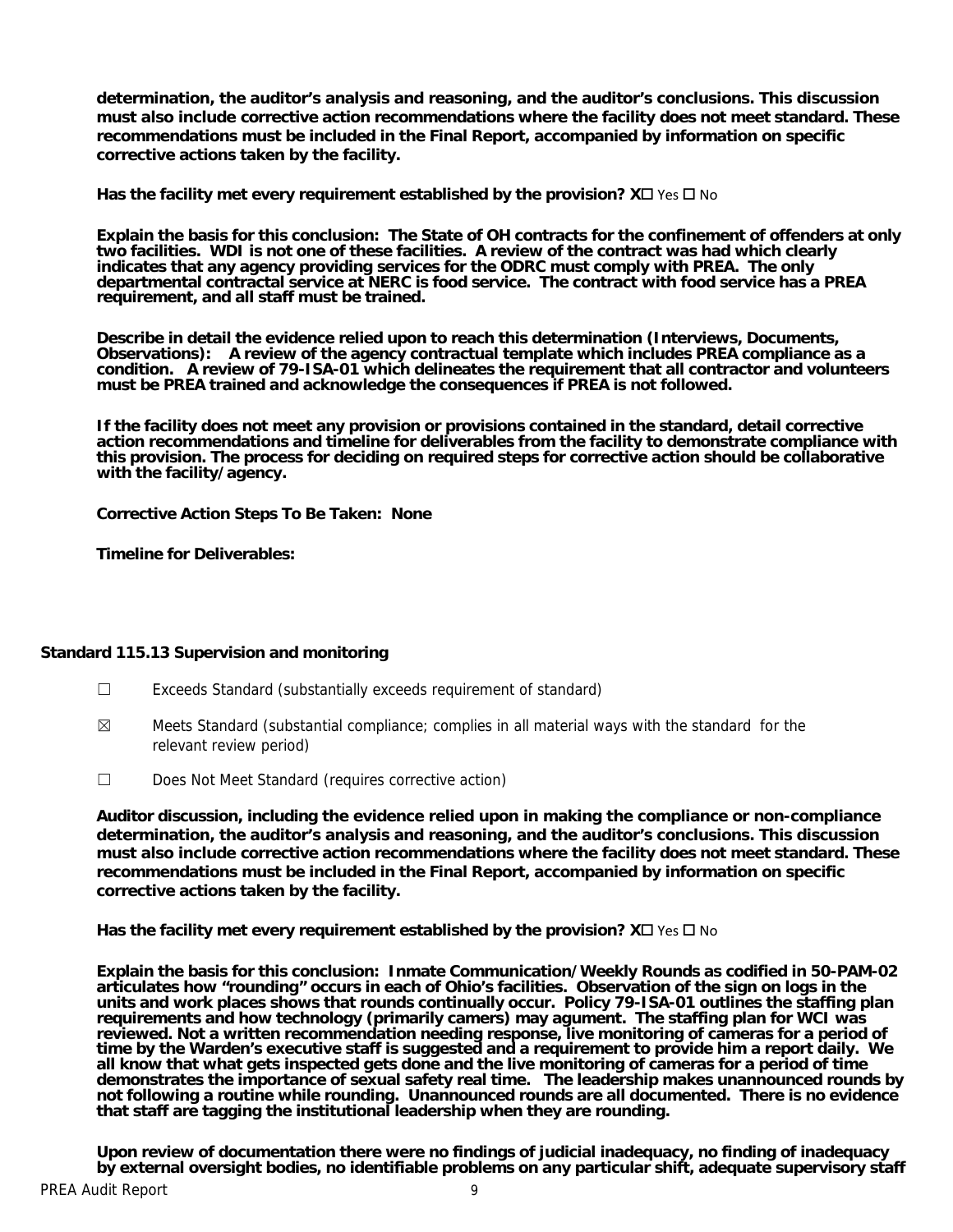**for a closed security facility, no indication of deviance from any state or local law, requlation of standard.** 

**Describe in detail the evidence relied upon to reach this determination (Interviews, Documents, Observations):** 

**Interviews with staff and inmates, observation of the sign in process, discussion with the leadership of the institution on how they attempt unannounced rounds, Review of policy 79-ISA-01 on rounding and unannounced rounds. The last published report of Correctional Institution Inspection Committee Report on the inspection and evaluation of Warrren Correctional Institution dated May 2015 noted two PREA concerns, a high rate of substantiated cases and indications that on occasion females were not announcing their presence when entering units. By observation I did not note any non announcement of female staff, although there is a strong disagreement by female staff on the use of the buzzer. Some inmates indicated staff did not always announce, but it was not a consistent comment. CIIC is an independent legligislative oversight body which reviews confinement facilities, and includes PREA as part of their review criteria. This three year old report did show that PREA training was completed, that there were no concerns noted by those identified as victims, and review demonstrated PREA assessments were used and that staff were in compliance with PREA standards. Their report showed about a 75% indicated they knew how to report and incident of sexual misconduct by either staff or inmates. This was a bit higher than the 2014 aggregate. The review on this audit did not find but one inmate who indicated they did not know how to report. There is concern that those inmates who are developmentally disabled or mentally ill, although reporting they knew how to report actually understood. The last ACA audit review which has 8 significant PREA questions. All of them were found in compliance.** 

**The WCI staffing plan notes blind spots found at the facililty. If cameras cannot be procured to provide more supervision to the blind areas, mirrors might be reviewed to see if they would enhance supvervision. A study was not completed to review areas identified against actual need; therefore, going on the institution's report, no formal recommendation is made. The site visit did not demonstrate overt issues of concern.** 

**If the facility does not meet any provision or provisions contained in the standard, detail corrective action recommendations and timeline for deliverables from the facility to demonstrate compliance with this provision. The process for deciding on required steps for corrective action should be collaborative with the facility/agency.** 

**Corrective Action Steps To Be Taken: This recommendation could go here or in the section relative to inmate reporting, but since detail is provided relative to the most recent CIIC report, it is included here. The institution should develop some practice to ensure that those offenders identified as developmentally disabled or mentally ill have a special session with professional staff to ensure that reporting procedures are explained in a manner to invoke compliance.** 

**Timeline for Deliverables: The institution has implemented a program in mental health and the Mental Health Administrator will monitor for compliance.** 

## **Standard 115.14 Youthful inmates**

- ☐ Exceeds Standard (substantially exceeds requirement of standard)
- ☐ Meets Standard (substantial compliance; complies in all material ways with the standard for the relevant review period)
- ☐ Does Not Meet Standard (requires corrective action)

**Auditor discussion, including the evidence relied upon in making the compliance or non-compliance determination, the auditor's analysis and reasoning, and the auditor's conclusions. This discussion must also include corrective action recommendations where the facility does not meet standard. These recommendations must be included in the Final Report, accompanied by information on specific corrective actions taken by the facility.**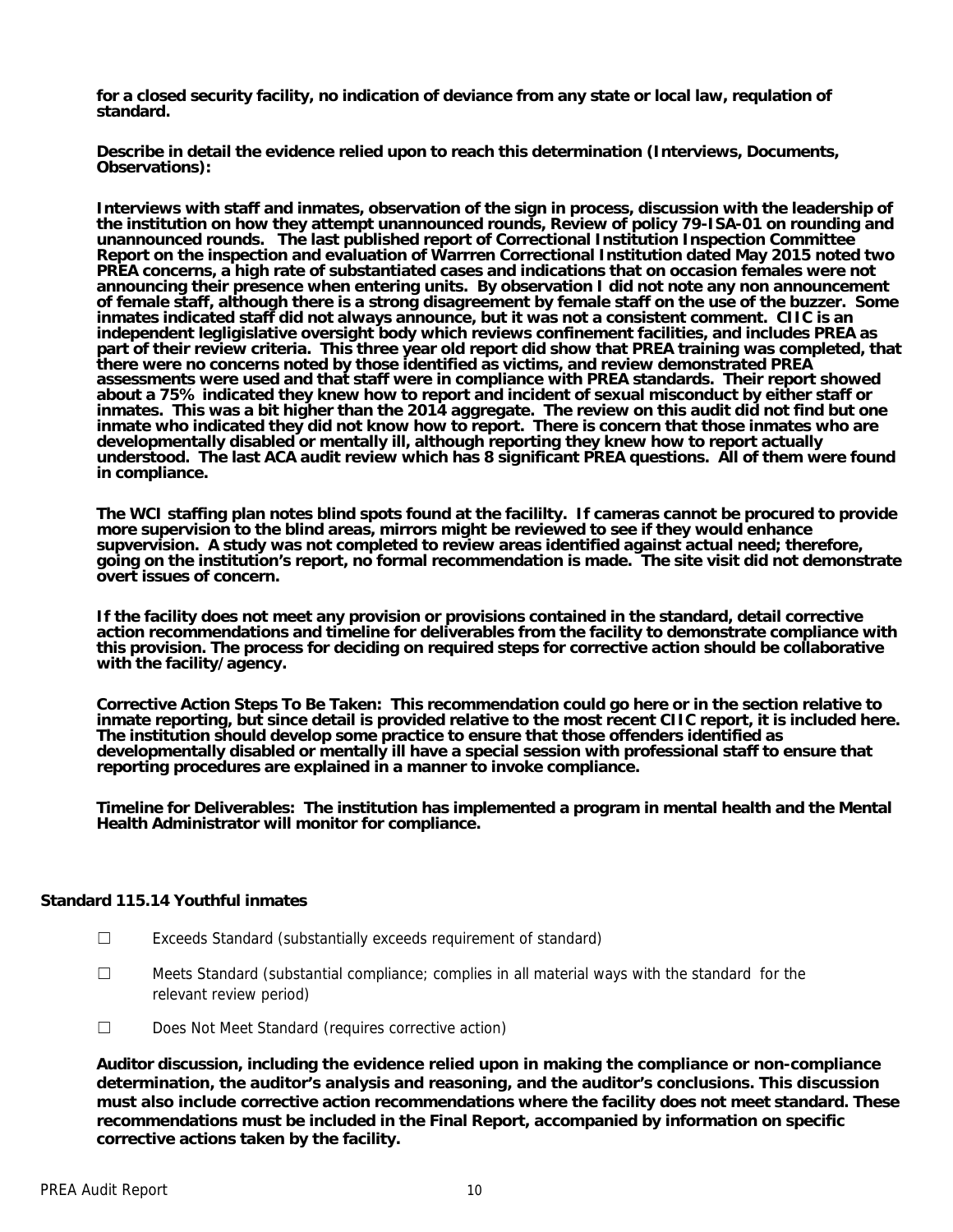This standard is not applicable as OH does not place either juvenile offenders or youthful offenders in ODRC. Policy 52-RCP-01 outlines this.

## **Standard 115.15 Limits to cross-gender viewing and searches**

- ☐ Exceeds Standard (substantially exceeds requirement of standard)
- $\boxtimes$  Meets Standard (substantial compliance; complies in all material ways with the standard for the relevant review period)
- ☐ Does Not Meet Standard (requires corrective action)

**Auditor discussion, including the evidence relied upon in making the compliance or non-compliance determination, the auditor's analysis and reasoning, and the auditor's conclusions. This discussion must also include corrective action recommendations where the facility does not meet standard. These recommendations must be included in the Final Report, accompanied by information on specific corrective actions taken by the facility.**

**Has the facility met every requirement established by the provision?**  $X \square Y$ **es**  $\square$  **No** 

**Explain the basis for this conclusion: Policy 79-ISA-01 outlines all institutions shall ensure inmates are able to shower, perform bodily functions, change clothing without non-medical staff of the opposite gender viewing their breasts, buttocks, or genitalia except in extingent circumstances or incidental to making cell checks, to include video monitoring. There were no instances where this policy was seen to be violated or where environmental conditions were not managed to ensure that there was not crossgender viewing of any type. The policy goes on to mandate that when persons of the opposite gender enter into a living unit, they announce their presence. At WCI, as all OH institutions, this is primarily completed by a "buzzer."** 

**Describe in detail the evidence relied upon to reach this determination (Interviews, Documents, Observations): During interviews of staff and inmates not on one occasion was there any indication that cross gender viewing ever took place. A visit to the institutional screening room for visiting demonstrated privacy. The gender non-conforming offenders indicated they had been asked their preference . This is in compliance with guidance provided by policy 79-ISA-05. All staff have been trained on how to perform cross-gender pat down searches. Interviews with staff reveal the last time this training was provided was at in-service training which was held in March of this year. The staffing analysis of the rooster shows there a mix of male and female staff members on each shift and that was borne out through observation.** 

**WCI is a closed security correctional institution, one step removed from a maximum security facility. As such, inmates are allowed on the compound, but when they are in their dormitories the norm is for them to be locked in their rooms. This is a much to deter malfeasance on the part of all as it is for traditional security. In fact the locking of the rooms may have more to do with inmates feeling safe as anything. More than once, the inmates indicated the only time they were really concerned is when an officer did not lock their rooms.** 

**The use of the "buzzer" with the offenders more often than not sets up a situation where those who desire to mastribate when a female staff member enters the doom is given notice. When an audit was completed a year ago at the Ohio State Penitentary the same issue was found. However, there are some nuanced differences which bear noting. The male staff members, except for a couple interviewed at WCI were concerned the women officers were subjected to the mastabatory display of offenders. However, the women I interviewed at WCI were less concerned about the matabatory activity of the errant offenders than the need to announce themselves upon entering the unit diminished their value as correctional officers. The women were very concerned about how the profession is still largely a male bastion and the endroads being made by women were not considered when the requirement of announcement was made. Of course having been a senior correctional administrator for many years, I know in general male offenders do not have the same sensitivity regarding modesty as do female offenders. This was the first time I had heard that this standard degrigated the worth of female staff. I did not see a violation of the standard and inmates said most of the time women announced themselves before coming on the unit. There were no concerns noted regarding staff making a point of watching them undress, toilet or change clothes.**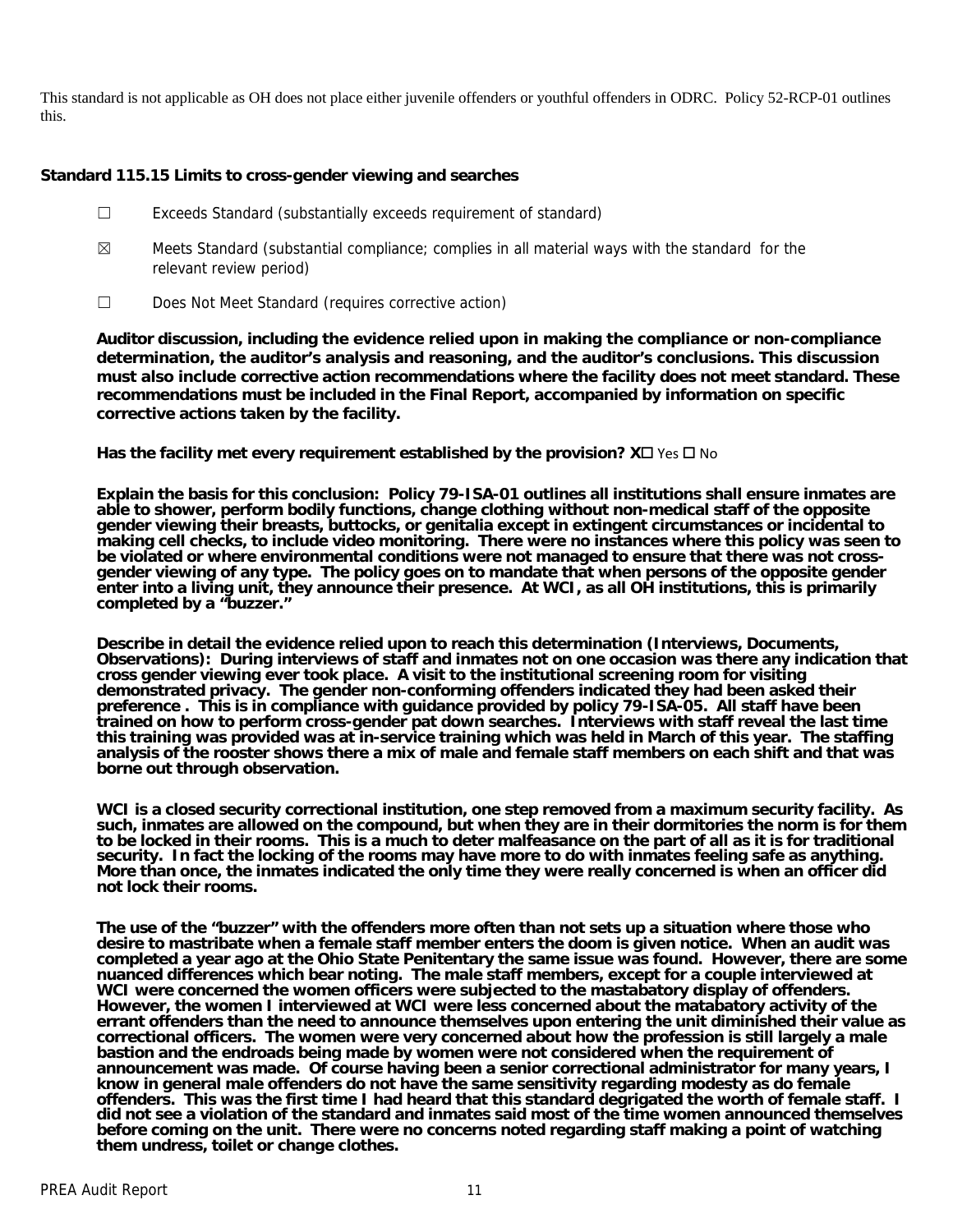**The data was not readily available to do an analysis of mastabatory behavior of inmates as measured by misconduct reports pre an post buzzer. Anedotally, both male and female officers say that this behavior has increased.** 

**If the facility does not meet any provision or provisions contained in the standard, detail corrective action recommendations and timeline for deliverables from the facility to demonstrate compliance with this provision.** 

**Corrective Action Steps To Be Taken: This is not a part of the audit for response but because sexual safety is not just for inmates, I would suggest the administration make a real effort to pay attention to the needs of their female officers as well as to keep data to keep the Central Office aware of the issue. I am reminded of the issues at other institutions where female officers have brought formal action against administrations indicating their inaction regarding officer sexual safety.** 

**Timeline for Deliverables:** 

## **Standard 115.16 Inmates with disabilities and inmates who are limited English proficient**

- ☐ Exceeds Standard (substantially exceeds requirement of standard)
- $\boxtimes$  Meets Standard (substantial compliance; complies in all material ways with the standard for the relevant review period)
- ☐ Does Not Meet Standard (requires corrective action)

**Auditor discussion, including the evidence relied upon in making the compliance or non-compliance determination, the auditor's analysis and reasoning, and the auditor's conclusions. This discussion must also include corrective action recommendations where the facility does not meet standard. These recommendations must be included in the Final Report, accompanied by information on specific corrective actions taken by the facility.**

**Has the facility met every requirement established by the provision?**  $X \Box Y$  **is**  $\Box$  **No** 

**Explain the basis for this conclusion: Policies 64-DCM-02 and 79-ISA-01 discuss procedures to be used for offenders with identifiable disabilities as well as those who do not speak or understand English There is a contract for language interperters. The admission session for the week was visited. It included information regarding PREA. The 21 minute video was reviewed. Inmates were provided the opportunity of asking questions. The video tape has the ability to be subtitled. There is a Spanish verison of the tape.** 

**Describe in detail the evidence relied upon to reach this determination (Interviews, Documents, Observations): Interviews with a hard of hearing inmate as well as a primary Spanish speaking inmate, Discussion with staff regarding the language line with is provided at each OH institution. Review of policies. Review of TTY phone capability. Review of contract for language line. A review of training material for staff which includes a section on those of offenders identified as disabled or those with limited English speaking ability. Inmates are not used as interpreters. Staff were aware of the language line and that is was located in the correctional complex. The Compliance Manager indicated that if a person had limited reading ability that the information would be read to them. Printed material regarding PREA and sexual safety is provided in English and Spanish.** 

**If the facility does not meet any provision or provisions contained in the standard, detail corrective action recommendations and timeline for deliverables from the facility to demonstrate compliance with this provision. The process for deciding on required steps for corrective action should be collaborative with the facility/agency.** 

**Corrective Action Steps To Be Taken:** 

**A refresher Timeline for Deliverables:**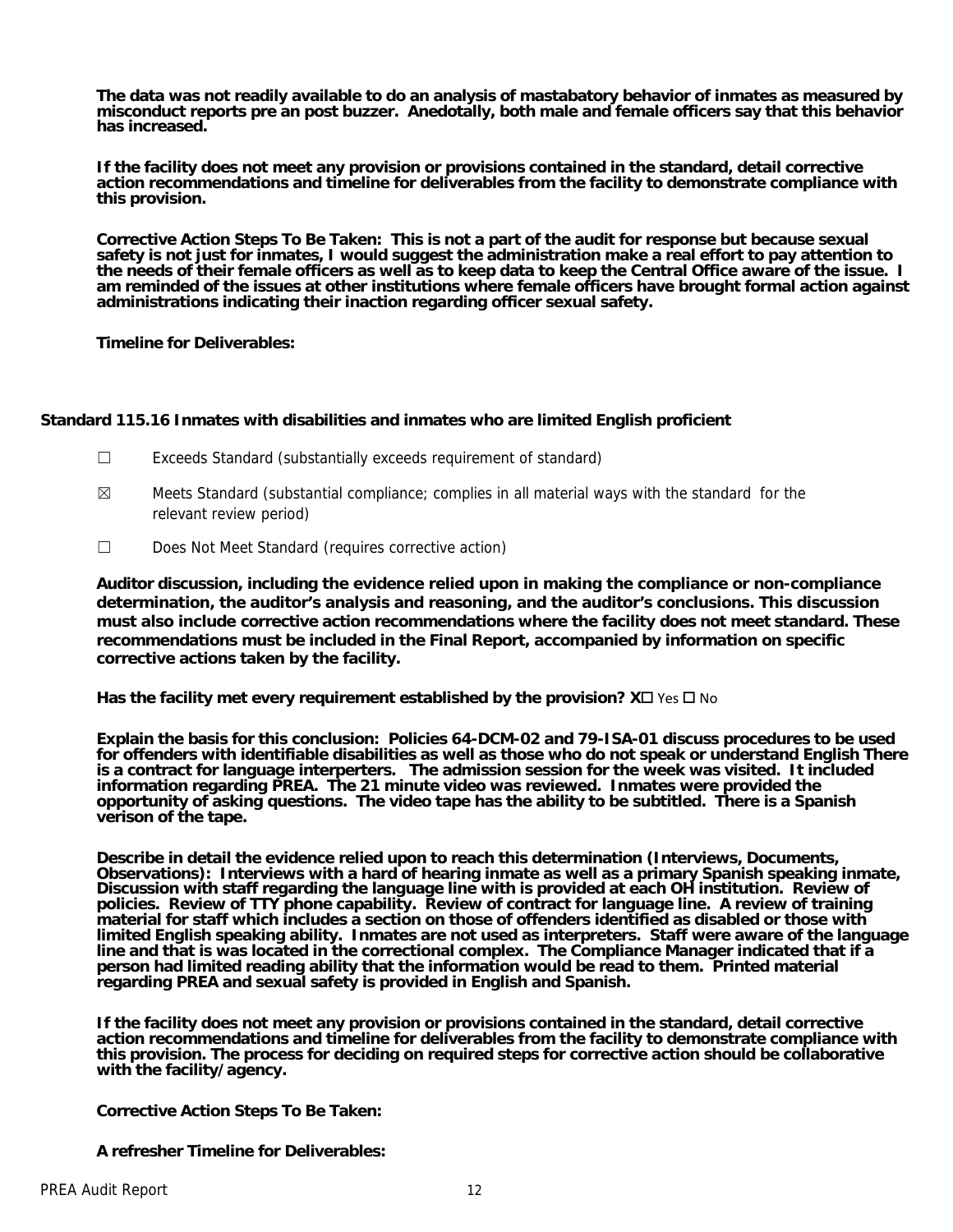**A Couple of Suggestions: These suggestions are written as such and in no way count against the standard. If the institution has not developed a POA for a totally deaf inmate to enable them to know when a staff member of the opposite gender was entering the facility, one should be developed. Additionally, the institution indicates they have access to a TTY phone should it be needed. TTY is no longer viewed as the community standard of providing the deaf with phone capability. It is suggested the institution develop an alternative plan than using the TTY phone.** 

## **Standard 115.17 Hiring and promotion decisions**

- ☐ Exceeds Standard (substantially exceeds requirement of standard)
- $\boxtimes$  Meets Standard (substantial compliance; complies in all material ways with the standard for the relevant review period)
- ☐ Does Not Meet Standard (requires corrective action)

**Auditor discussion, including the evidence relied upon in making the compliance or non-compliance determination, the auditor's analysis and reasoning, and the auditor's conclusions. This discussion must also include corrective action recommendations where the facility does not meet standard. These recommendations must be included in the Final Report, accompanied by information on specific corrective actions taken by the facility.**

**Has the facility met every requirement established by the provision?**  $X \square \text{ Yes } \square$  **No** 

**Explain the basis for this conclusion: This standard deals primarily with Human Resource functions related to PREA. Three policies were reviewed in this regard: 79-ISA-01, Prison Rape Elimination Act, 31- SEM-02, Standards of Conduct and 34-PRO-07, Backgound Investigations. Discussion with the HR staff revealed they were all very aware of the PREA requirements in regards to hiring, promotion and staffing. The 3 PREA questions are asked prior to hiring. Background investigations are managed with a system in place to make sure those whose investigations are required for re-review are completed prior to the expiration date of 5 years. The process of employee discipline was discussed relative to both criminal sanctions and administrative findings. The state uses a Garrity warning when investigating administrative investigations. The provision of zero-tolerance is used as the guide. The employee standards of conduct clearly articulate possible penalties. Discussion was had regarding promotions of staff who had sustained charges of sexual misconduct and for some reason continued in employment. A check of documentation revealed there were no requests from other law enforcement agencies. We did discuss how they provided information to other law enforcement agencies.** 

**Describe in detail the evidence relied upon to reach this determination (Interviews, Documents, Observations): As indicated, there was significant discuss with the institution's HR staff. Additionally review of the aforementioned policies was had as well as the human resource section of the agency Intranet. A random sample of employee files were reviewed (five) to ensure all the HR related PREA information was provided along with a random check of training information and background information.** 

**If the facility does not meet any provision or provisions contained in the standard, detail corrective action recommendations and timeline for deliverables from the facility to demonstrate compliance with this provision. The process for deciding on required steps for corrective action should be collaborative with the facility/agency.** 

**Corrective Action Steps To Be Taken:** 

**Timeline for Deliverables:** 

## **Standard 115.18 Upgrades to facilities and technologies**

☐ Exceeds Standard (substantially exceeds requirement of standard)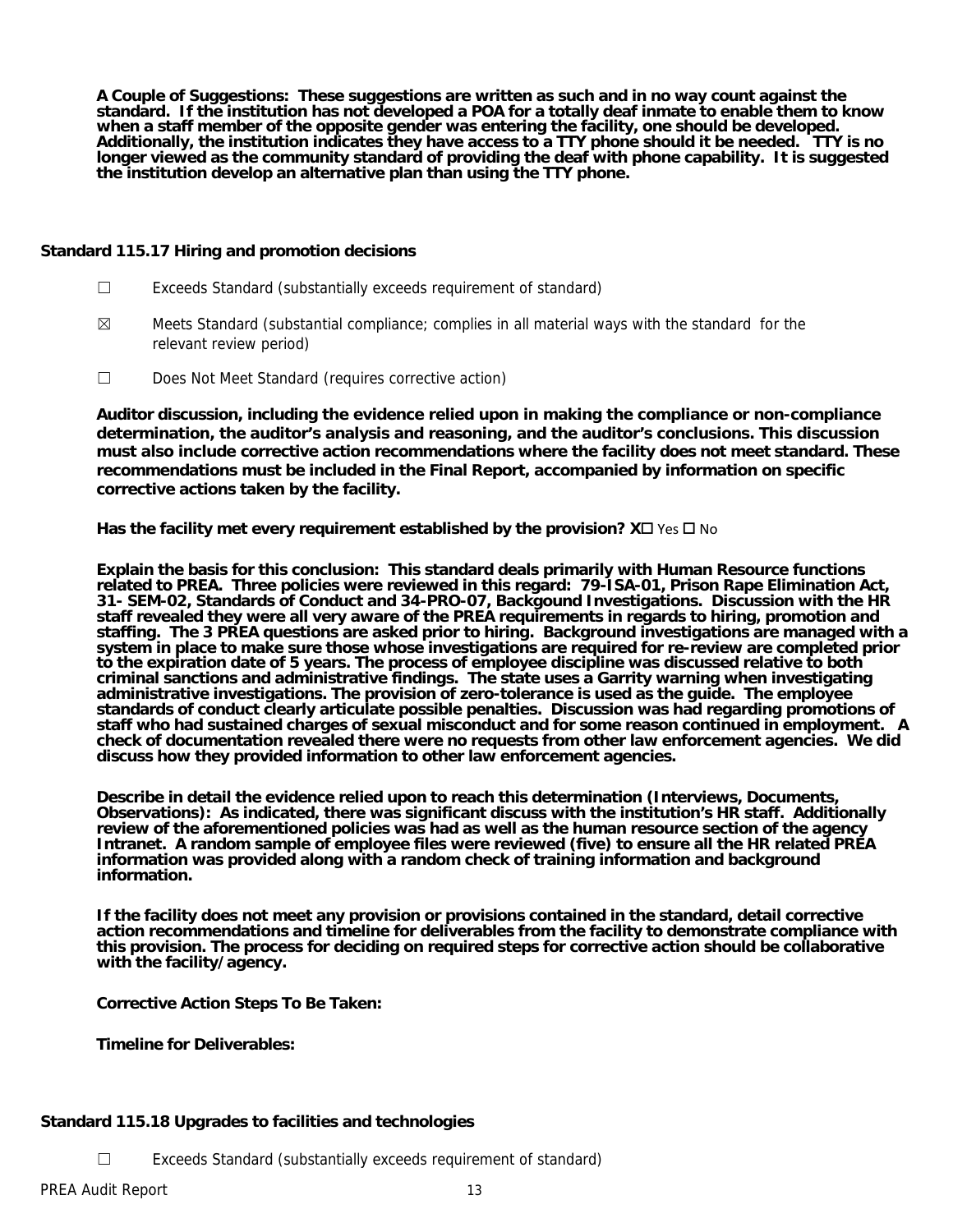- $\boxtimes$  Meets Standard (substantial compliance; complies in all material ways with the standard for the relevant review period)
- ☐ Does Not Meet Standard (requires corrective action)

**Auditor discussion, including the evidence relied upon in making the compliance or non-compliance determination, the auditor's analysis and reasoning, and the auditor's conclusions. This discussion must also include corrective action recommendations where the facility does not meet standard. These recommendations must be included in the Final Report, accompanied by information on specific corrective actions taken by the facility.**

**Has the facility met every requirement established by the provision?**  $X \Box Y$  **is**  $\Box$  **No** 

**Explain the basis for this conclusion: There has been no new construction or substantial modification at WCI during this audit period.** 

**Describe in detail the evidence relied upon to reach this determination (Interviews, Documents, Observations): Institution's statement and request for capital improvement.** 

**If the facility does not meet any provision or provisions contained in the standard, detail corrective action recommendations and timeline for deliverables from the facility to demonstrate compliance with this provision. The process for deciding on required steps for corrective action should be collaborative with the facility/agency.** 

**Corrective Action Steps To Be Taken:** 

**Timeline for Deliverables:** 

## **Standard 115.21 Evidence protocol and forensic medical examinations**

- $\boxtimes$  Exceeds Standard (substantially exceeds requirement of standard)
- $\Box$  Meets Standard (substantial compliance; complies in all material ways with the standard for the relevant review period)
- ☐ Does Not Meet Standard (requires corrective action)

**Auditor discussion, including the evidence relied upon in making the compliance or non-compliance determination, the auditor's analysis and reasoning, and the auditor's conclusions. This discussion must also include corrective action recommendations where the facility does not meet standard. These recommendations must be included in the Final Report, accompanied by information on specific corrective actions taken by the facility.**

**Has the facility met every requirement established by the provision?**  $X \square \text{ Yes } \square$  **No** 

**Explain the basis for this conclusion: The Ohio State Highway Patrol would go to the hospital if such an examination were warranted to make sure any forensic evidence which was collected was maintained according to the rules of evidence. The Rape Crisis Center Women Helping Woment or the staff assigned to assist during victimization would accompany the offender to the hospital upon request. A formal mental health referral is provided to the victim. Additional medical treatment if necessary is provided without cost to the offender either at the institution, the local hospital or the OSU Medical Center. During this review period, two instances of forensic evaluation was reported.** 

**Describe in detail the evidence relied upon to reach this determination (Interviews, Documents, Observations):**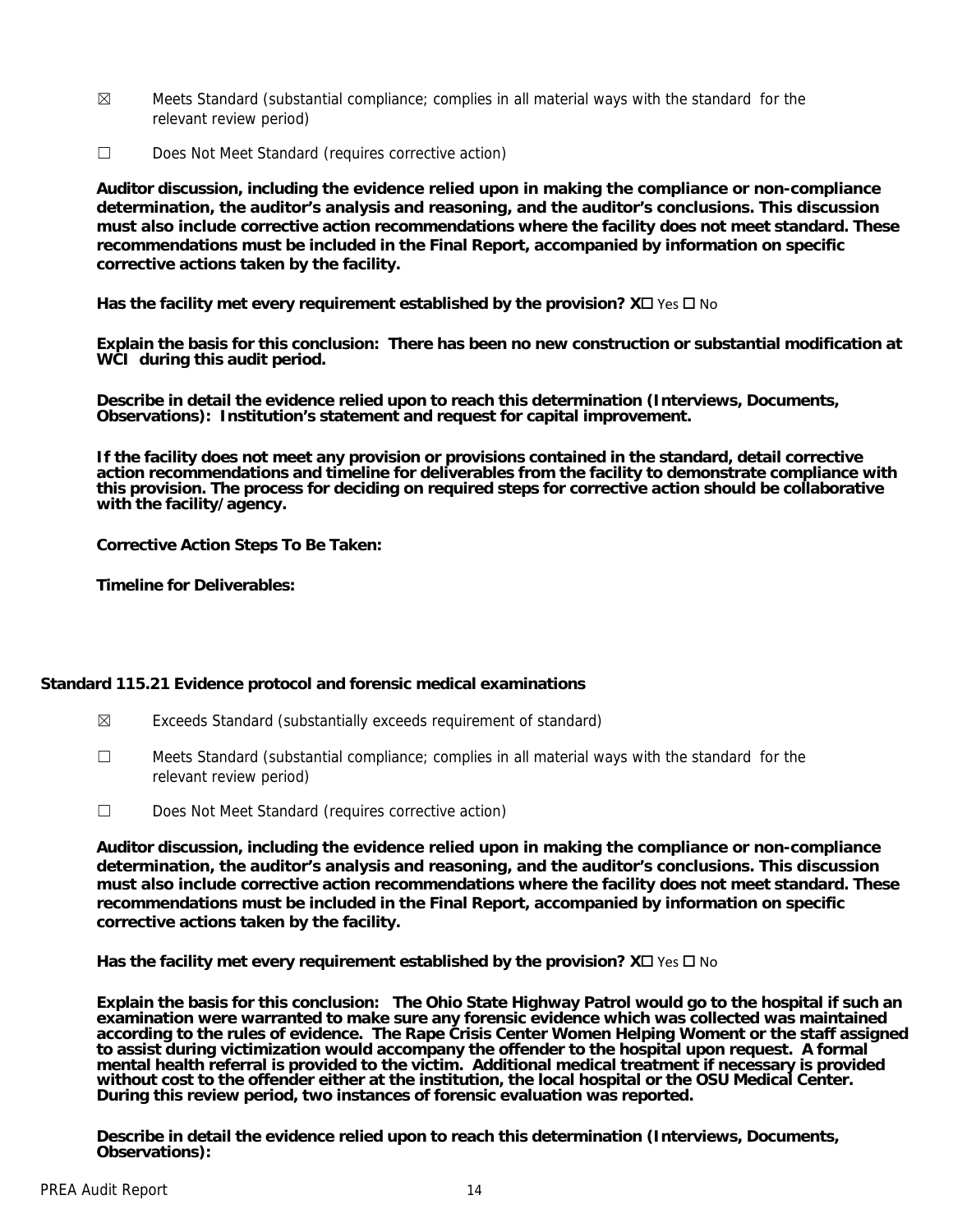**The following information was reviewed: Policy 79-ISA-02, 68-Med-15, Medical Protocol B-11, OSU Medical Contract, MOU with Women Helping Women, Victim Support Person List, MOU with Ohio State Highway Patrol, PREA Incident Report, OSHP Investigation Policy and OSHP Evidence Protocol. Of course 79-ISA-01, Prison Rape Elimination Act was reviewed. In addition to the review of policy, a staff victim support person was interviewed, the institution investigator was interviewed, an interview with the Executive Director of Women Helping Women was conducted, and a determination made Atrium Medical Center had the capability and professional staff to conduct a sexual abuse forensic examination. A review of the "Coping with Sexual Assault" handbook of Women Helping Women was reviewed. This booklet is not produced by ODRC but it was suggested it might be translated into Spanish. The state highway patrol person assigned to the institution was interview and has received specialized training in sexual assault and demonstrates knowledge and sensitivity regarding forensic examinations.** 

**The following documentation was reviewed: SANE Referral to Hospital Atrium Medical Center Discharge Instructions Incident Report Sexual Abuse First Responder Check List Medical Exam Report(s) PREA Incident Summary Investigation and Outcome to include notification to alleged victim Misconduct Report for alleged victim as he admitted as part of the investigation as to providing false information as he and the alleged perpetrator had consensual sex and he reported as PREA as the perpetrator owed him monies for the act. Victim Support Person Activity Report** 

**MOU with Victim Support Organization** 

**Although the facility reported only two forensic examinations being conducted during the audit period, all evidence supports the facility goes above and beyond to ensure that both the legal and supportive nature of forensic evaluations were met.** 

**If the facility does not meet any provision or provisions contained in the standard, detail corrective action recommendations and timeline for deliverables from the facility to demonstrate compliance with this provision. The process for deciding on required steps for corrective action should be collaborative with the facility/agency.** 

**Corrective Action Steps To Be Taken:** 

**Timeline for Deliverables:** 

## **Standard 115.22 Policies to ensure referrals of allegations for investigations**

- ☐ Exceeds Standard (substantially exceeds requirement of standard)
- $\boxtimes$  Meets Standard (substantial compliance; complies in all material ways with the standard for the relevant review period)
- ☐ Does Not Meet Standard (requires corrective action)

**Auditor discussion, including the evidence relied upon in making the compliance or non-compliance determination, the auditor's analysis and reasoning, and the auditor's conclusions. This discussion must also include corrective action recommendations where the facility does not meet standard. These recommendations must be included in the Final Report, accompanied by information on specific corrective actions taken by the facility.**

**Has the facility met every requirement established by the provision?**  $X \square \text{ Yes } \square$  **No**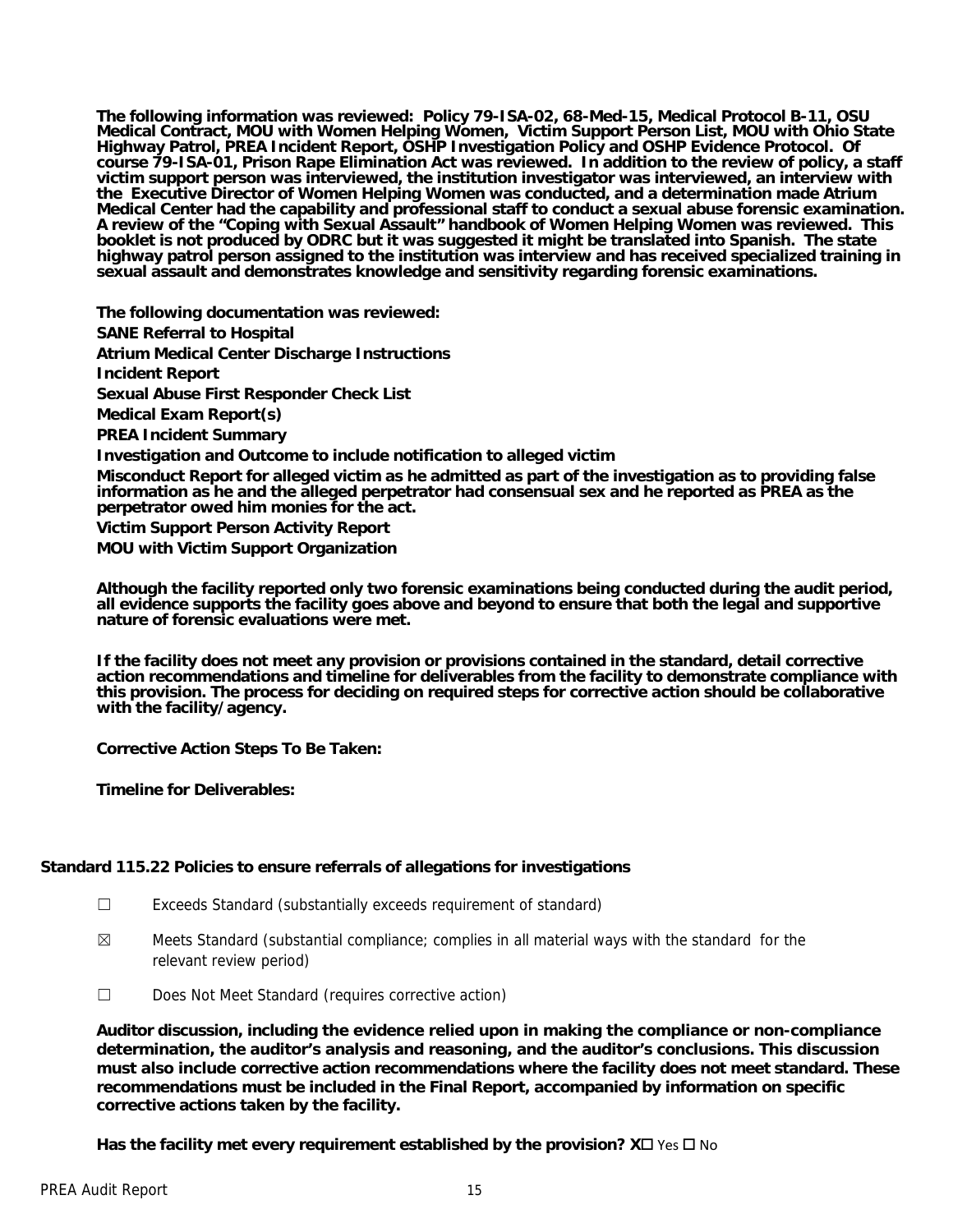**Explain the basis for this conclusion:** 

**Explain the basis for this conclusion: All parties at WCI understand the importance of investigation of any allegation of sexual harassment or abuse. Staff were able to clearly outline the responsibilities for grievances, and administrative and criminal investigations. Staff were able to provide answers to whom conducts admistrative investigations and whom conducts criminal investigations.** 

**Describe in detail the evidence relied upon to reach this determination (Interviews, Documents, Observations):** 

**The Institutions Operation Compliance Manager, The Institution Investigator and the Instituition Inspector, the Warden, and the Deputy Warden were all interviewed to ensure all issues relative to sexual abuse and sexual harassment investigations were covered from a corporate administrative and referral for criminal investigation. It is clear the three primaries in this process with the Investigator being responsible for actual investigations work well together to ensure any case which needs investigation is completed. Additionally all staff have been trained as to whom is responsible for both administrative and criminal investigations of sexual safety. Several administrative investigations (10) as well as a pending criminal investigation were reviewed. The investigations were chronological and provided a clear picture of the allegation and the proof found or not found. The OSP manages all criminal investigations. All allegations are referred to the OSP for status determination. A review was had to make sure if the investigation was administrative employee safeguards existed to include Garritry warning. The two institutional investigators were well trained and discussed in detail issues regarding PREA investigations. There are still indications some inmates attempt to use PREA to obtain transfer, etc., but both investigators had indicated this had leveled off from previous years.** 

**The OCM's office is on the compond allowing her to speak to inmates who desire to discuss issues to include issues which may be suspect but have not raised to an issue of harassment. She takes her role seriously. Policies 79-ISA-02 (Reporting) was reviewed as well as ODRC Evidence Protocol, OSHP Evidence Protocol, PREA Incident Report, and Referral for Criminal Investigation. The information relative to referral of PREA investigations is found at** http://www.drc.ohio.gov/prea**.** 

**If the facility does not meet any provision or provisions contained in the standard, detail corrective action recommendations and timeline for deliverables from the facility to demonstrate compliance with this provision. The process for deciding on required steps for corrective action should be collaborative with the facility/agency.** 

**Corrective Action Steps To Be Taken:** 

**Timeline for Deliverables:** 

## **Standard 115.31 Employee training**

- ☐ Exceeds Standard (substantially exceeds requirement of standard)
- $\boxtimes$  Meets Standard (substantial compliance; complies in all material ways with the standard for the relevant review period)
- ☐ Does Not Meet Standard (requires corrective action)

**Auditor discussion, including the evidence relied upon in making the compliance or non-compliance determination, the auditor's analysis and reasoning, and the auditor's conclusions. This discussion must also include corrective action recommendations where the facility does not meet standard. These recommendations must be included in the Final Report, accompanied by information on specific corrective actions taken by the facility.**

Has the facility met every requirement established by the provision?  $X\square$  Yes  $\square$  No

**Explain the basis for this conclusion: All aspects of Employee PREA training were reviewed to include documentation of in person training, E-training, new employee training, annual refresher training,**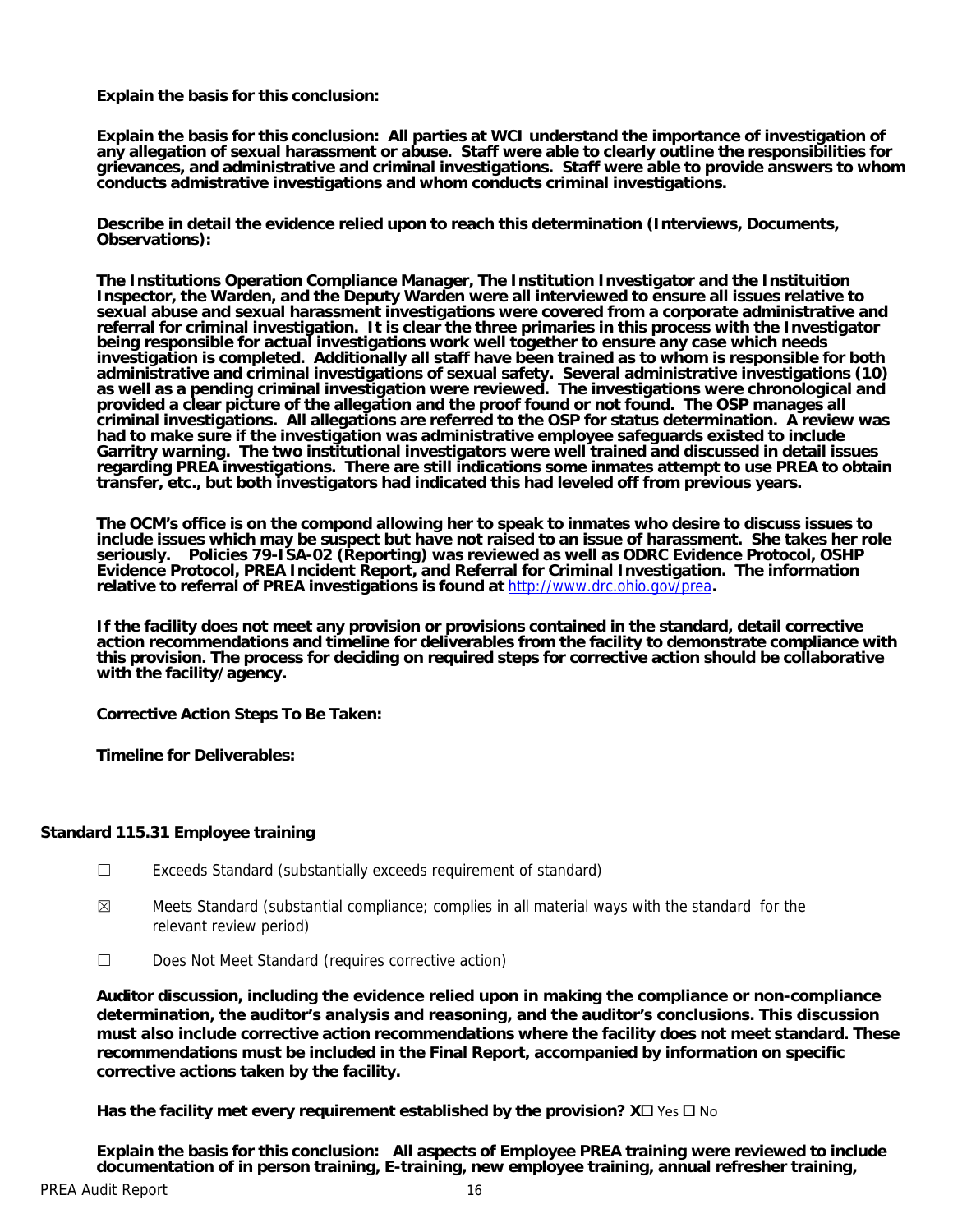**transfer employee gender specific training and supervisory training. The training director was able to demonstrate every aspect of training. Staff at minimum receive PREA training once a year and are required to pass a test with an 80% score to demonstrate competence.** 

**Describe in detail the evidence relied upon to reach this determination (Interviews, Documents, Observations):** 

**Lesson plans, e-learning objectives and scripts, in person sign up sheets, PREA Staff Training Curriculum, Staff Roll Call Training information, Policies 79-ISA-01 and 39-TRN-10, and staff interviews provides significant evidence concerning the training every staff member receives. There is evidence to suggest training for those transferring from female exclusive facilities is discussed as part of Staff on the Job Training. In the past 12 months 363 staff were trained. In the period between annual training episodes if new information is received it is gone over in roll call or through policy reviews.** 

**If the facility does not meet any provision or provisions contained in the standard, detail corrective action recommendations and timeline for deliverables from the facility to demonstrate compliance with this provision. The process for deciding on required steps for corrective action should be collaborative with the facility/agency.** 

**Corrective Action Steps To Be Taken:** 

**Timeline for Deliverables:** 

**Suggestion: It is not clear if there is a discussion of vicarious liability for supervisors as part of supervisory training in relation to sexual safety. If it is not a part of supervisor traning, it is suggested it become part of the training. As this is not a requirement of the standard, no specific recommendation is made. ("Legal Liabilities and Responsibilities of Corrections Agency Supervisors (1984)," 48 Federal Probation 52-65)** 

## **Standard 115.32 Volunteer and contractor training**

- ☐ Exceeds Standard (substantially exceeds requirement of standard)
- $\boxtimes$  Meets Standard (substantial compliance; complies in all material ways with the standard for the relevant review period)
- ☐ Does Not Meet Standard (requires corrective action)

**Auditor discussion, including the evidence relied upon in making the compliance or non-compliance determination, the auditor's analysis and reasoning, and the auditor's conclusions. This discussion must also include corrective action recommendations where the facility does not meet standard. These recommendations must be included in the Final Report, accompanied by information on specific corrective actions taken by the facility.**

Has the facility met every requirement established by the provision?  $X\square$  Yes  $\square$  No

**Explain the basis for this conclusion: The training of the volunteers at WCI is a significant undertaking and is viewed with the same level of seriousness as employee training. There are over 180 volunteers and contactors at WCI who have been trained during the last twelve months. Discussion was had with both volunteers and contractors. It is clear they have been trained and they understand their responsibility to report.** 

**Describe in detail the evidence relied upon to reach this determination (Interviews, Documents, Observations):** 

**The training records, the contactor/volunteer training script, the contractor/volunteer training acknowledge form. Discussions with volunteers in the community, discussion with contractor in health service, interview with the training director.**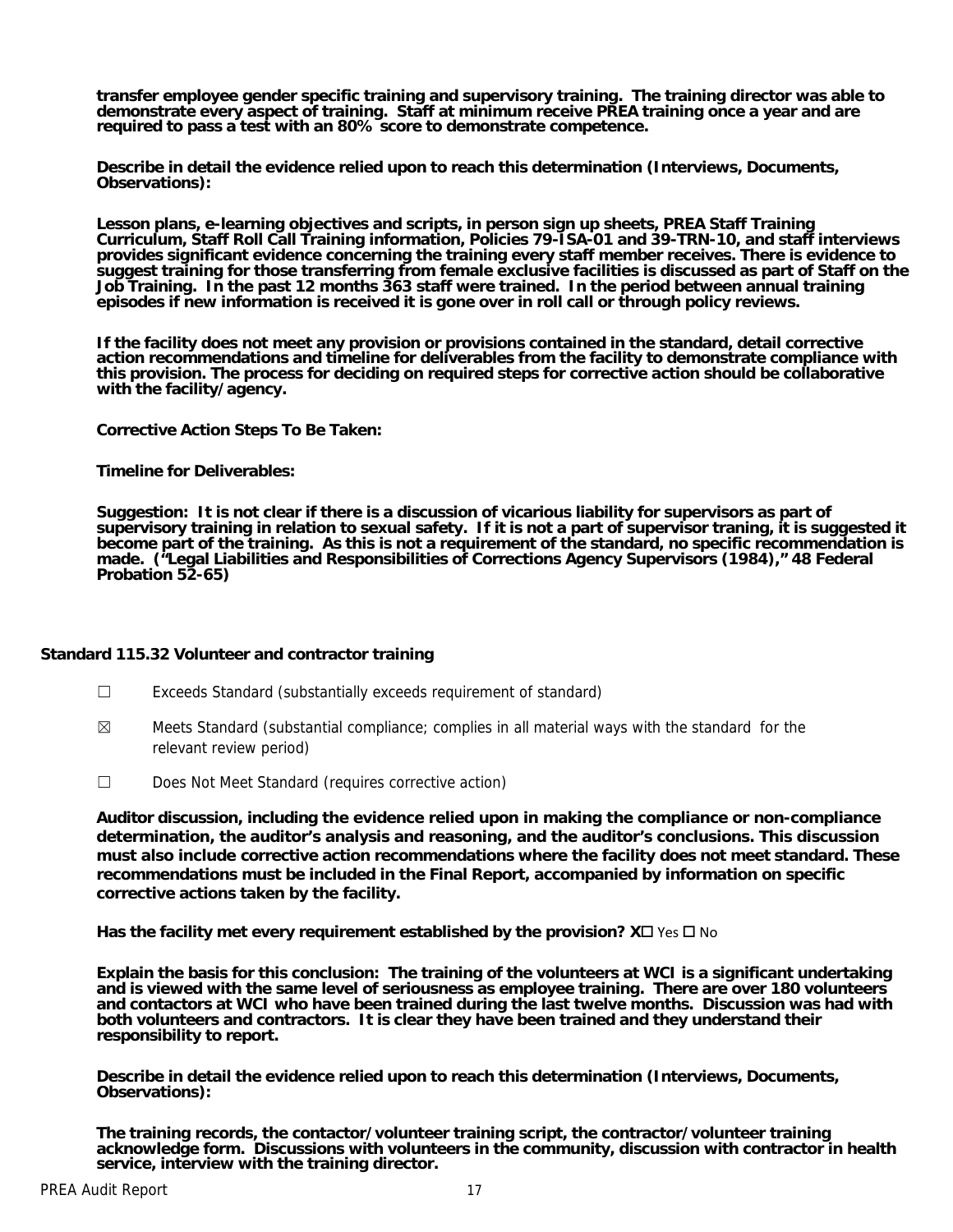**If the facility does not meet any provision or provisions contained in the standard, detail corrective action recommendations and timeline for deliverables from the facility to demonstrate compliance with this provision. The process for deciding on required steps for corrective action should be collaborative with the facility/agency.** 

**Corrective Action Steps To Be Taken:** 

**Timeline for Deliverables:** 

## **Standard 115.33 Inmate education**

- ☐ Exceeds Standard (substantially exceeds requirement of standard)
- $\boxtimes$  Meets Standard (substantial compliance; complies in all material ways with the standard for the relevant review period)
- ☐ Does Not Meet Standard (requires corrective action)

**Auditor discussion, including the evidence relied upon in making the compliance or non-compliance determination, the auditor's analysis and reasoning, and the auditor's conclusions. This discussion must also include corrective action recommendations where the facility does not meet standard. These recommendations must be included in the Final Report, accompanied by information on specific corrective actions taken by the facility.**

**Has the facility met every requirement established by the provision?**  $X \square \text{ Yes } \square$  **No** 

**Explain the basis for this conclusion: The agency and the institution have clear expectations regarding inmate education concerning PREA and sexual safety. There are many policies covering inmate education to include: 79-ISA-O1, 52-RCP-10, 64-DCM-02. All of these policies are geared to ensure every inmate no matter their status or disability had requisite education in regards to PREA. An inmate orientation was observed, as well as the PREA Video, inmate handbook, inmate information on inmate mail kisoks. Each unit had many posters which included information concerning PREA, telephone numbers, points of contact, names of Rape Crisis Centers, among other information. Most of the information was communicated in English and Spanish. Similar information to degree was found in many of the work sites frequented by inmates such as food service and facilities. Posters were also found in the front lobby as well as the visiting room and the website. The presence of the OCMs office facilitated the ability of questions being asked post orientation.** 

**Describe in detail the evidence relied upon to reach this determination (Interviews, Documents, Observations): Interviews with 47 inmates and many staff. Policies referenced above, Inmate video, Reporting posters, and Inmate video script all provided additional evidence. Discussion with offenders. Observation of the orientation process.** 

**If the facility does not meet any provision or provisions contained in the standard, detail corrective action recommendations and timeline for deliverables from the facility to demonstrate compliance with this provision. The process for deciding on required steps for corrective action should be collaborative with the facility/agency.** 

**Corrective Action Steps To Be Taken: The current PREA video is outdated. The agency agrees and is taking steps to upgrade the current video.** 

**Timeline for Deliverables:** 

## **Standard 115.34 Specialized training: Investigations**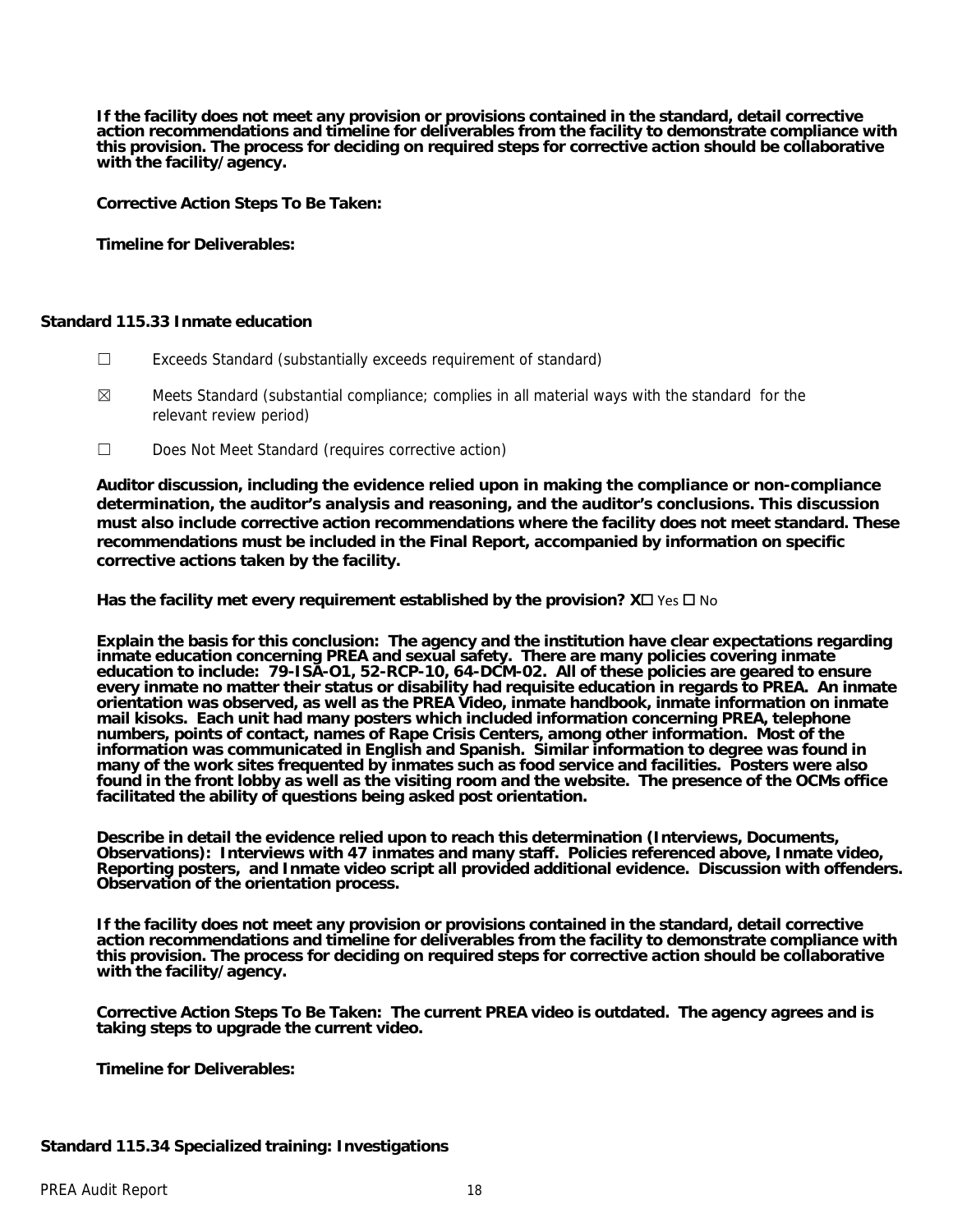- ☐ Exceeds Standard (substantially exceeds requirement of standard)
- $\boxtimes$  Meets Standard (substantial compliance; complies in all material ways with the standard for the relevant review period)
- ☐ Does Not Meet Standard (requires corrective action)

**Auditor discussion, including the evidence relied upon in making the compliance or non-compliance determination, the auditor's analysis and reasoning, and the auditor's conclusions. This discussion must also include corrective action recommendations where the facility does not meet standard. These recommendations must be included in the Final Report, accompanied by information on specific corrective actions taken by the facility.**

**Has the facility met every requirement established by the provision?**  $X \square YeS \square No$ 

**Explain the basis for this conclusion: Both the Instituional Investigator and the assigned OSP Investigator have received specialized PREA training. Training has been through NIC or the Moss Group. In discussion with one of the two institutional investigators, he is now taking an advanced course in PREA investigations sponsored by NIC.** 

**Describe in detail the evidence relied upon to reach this determination (Interviews, Documents, Observations): Review of policy on the Prison Rape Elimination Act, MOU between OSP and ODRC, Investigator Certificate for training completion. Training curriculum for institutional investigators, and sign in sheets demonstrating the number of times the OSP officer visits.** 

**If the facility does not meet any provision or provisions contained in the standard, detail corrective action recommendations and timeline for deliverables from the facility to demonstrate compliance with this provision. The process for deciding on required steps for corrective action should be collaborative with the facility/agency.** 

**Corrective Action Steps To Be Taken:** 

**Timeline for Deliverables:** 

## **Standard 115.35 Specialized training: Medical and mental health care**

- ☐ Exceeds Standard (substantially exceeds requirement of standard)
- $\boxtimes$  Meets Standard (substantial compliance; complies in all material ways with the standard for the relevant review period)
- ☐ Does Not Meet Standard (requires corrective action)

**Auditor discussion, including the evidence relied upon in making the compliance or non-compliance determination, the auditor's analysis and reasoning, and the auditor's conclusions. This discussion must also include corrective action recommendations where the facility does not meet standard. These recommendations must be included in the Final Report, accompanied by information on specific corrective actions taken by the facility.**

**Has the facility met every requirement established by the provision?**  $X \Box Y$  **is**  $\Box N$ **o** 

**Explain the basis for this conclusion: Both the medical departments and the mental health department have received specialize training given the level of their responsibility. Training records for both fulltime and contractor staff were reviewed. In addition the specialized curriculum for medical and mental health staff and the protocols for same staff were reviewed.**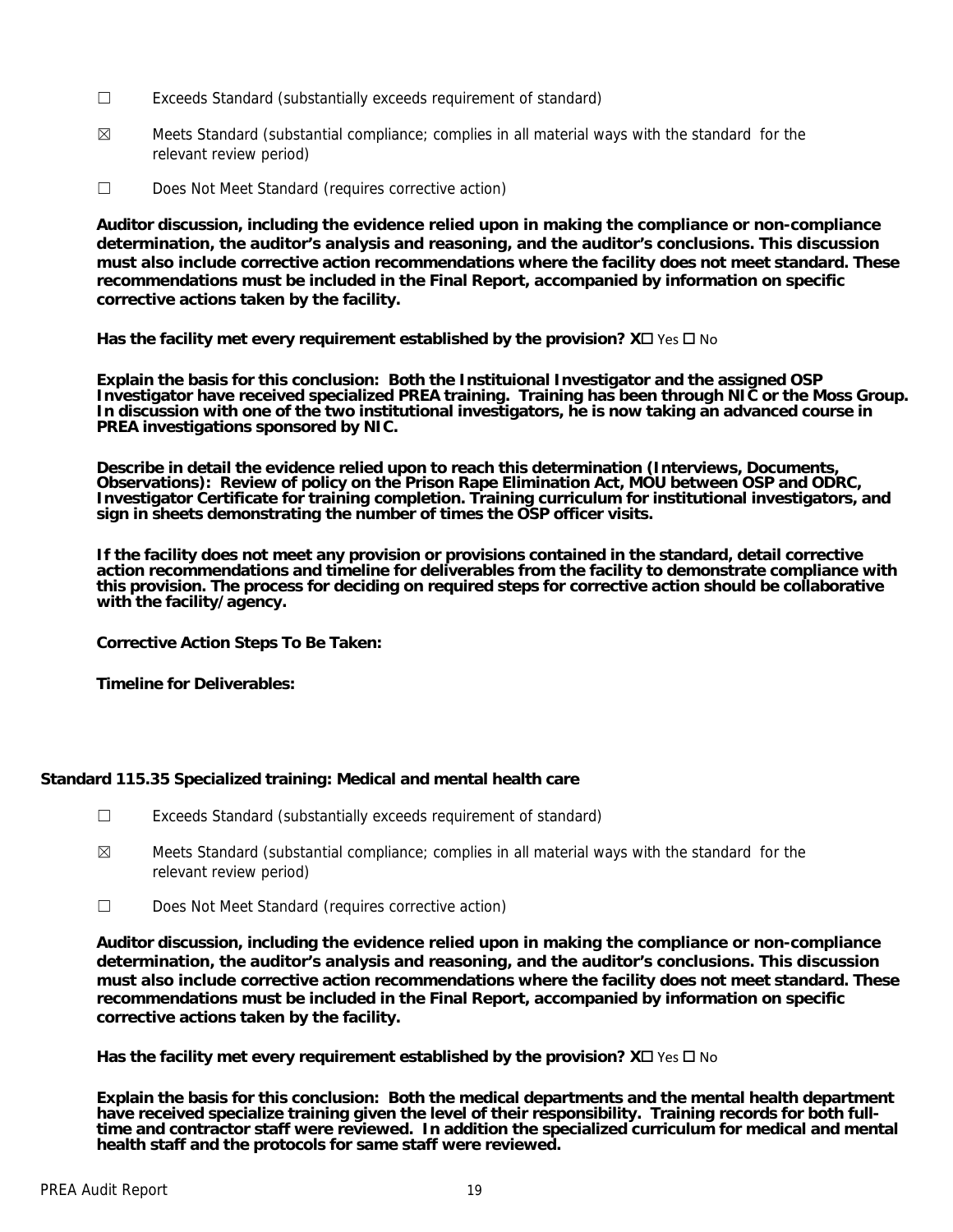**Describe in detail the evidence relied upon to reach this determination (Interviews, Documents, Observations): Interviews with the Health Systems Administrator and Mental Health Chief were had. Discussion with a medical contractor was completed. Review of policy, 79-ISA-01, as well as the training lesson plan was reviewed. Training records for both medical and mental health staff were reviewed. Discussion with medical contractor was had. The instance of all medical staff being mandatory reporters was part of training.** 

**If the facility does not meet any provision or provisions contained in the standard, detail corrective action recommendations and timeline for deliverables from the facility to demonstrate compliance with this provision. The process for deciding on required steps for corrective action should be collaborative with the facility/agency.** 

**Corrective Action Steps To Be Taken:** 

**Timeline for Deliverables:** 

## **Standard 115.41 Screening for risk of victimization and abusiveness**

- ☐ Exceeds Standard (substantially exceeds requirement of standard)
- $\boxtimes$  Meets Standard (substantial compliance; complies in all material ways with the standard for the relevant review period)
- ☐ Does Not Meet Standard (requires corrective action)

**Auditor discussion, including the evidence relied upon in making the compliance or non-compliance determination, the auditor's analysis and reasoning, and the auditor's conclusions. This discussion must also include corrective action recommendations where the facility does not meet standard. These recommendations must be included in the Final Report, accompanied by information on specific corrective actions taken by the facility.**

**Has the facility met every requirement established by the provision?**  $X \Box Y$  **is**  $\Box$  **No** 

**Explain the basis for this conclusion: The ODRC has established a two part screening process with administrative oversight. Medical staff complete step one of the screening process, the inmate's case manager completes step two with the Unit Manager providing admistrative oversight. Any special issues are discussed and resolved by the Unit Manager Chief.** 

**Describe in detail the evidence relied upon to reach this determination (Interviews, Documents, Observations): Observed a case manager completing a risk assessment and reviewing the medical screening. Previously had witnessed a medical screener asking Part 1 of the assessment questionnaire. Reviewed the automated PREA assessment process, Reviewed policy 79-ISA-04, PREA Risk Assessment and Accomodation Strategies, reviewed memorandum from agency PREA coordinator explain definitions of victimization. Discussed housing and job accomodations for gender non-conforming offenders with the OCM. A inmate transfer list and traced the case from intake to post assessment. During interviews with inmates some indicated they could not remember if they were asked question relative to their sexual orientation by medical screeners. A review of assessment forms were check and demonstrated they had been asked. It is not known if the medical screeners did not elaborate on the issue to the point the offender understood it being asked and why or the inmates just did not remember. When asking this question of offenders during the interview process, and they indicated they were not aware of being asked the question time was taken to explain why the questions were being asked – so the staff could make a determination regarding housing and work assignments.** 

**If the facility does not meet any provision or provisions contained in the standard, detail corrective action recommendations and timeline for deliverables from the facility to demonstrate compliance with this provision. The process for deciding on required steps for corrective action should be collaborative with the facility/agency.** 

**Corrective Action Steps To Be Taken:**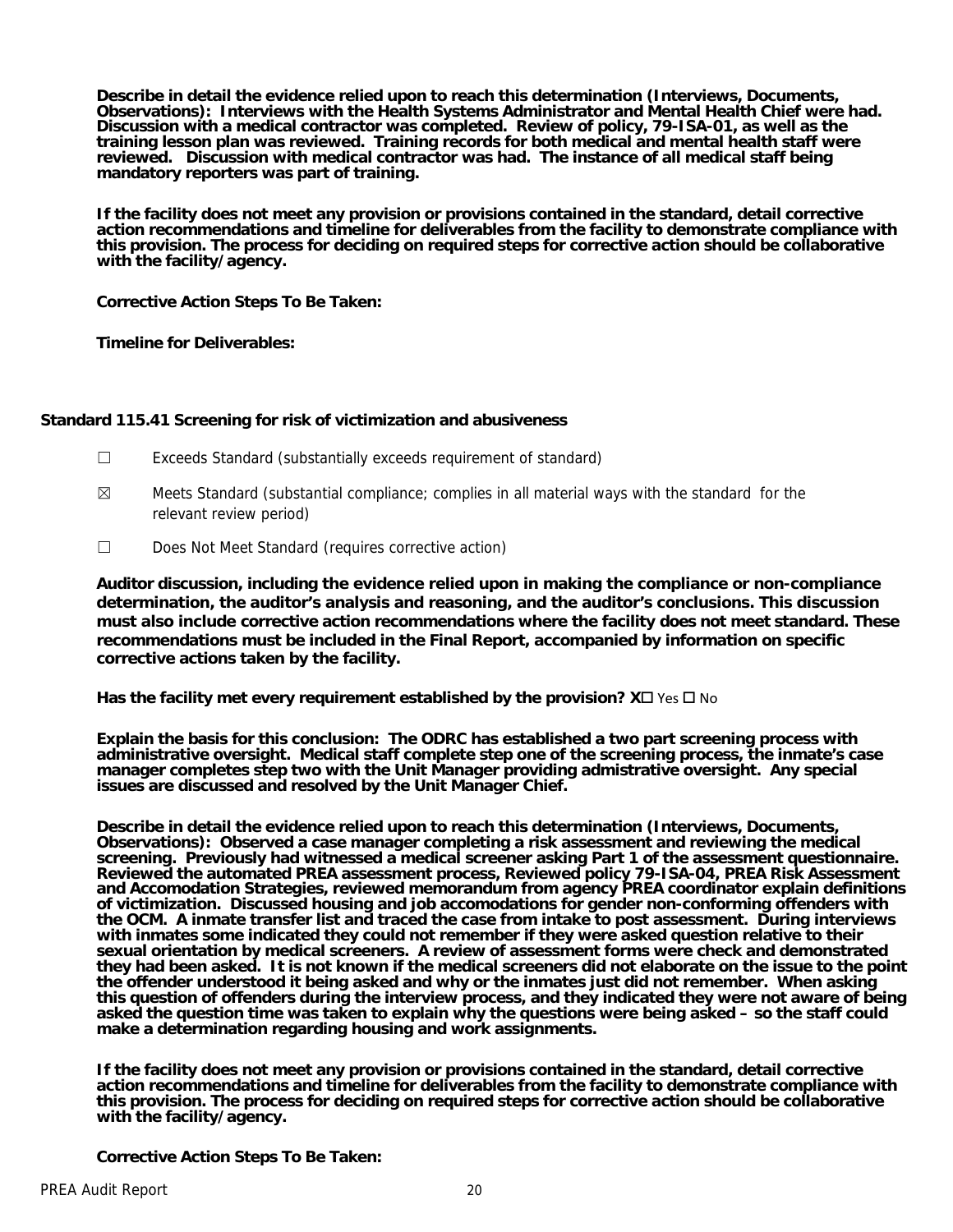## **Timeline for Deliverables:**

## **Standard 115.42 Use of screening information**

- ☐ Exceeds Standard (substantially exceeds requirement of standard)
- $\boxtimes$  Meets Standard (substantial compliance; complies in all material ways with the standard for the relevant review period)
- ☐ Does Not Meet Standard (requires corrective action)

**Auditor discussion, including the evidence relied upon in making the compliance or non-compliance determination, the auditor's analysis and reasoning, and the auditor's conclusions. This discussion must also include corrective action recommendations where the facility does not meet standard. These recommendations must be included in the Final Report, accompanied by information on specific corrective actions taken by the facility.**

**Has the facility met every requirement established by the provision?**  $X \Box Y$  **is**  $\Box$  **No** 

**Explain the basis for this conclusion: While assessment data may be viewed and reviewed by a limited number of staff with a need to make housing and job decisions, the entire process and the automation of it demonstrates the significance of it to ODRC. In addition to the policy on PREA Strategies, the department has codified a policy on LGBTI (79-ISA-05). These policies discuss the PREA Accomodation Strategy Team who reviews all issues concerning gender non-conforming inmates. If a request is beyond the authority of the institution the request is forwarded to the Central Office. This is done primarily to ensure any decision made is done with a review of the possible impact upon departmental**  policy. Both gender non-conforming inmates are functioning well in the general population. Gender **non-conforming is not the only reason for this standard. There are 17 gender non-conforming offenders at WCI and at the time of the review only one was housed in restrictive housing. That placement had nothing to do with his sexual orientation. This is a difficult standard to measure beyond policy and procedure. The use of this outcome measure seems to demonstrate that the screening information is being used appropriately. Most of the 47 inmates interviewed felt safe at the facility and most related that the institution took sexual safety seriously.** 

**Describe in detail the evidence relied upon to reach this determination (Interviews, Documents, Observations): The largest piece of evidence relied upon for this standard was how inmates perceived their safety. While the inmate population at WCI had many recalcitrant, most believed that the institution was safe in regards to sexual safety and most communicated that they felt safe at the facility. As long as the phone could be used without identification, many indicated they would report if someone was being sexually assaulted.** 

**If the facility does not meet any provision or provisions contained in the standard, detail corrective action recommendations and timeline for deliverables from the facility to demonstrate compliance with this provision. The process for deciding on required steps for corrective action should be collaborative with the facility/agency.** 

## **Corrective Action Steps To Be Taken:**

**Timeline for Deliverables:** 

## **Standard 115.43 Protective custody**

 $\boxtimes$  Exceeds Standard (substantially exceeds requirement of standard)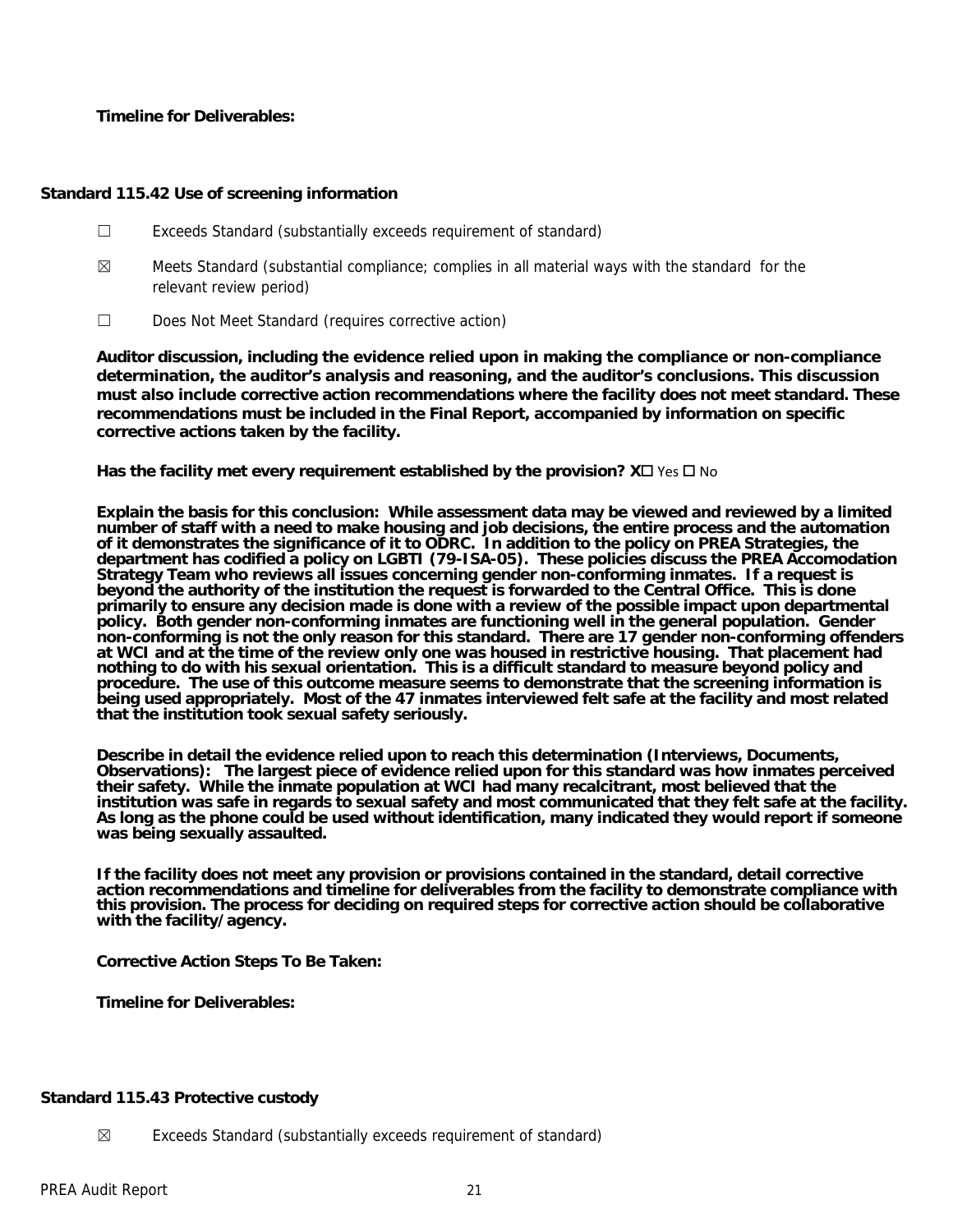- $\Box$  Meets Standard (substantial compliance; complies in all material ways with the standard for the relevant review period)
- ☐ Does Not Meet Standard (requires corrective action)

**Auditor discussion, including the evidence relied upon in making the compliance or non-compliance determination, the auditor's analysis and reasoning, and the auditor's conclusions. This discussion must also include corrective action recommendations where the facility does not meet standard. These recommendations must be included in the Final Report, accompanied by information on specific corrective actions taken by the facility.**

**Has the facility met every requirement established by the provision?**  $X \Box Y$  **is**  $\Box$  **No** 

**Explain the basis for this conclusion: The new phrase for protective custody is involuntary segregation. The ODRC has policy relative to the issue: 79-ISA-02, Prison Sexual Misconduct, Reporting, Response, Investigation and Prevention of Retaliation. Other than policy, there is not much to review, as there haved been no offenders who present a high risk of victimization placed in involuntary segregation over the course of the last three years.** 

**Describe in detail the evidence relied upon to reach this determination (Interviews, Documents, Observations): Review of policy on the Prison Rape Elimination Act, MOU between OSP and ODRC, Investigator Certificate for training completion. Training curriculum for institutional investigators, and sign in sheets demonstrating the number of times the OSP officer visits.** 

**If the facility does not meet any provision or provisions contained in the standard, detail corrective action recommendations and timeline for deliverables from the facility to demonstrate compliance with this provision. The process for deciding on required steps for corrective action should be collaborative with the facility/agency.** 

**Corrective Action Steps To Be Taken:** 

**Timeline for Deliverables:** 

## **Standard 115.51 Inmate reporting**

- ☐ Exceeds Standard (substantially exceeds requirement of standard)
- $\boxtimes$  Meets Standard (substantial compliance; complies in all material ways with the standard for the relevant review period)
- ☐ Does Not Meet Standard (requires corrective action)

**Auditor discussion, including the evidence relied upon in making the compliance or non-compliance determination, the auditor's analysis and reasoning, and the auditor's conclusions. This discussion must also include corrective action recommendations where the facility does not meet standard. These recommendations must be included in the Final Report, accompanied by information on specific corrective actions taken by the facility.**

**Has the facility met every requirement established by the provision?**  $x \Box$  Yes  $\Box$  No

**Explain the basis for this conclusion: PREA reporting information is located throughout the institution to include inmate living and many work sites, in the visiting room and the front lobby, through inmate orientation, on the departmental website, and through a plethora of written material. There is no evidence to suggest staff or inmates do not know how to report, how to report through a third party or how to report confidentially.**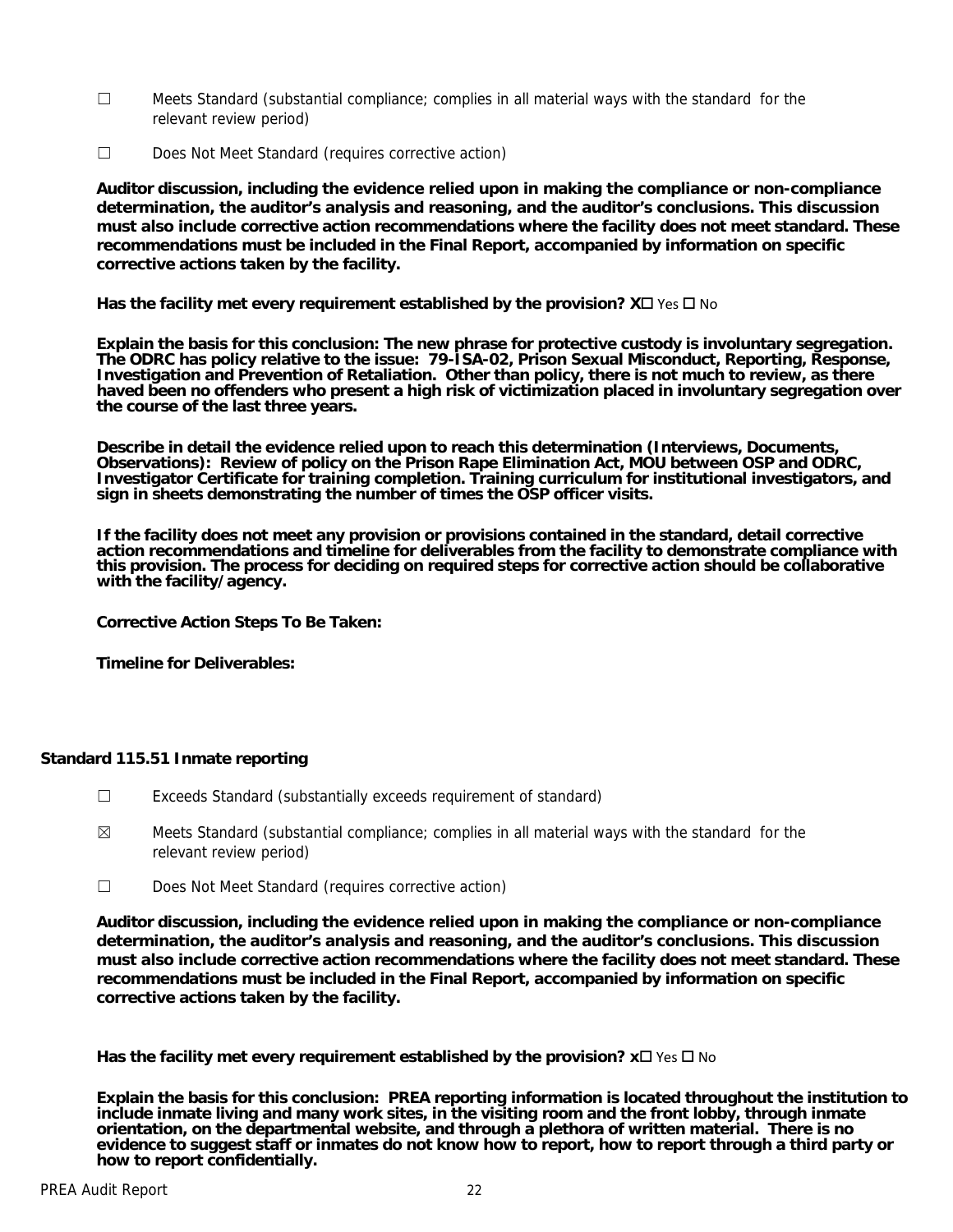**Describe in detail the evidence relied upon to reach this determination (Interviews, Documents, Observations): A review of the significant methods an offender, his family, friends and even staff can report PREA allegations is impressive and significant. A check of the phone number inmates can called was checked with success. There is no doubt that offenders may report and through interviews with them most indicated they knew how to report and how they could report through a third party or confidentially. However the phones are positioned in such a manner in the living units that offenders could not use them without having overhears. This led to the recommendation the institution either purchase or make sound barriers which would allow the offenders to use the phone with a monicum of privacy.** 

**If the facility does not meet any provision or provisions contained in the standard, detail corrective action recommendations and timeline for deliverables from the facility to demonstrate compliance with this provision. The process for deciding on required steps for corrective action should be collaborative with the facility/agency.** 

**Corrective Action Steps To Be Taken: Purchase or construct phone barriers to allow offenders to use the phones with a monicum of privacy.** 

**Timeline for Deliverables: The institution has commited to providing a sound barrier.** 

## **Standard 115.52 Exhaustion of administrative remedies**

- ☐ Exceeds Standard (substantially exceeds requirement of standard)
- $\boxtimes$  Meets Standard (substantial compliance; complies in all material ways with the standard for the relevant review period)
- ☐ Does Not Meet Standard (requires corrective action)

**Auditor discussion, including the evidence relied upon in making the compliance or non-compliance determination, the auditor's analysis and reasoning, and the auditor's conclusions. This discussion must also include corrective action recommendations where the facility does not meet standard. These recommendations must be included in the Final Report, accompanied by information on specific corrective actions taken by the facility.**

**Has the facility met every requirement established by the provision?**  $X \Box Y$  **is**  $\Box N$ **o** 

**Explain the basis for this conclusion: ODRC has provided in policy a varience which allows PREA grievances to be filed without subject to time constraints, thus obviating that section of the Prison Litigation Reform Act of 1996.** 

**Describe in detail the evidence relied upon to reach this determination (Interviews, Documents, Observations): This information is found in the policy variance to 79-ISA-02, in an explainatory memorandum, in the inmate handbook both in English and Spanish. It was communicated to inmates during the observed PREA section of the inmate orientation process. Inmates are also advised they may**  seek discussion with the Institution Inpector, the Insitution Investigator or the OCM at any time if they<br>need to report. It is discussed with inmates they report to staff (not just those listed) at any time, that **when significant time passes generally investigations become more difficult. Inmates are encouraged to report as soon as possible. Because PLRA is law and PREA is law with different regulations coming from them in regards to inmate grievances, this always need discussion with staff during training. While policy, law, variance to policy have all been reviewed, there have been no grievances regarding sexual safety.** 

**The following represents the language the department submitted to say they were exempt but that the standard was applicable:**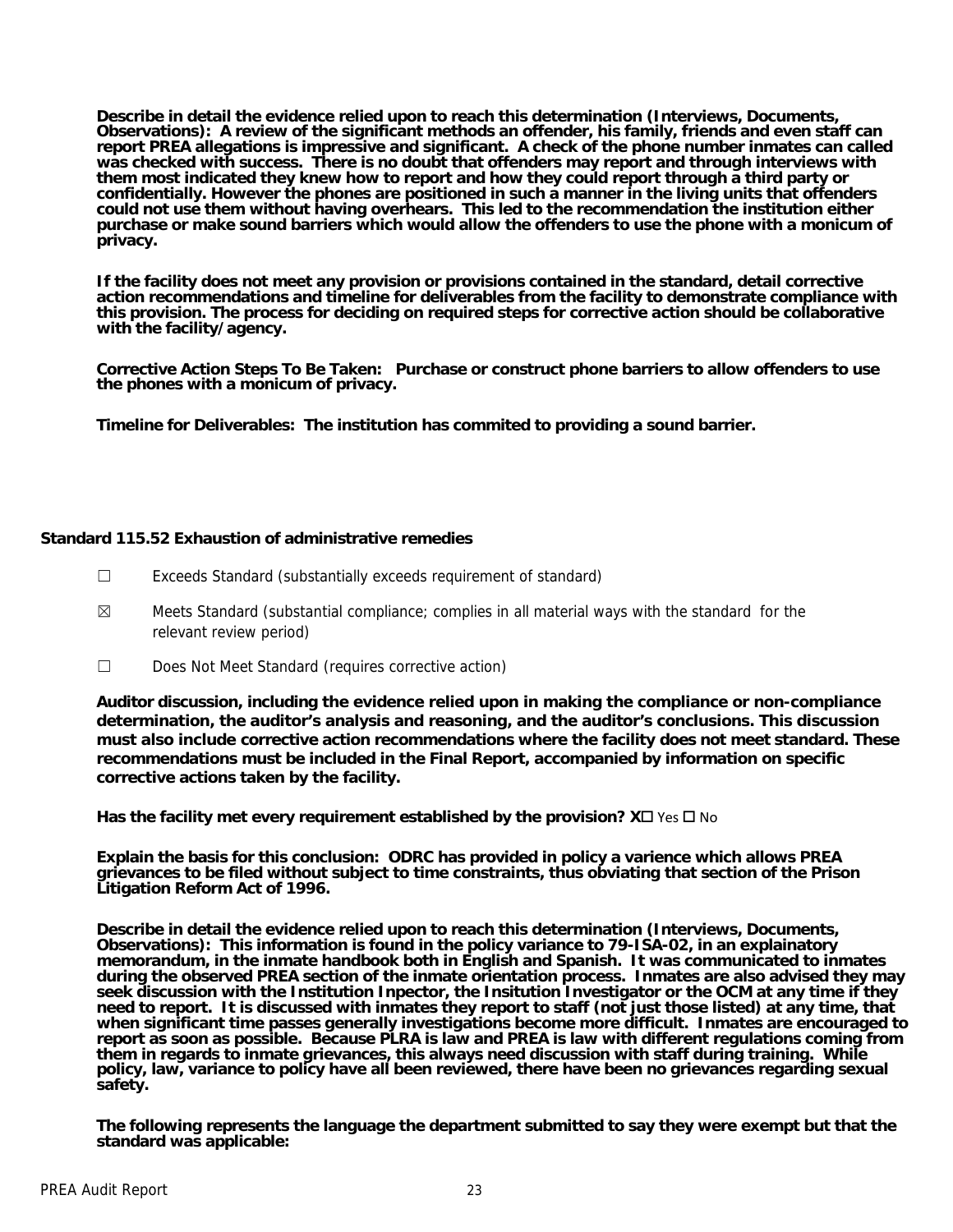The Ohio Department of Rehabilitation and Correction does not utilize the Inmate Grievance process as its administrative procedure for handling allegations of sexual abuse or sexual harassment. All cases of sexual abuse or sexual harassment are referred to the Institution Investigator. An investigation into a sexual abuse or sexual harassment allegation shall follow Department Policy 79-ISA-02 Prison Sexual Misconduct Reporting, Response, Investigation and Prevention of Retaliation. This policy adheres to the time constraints referenced in this standard. ODRC inmates are not prohibited from utilizing any grievance related forms (ICR, NOG, Appeal forms) to communicate PREA allegations in writing. However, ODRC does educate inmates (inmate handbooks and DRC Policy 79-ISA-02) that any PREA allegations received on grievance forms will be immediately channeled to the Institutional Investigator for proper handling.

While the facility says they are exempt, I am finding compliance as they still allow the grievance form to be used to report. Also the institution investigator is the person responsible for grievances.

**If the facility does not meet any provision or provisions contained in the standard, detail corrective action recommendations and timeline for deliverables from the facility to demonstrate compliance with this provision. The process for deciding on required steps for corrective action should be collaborative with the facility/agency.** 

**Corrective Action Steps To Be Taken:** 

**Timeline for Deliverables:** 

## **Standard 115.53 Inmate access to outside confidential support services**

- $\boxtimes$  Exceeds Standard (substantially exceeds requirement of standard)
- ☐ Meets Standard (substantial compliance; complies in all material ways with the standard for the relevant review period)
- ☐ Does Not Meet Standard (requires corrective action)

**Auditor discussion, including the evidence relied upon in making the compliance or non-compliance determination, the auditor's analysis and reasoning, and the auditor's conclusions. This discussion must also include corrective action recommendations where the facility does not meet standard. These recommendations must be included in the Final Report, accompanied by information on specific corrective actions taken by the facility.**

**Has the facility met every requirement established by the provision?**  $X \square \text{ Yes } \square$  **No** 

**Explain the basis for this conclusion: This standard specifically discusses the inmate having access to outside confidential sources. There are two outside groups not associated with ODRC who visit the institution on a routine basis to provide support to gender non-conforming inmates. And while that is there primary purpose it is clear others would be able to discuss issues with the crisis center personnel. In addition to the groups coming to the facility, there are posters throughout the facility demonstrating how inmates may contact outside agencies through writing or phone call. A previously found issue regarding PIN's for inmate phone calls had been taken of so inmates did not have to provide their PIN.** 

**The difference which makes this standard exceptional is the dedication and commitment of the Women Helping Women crisis staff. A meeting with the Executive Director of the Center demonstrated her level of commitment to the support needs of all at WCI. If the rest of her staff meet the same level of dedication and commitment as she, there is no doubt the institution and its inmates are provided outstanding supportive service.**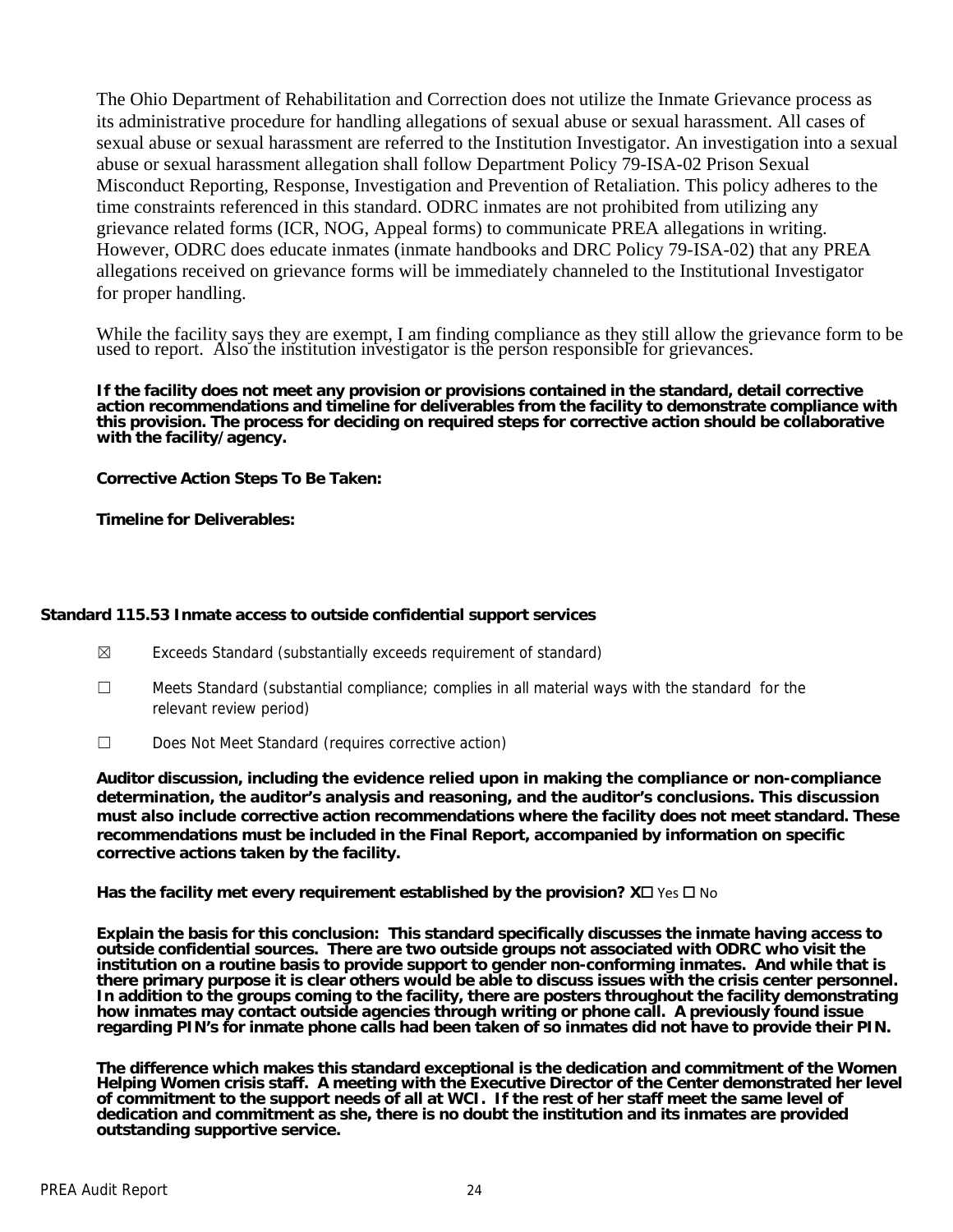**If the facility does not meet any provision or provisions contained in the standard, detail corrective action recommendations and timeline for deliverables from the facility to demonstrate compliance with this provision. The process for deciding on required steps for corrective action should be collaborative with the facility/agency.** 

**Corrective Action Steps To Be Taken:** 

**Timeline for Deliverables:** 

## **Standard 115.54 Third-party reporting**

- ☐ Exceeds Standard (substantially exceeds requirement of standard)
- $\boxtimes$  Meets Standard (substantial compliance; complies in all material ways with the standard for the relevant review period)
- ☐ Does Not Meet Standard (requires corrective action)

**Auditor discussion, including the evidence relied upon in making the compliance or non-compliance determination, the auditor's analysis and reasoning, and the auditor's conclusions. This discussion must also include corrective action recommendations where the facility does not meet standard. These recommendations must be included in the Final Report, accompanied by information on specific corrective actions taken by the facility.**

Has the facility met every requirement established by the provision?  $X\square$  Yes  $\square$  No

**Explain the basis for this conclusion: There are posters in areas where family and friends see them; lobby and visiting room which articulate how they may report allegations of sexual abuse, sexual harassment or retaliation. A telephone number is provided as well as a web address:**  http://www.DRC.ReportSexualMisconduct@odrc.state.oh.us**. I was able to get to the information on how to report a PREA allegation using this web address through a search engine. A much simpler web address which takes one to the same page is:** http://www.drc.ohio.gov/PREA**.** 

**Describe in detail the evidence relied upon to reach this determination (Interviews, Documents, Observations): A check of the phone number found that it was working. A check of the web address demonstrated one could get to the information, but a simpler web address is:**  http://www.drc.ohio.gov/PREA. On that page is a point and click to get to how to report.

**If the facility does not meet any provision or provisions contained in the standard, detail corrective action recommendations and timeline for deliverables from the facility to demonstrate compliance with this provision. The process for deciding on required steps for corrective action should be collaborative with the facility/agency.** 

**Corrective Action Steps To Be Taken:** 

**Timeline for Deliverables:** 

**Suggestion: It is suggested that when posters are refreshed ODRC may wish to provide the website address which is simpler.** 

## **Standard 115.61 Staff and agency reporting duties**

☐ Exceeds Standard (substantially exceeds requirement of standard)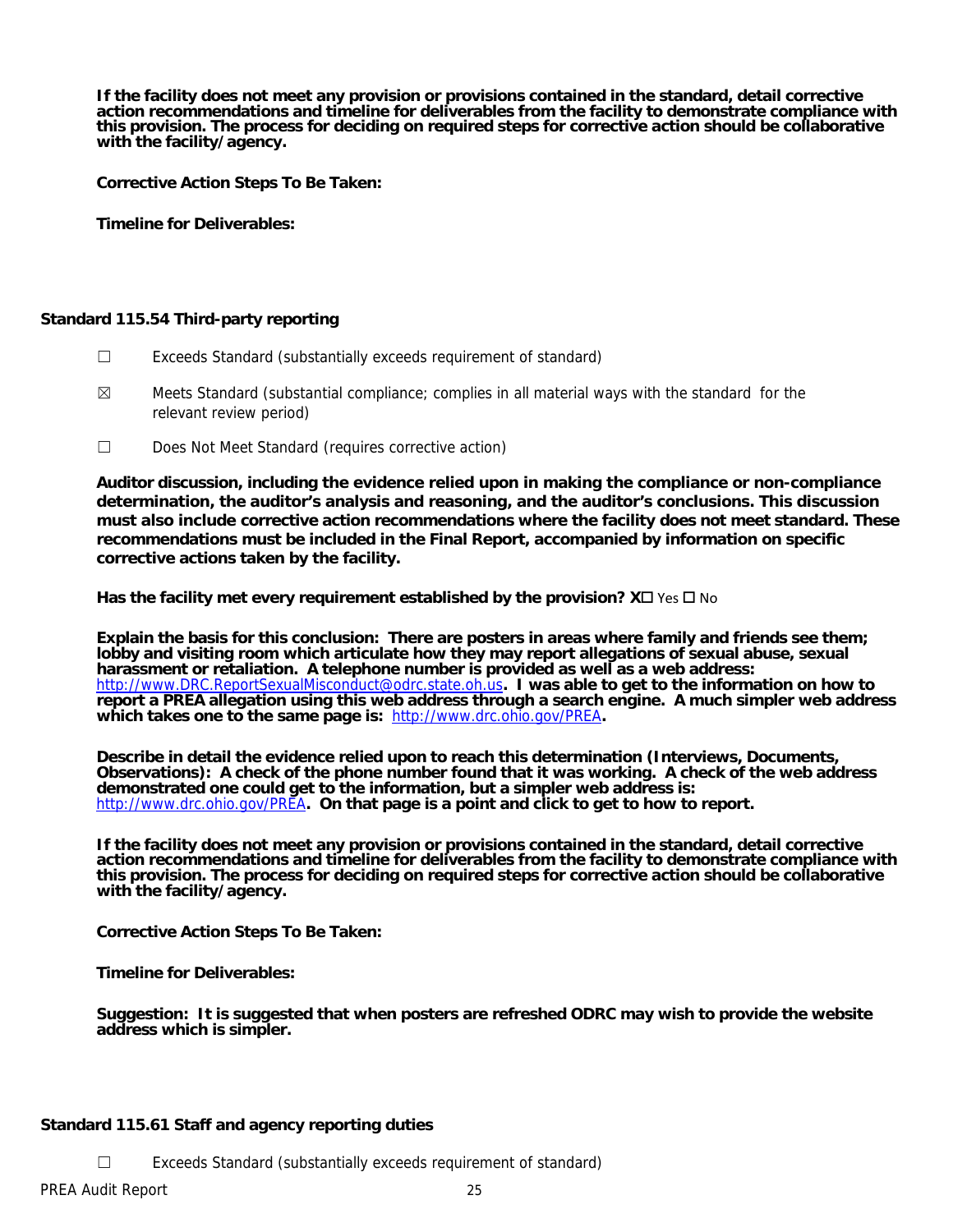- $\boxtimes$  Meets Standard (substantial compliance; complies in all material ways with the standard for the relevant review period)
- ☐ Does Not Meet Standard (requires corrective action)

**Auditor discussion, including the evidence relied upon in making the compliance or non-compliance determination, the auditor's analysis and reasoning, and the auditor's conclusions. This discussion must also include corrective action recommendations where the facility does not meet standard. These recommendations must be included in the Final Report, accompanied by information on specific corrective actions taken by the facility.**

**Has the facility met every requirement established by the provision?**  $X \square YeS \square No$ 

**Explain the basis for this conclusion: Policy 79-ISA-02 delinates reporting procedures for staff. Staff training curriculum also provide this information and staff are taught that OH is a mandatory reporting state. Staff are also taught that if an offender per se makes an allegation of sexual abuse outside the agency such as at a county jail they still have a responsibility to report the allegation. Staff are taught the information is confidential and only to be provided to people with a need to know to treat, investigate, and provide for the safety of the offender.** 

**Describe in detail the evidence relied upon to reach this determination (Interviews, Documents, Observations): During staff interviews, they provided an awareness of their duty to report and articulated the process of filing a incident report and verbally advising the shift commander. Most staff had in their possession a PREA card to assist them in making sure they reported according to policy. Additionally, they were able to articulate how to provide the information confidentially. While staff**  were not questioned as to the legal issues of confidentially and informed consent, all knew that medical **information and PREA information was not to be disclosed except to those who had a need to know.** 

**If the facility does not meet any provision or provisions contained in the standard, detail corrective action recommendations and timeline for deliverables from the facility to demonstrate compliance with this provision. The process for deciding on required steps for corrective action should be collaborative with the facility/agency.** 

**Corrective Action Steps To Be Taken:** 

**Timeline for Deliverables:** 

## **Standard 115.62 Agency protection duties**

- ☐ Exceeds Standard (substantially exceeds requirement of standard)
- $\boxtimes$  Meets Standard (substantial compliance; complies in all material ways with the standard for the relevant review period)
- ☐ Does Not Meet Standard (requires corrective action)

**Auditor discussion, including the evidence relied upon in making the compliance or non-compliance determination, the auditor's analysis and reasoning, and the auditor's conclusions. This discussion must also include corrective action recommendations where the facility does not meet standard. These recommendations must be included in the Final Report, accompanied by information on specific corrective actions taken by the facility.**

**Has the facility met every requirement established by the provision?**  $X \square \text{ Yes } \square$  **No** 

**Explain the basis for this conclusion: While there have been no reported cases of imminent risk of**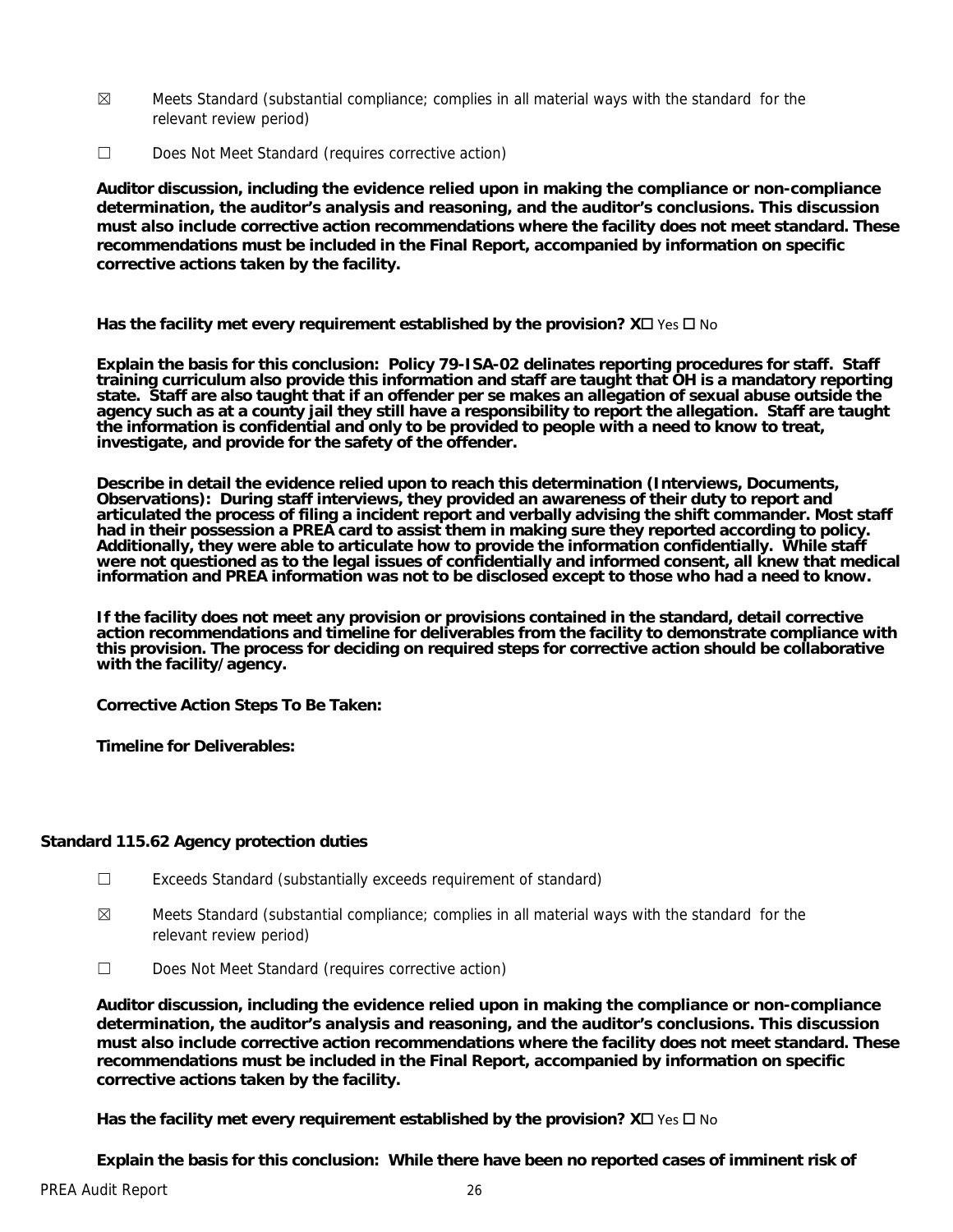**sexual abuse during this period, policy 79-ISA-02 clearly outlines staff requirements. Additionally staff are taught in training how to look for changes in behavior of an offender which might suggest they have been victimized. While this training is afforded, it was not clear as to the breath of understanding regarding victimization and its impact.** 

**Describe in detail the evidence relied upon to reach this determination (Interviews, Documents, Observations): Interviews with staff and supervisors were able to articulate the steps they would take to report to their supervisor when they believed an imminent risk of sexual abuse was possible. This question was probed with officers as on nights and mornings as they are often in the units alone and especially before lock down there is more of a possibility of sexual abuse. They indicated if they had any reason to believe sexual victimization was to occur, they would report it to their supervisor and if they felt the victimization might be imminent, they would remove the offender from the area where the victimization might take place until someone could arrive to speak to the offender. Staff indicated they would document these issues using an Incident Report. It is clear the process and the practice is well understood.** 

**If the facility does not meet any provision or provisions contained in the standard, detail corrective action recommendations and timeline for deliverables from the facility to demonstrate compliance with this provision. The process for deciding on required steps for corrective action should be collaborative with the facility/agency.** 

**Corrective Action Steps To Be Taken:** 

**Timeline for Deliverables:** 

## **Standard 115.63 Reporting to other confinement facilities**

- ☐ Exceeds Standard (substantially exceeds requirement of standard)
- $\boxtimes$  Meets Standard (substantial compliance; complies in all material ways with the standard for the relevant review period)
- ☐ Does Not Meet Standard (requires corrective action)

**Auditor discussion, including the evidence relied upon in making the compliance or non-compliance determination, the auditor's analysis and reasoning, and the auditor's conclusions. This discussion must also include corrective action recommendations where the facility does not meet standard. These recommendations must be included in the Final Report, accompanied by information on specific corrective actions taken by the facility.**

**Has the facility met every requirement established by the provision?**  $X \Box Y$  **is**  $\Box$  **No** 

**Explain the basis for this conclusion: There appears to have been one case where an inmate reported being sexually abused prior to their confinement at WCI, both in the community and at another facility. Policy delineates how this is to be reported within 72 hours. This is also discussed in staff training.** 

**Describe in detail the evidence relied upon to reach this determination (Interviews, Documents, Observations): Policy 79-ISA-02, Reporting …, clearly discusses the responsibility of the CEO of the facility to make sure the CEO of the other facility is notified of the allegation as soon as possible but generally in no more than 72 hours. This practice was followed.** 

**If the facility does not meet any provision or provisions contained in the standard, detail corrective action recommendations and timeline for deliverables from the facility to demonstrate compliance with this provision. The process for deciding on required steps for corrective action should be collaborative with the facility/agency.** 

**Corrective Action Steps To Be Taken:**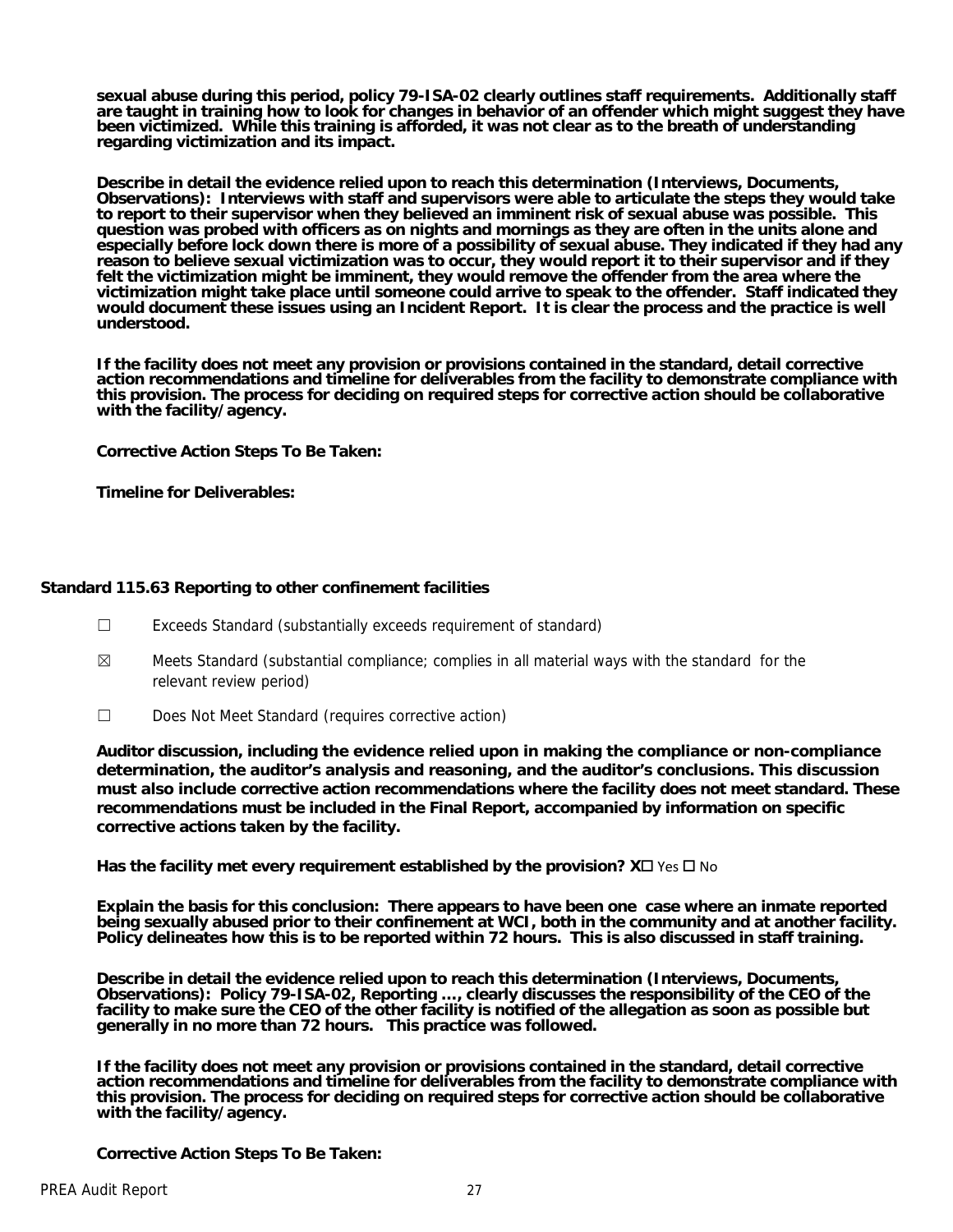**Timeline for Deliverables:** 

## **Standard 115.64 Staff first responder duties**

- ☐ Exceeds Standard (substantially exceeds requirement of standard)
- $\boxtimes$  Meets Standard (substantial compliance; complies in all material ways with the standard for the relevant review period)
- ☐ Does Not Meet Standard (requires corrective action)

**Auditor discussion, including the evidence relied upon in making the compliance or non-compliance determination, the auditor's analysis and reasoning, and the auditor's conclusions. This discussion must also include corrective action recommendations where the facility does not meet standard. These recommendations must be included in the Final Report, accompanied by information on specific corrective actions taken by the facility.**

**Has the facility met every requirement established by the provision?**  $X \square \text{ Yes } \square$  **No** 

**Explain the basis for this conclusion: It is clear that everyone at WCI is trained as a first responder and staff take pride in knowing how to manage sexual abuse allegations. All staff have a first responder**  check list on what they are to do if infact they are the first person to arrive at the scene. This includes **separation of the alleged victim from the alleged aggressor. It also includes the issues of preserving evidence and the crime scene. If if the alleged abuse just occurred all are trained to make sure the alleged victim does not do anything to destroy evidence. When a first responder is a non-security member they too are trained to manage the incident. While there is a separate non-security first responder checklist, discussion with staff demonstrated all of them were aware of their responsibility in this regard.** 

**Describe in detail the evidence relied upon to reach this determination (Interviews, Documents, Observations): A check of the phone number found that it was working. The institution has a Sexual Abuse Coordinated Reponse Plan which outlines on the institutional level how incidents are to be managed. This plan covers all staff, contractors and volunteers who have inmate contact at WCI. The first responder checklist reqires staff to document steps taken to manage the incident in a professional**  manner. The actual incident is reported on an incident report which gets reviewed daily by institutional **leadership. While some documentation indicated there was a difference between security and nonsecurity first responder forms, none could be found upon review. When completing the non-scientific survey of staff, they were as knowledgble of their responsibilities as first responders. Vounteers and contractors knew to keep the person with them and contact the shift supervisor. Many knew the details of reporting the same as staff to include who investigates administrative verses criminal allegations.** 

**If the facility does not meet any provision or provisions contained in the standard, detail corrective action recommendations and timeline for deliverables from the facility to demonstrate compliance with this provision. The process for deciding on required steps for corrective action should be collaborative with the facility/agency.** 

## **Corrective Action Steps To Be Taken:**

**Timeline for Deliverables:** 

## **Standard 115.65 Coordinated response**

☐ Exceeds Standard (substantially exceeds requirement of standard)

PREA Audit Report 28  $\boxtimes$  Meets Standard (substantial compliance; complies in all material ways with the standard for the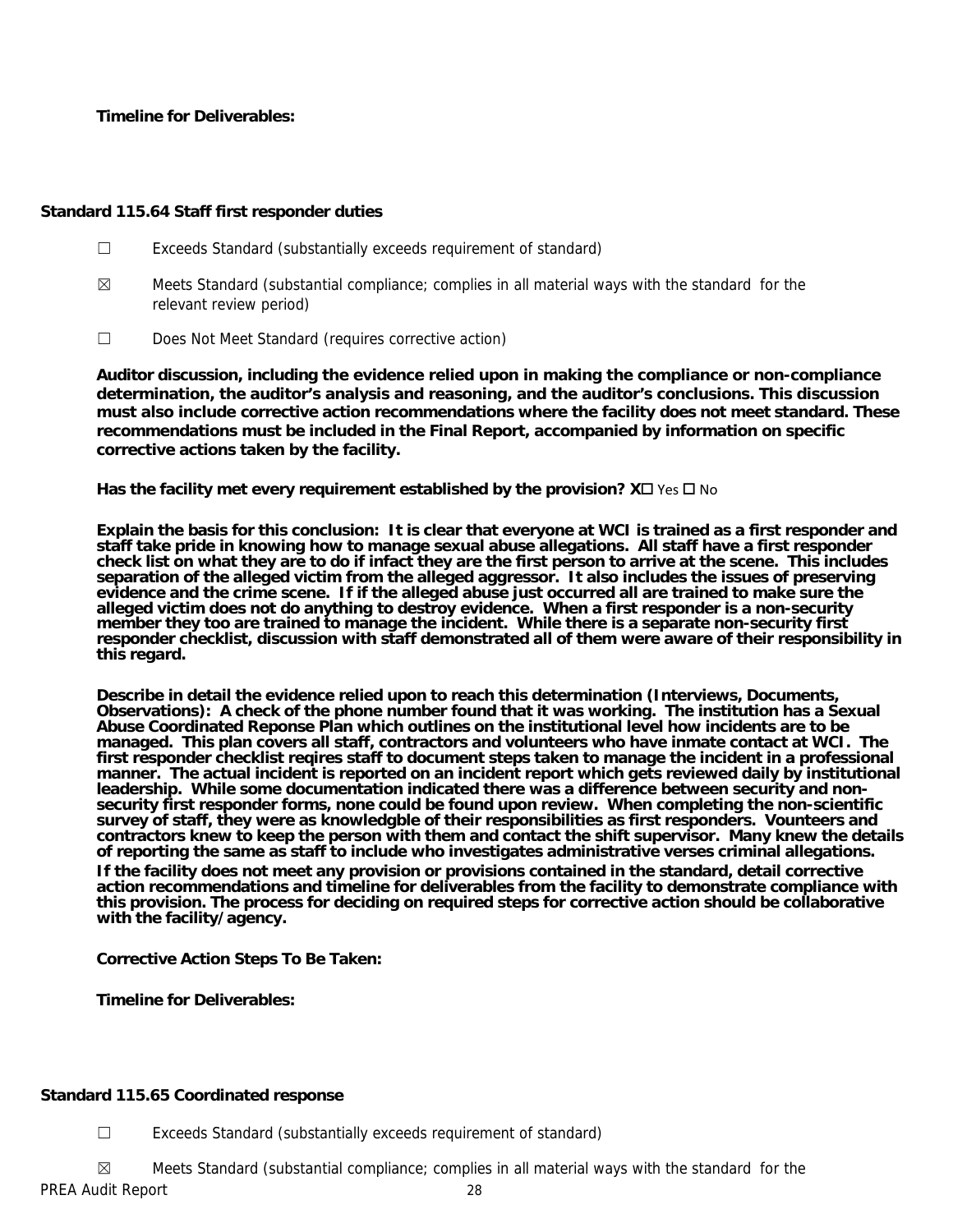relevant review period)

☐ Does Not Meet Standard (requires corrective action)

**Auditor discussion, including the evidence relied upon in making the compliance or non-compliance determination, the auditor's analysis and reasoning, and the auditor's conclusions. This discussion must also include corrective action recommendations where the facility does not meet standard. These recommendations must be included in the Final Report, accompanied by information on specific corrective actions taken by the facility.**

**Has the facility met every requirement established by the provision?**  $X \square Y$ **es**  $\square$  **No** 

**Explain the basis for this conclusion: As indicated in 115.64, the institution has developed for lack of a better term an institutional PREA plan. This plan is comprehensive and was just updated in the early 2017.** 

**Describe in detail the evidence relied upon to reach this determination (Interviews, Documents, Observations): Discussion with staff, contractors and volunteers demonstrated that everyone knew of their responsibility as paid or unpaid staff to respond to issues involving the sexual safety of staff and inmates. What was most impressive during the interviews was not the policy or even the procedure, but that it appears that the culture of WCI has everyone marching to the same drummer in so far as respons is concerned. I could not find any one who did not understand the reason for PREA and the reason to follow steps in making certain response to any claim of sexual harassment or abuse was managed with professionalism.** 

**If the facility does not meet any provision or provisions contained in the standard, detail corrective action recommendations and timeline for deliverables from the facility to demonstrate compliance with this provision. The process for deciding on required steps for corrective action should be collaborative with the facility/agency.** 

**Corrective Action Steps To Be Taken:** 

**Timeline for Deliverables:** 

## **Standard 115.66 Preservation of ability to protect inmates from contact with abusers**

- ☐ Exceeds Standard (substantially exceeds requirement of standard)
- $\boxtimes$  Meets Standard (substantial compliance; complies in all material ways with the standard for the relevant review period)
- ☐ Does Not Meet Standard (requires corrective action)

**Auditor discussion, including the evidence relied upon in making the compliance or non-compliance determination, the auditor's analysis and reasoning, and the auditor's conclusions. This discussion must also include corrective action recommendations where the facility does not meet standard. These recommendations must be included in the Final Report, accompanied by information on specific corrective actions taken by the facility.**

**Has the facility met every requirement established by the provision?**  $X \square Y$ **es**  $\square$  **No** 

**Explain the basis for this conclusion: There are three unions providing service to employees at WCI. A review of each contract reveals in the management rights section steps may be taken to protect inmate from contact with abusers.** 

**Describe in detail the evidence relied upon to reach this determination (Interviews, Documents, Observations): A review of the contracts for all three employee unions at NERC demonstrate that**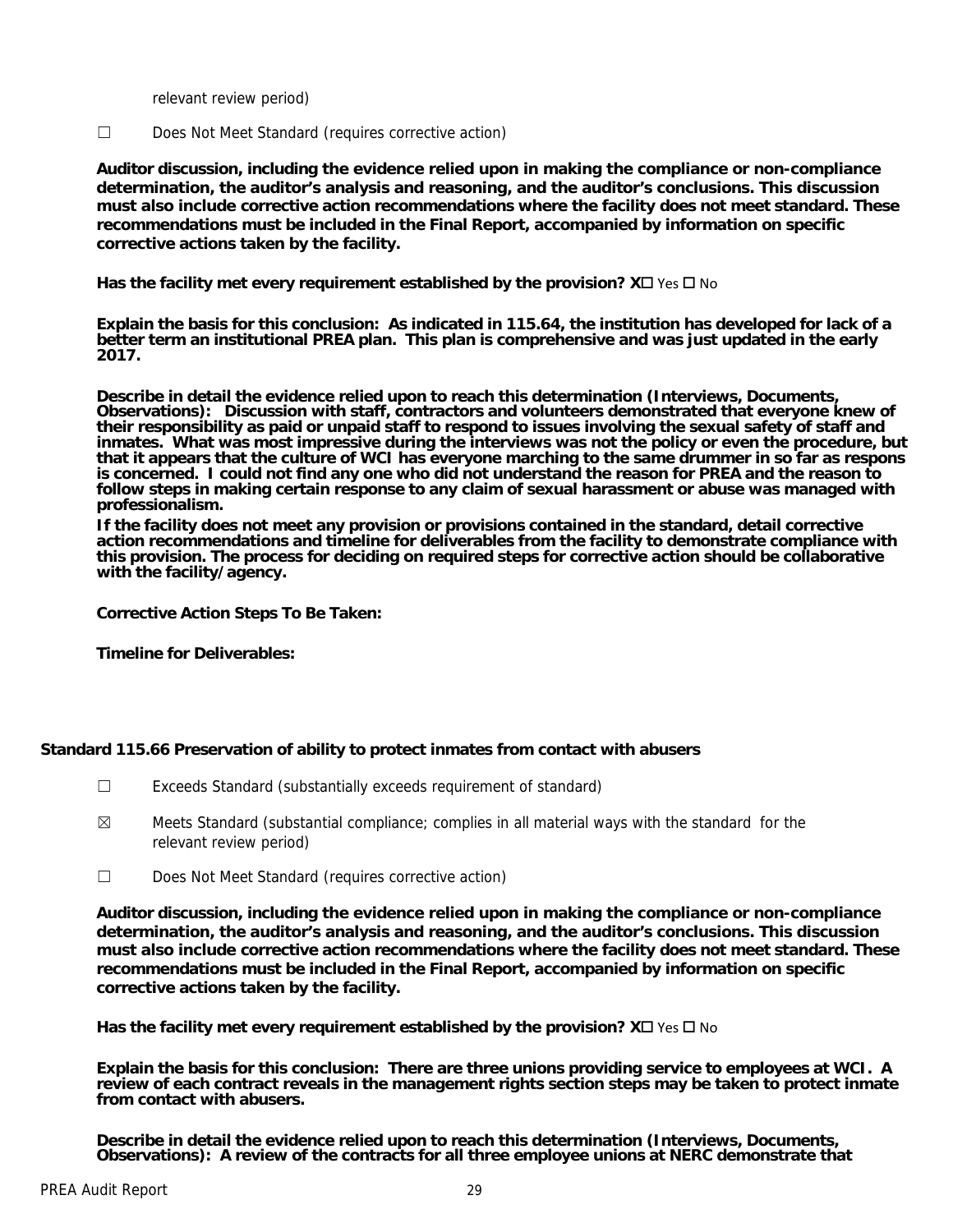**language in the management rights section of each contract preserves the ability of management to take those steps necessary to protect inmates from contact with abusers. Discussion with one of the three local union officials revealed labor had no issue with this requirement.** 

**If the facility does not meet any provision or provisions contained in the standard, detail corrective action recommendations and timeline for deliverables from the facility to demonstrate compliance with this provision. The process for deciding on required steps for corrective action should be collaborative with the facility/agency.** 

**Corrective Action Steps To Be Taken:** 

**Timeline for Deliverables:** 

## **Standard 115.67 Agency protection against retaliation**

- ☐ Exceeds Standard (substantially exceeds requirement of standard)
- $\boxtimes$  Meets Standard (substantial compliance; complies in all material ways with the standard for the relevant review period)
- ☐ Does Not Meet Standard (requires corrective action)

**Auditor discussion, including the evidence relied upon in making the compliance or non-compliance determination, the auditor's analysis and reasoning, and the auditor's conclusions. This discussion must also include corrective action recommendations where the facility does not meet standard. These recommendations must be included in the Final Report, accompanied by information on specific corrective actions taken by the facility.**

**Has the facility met every requirement established by the provision?**  $X \Box Y$  **is**  $\Box N$ **o** 

**Explain the basis for this conclusion: While there were no reported instances of retaliation reported during this audit period; however, whenever there is an allegation of sexual abuse there is a process to check on the inmate on a routine basis. An examination of the records for several persons who were reviewed for possible retaliation at the 30, 60, and 90 day time periods was had. This check is to ensure that the victim is not nor has been subject to retaliation. OH has one of the most comprehensive packets involving whenever there is an allegation of sexual abuse. This packet includes a section on retaliation. Policy, 79-ISA-02, provides clear guidance on how persons are to be free from retaliation. It also explains the requirements of staff to do periodic status checks. The Investigator is responsible for making sure the person is not retaliated against but the OCM also checks on the victims routinely. As previously cited with the OCM having an office on the compond, offenders can go to her office and discuss issues with her. She talks with so many inmates there is no status of having inmate go to her office to talk.** 

**Describe in detail the evidence relied upon to reach this determination (Interviews, Documents, Observations): There were a few inmates believed they might be subject to retaliation if they reported an incident involving sexual abuse. The inmates did not seem to care even if this was their perception because in every case save one, the inmate said they would report directly to staff. One inmate said she would report in writing without giving her name. The inmates clearly demonstrated they would report.** 

**If the facility does not meet any provision or provisions contained in the standard, detail corrective action recommendations and timeline for deliverables from the facility to demonstrate compliance with this provision. The process for deciding on required steps for corrective action should be collaborative with the facility/agency.** 

**Corrective Action Steps To Be Taken:** 

**Timeline for Deliverables:**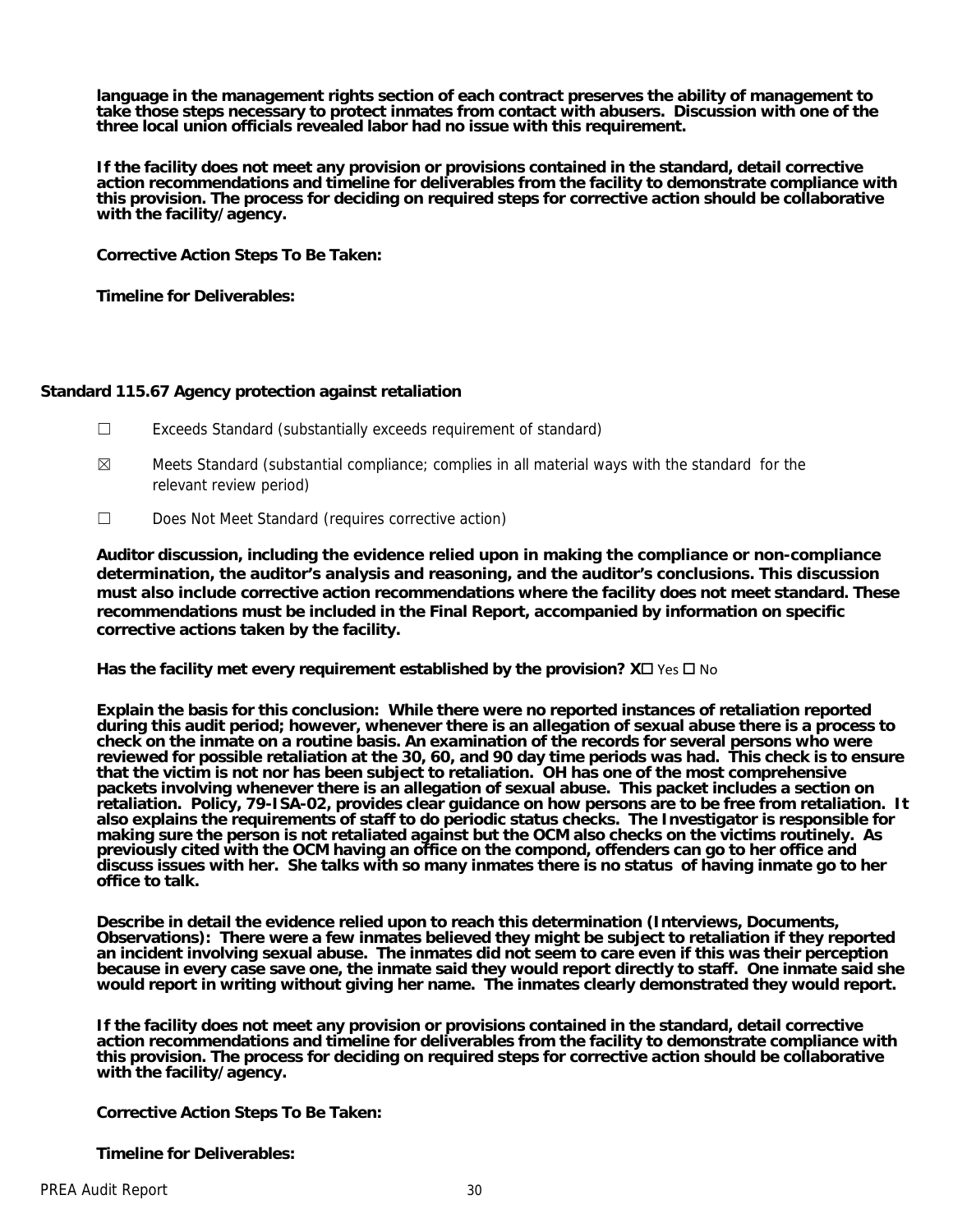## **Standard 115.68 Post-allegation protective custody**

- ☐ Exceeds Standard (substantially exceeds requirement of standard)
- $\boxtimes$  Meets Standard (substantial compliance; complies in all material ways with the standard for the relevant review period)
- ☐ Does Not Meet Standard (requires corrective action)

**Auditor discussion, including the evidence relied upon in making the compliance or non-compliance determination, the auditor's analysis and reasoning, and the auditor's conclusions. This discussion must also include corrective action recommendations where the facility does not meet standard. These recommendations must be included in the Final Report, accompanied by information on specific corrective actions taken by the facility.**

**Has the facility met every requirement established by the provision?**  $X \square \text{ Yes } \square$  **No** 

**Explain the basis for this conclusion: While there have been no incidents where people have been placed in involuntary protective custody post allegation, I am finding this standard to be in compliance as there are processes established.** 

**Describe in detail the evidence relied upon to reach this determination (Interviews, Documents, Observations): There were no interviews regarding this standard as there have been no cases of persons placed in involuntary segregation, Policy, 79-ISA-04, provides guidance to monitor such a case to inciude the documentation of a person's placement There have been no involuntary segregation cases at WCI during this audit period. The institution uses a concept of limited housing rather than restrictive housing whenever possible. In this manner, persons may be held accountable by being housed in a separate area with access to the compound for work, school and food service, but must return to this unit with limited privileges for the majority of the day and evening** 

**If the facility does not meet any provision or provisions contained in the standard, detail corrective action recommendations and timeline for deliverables from the facility to demonstrate compliance with this provision. The process for deciding on required steps for corrective action should be collaborative with the facility/agency.** 

**Corrective Action Steps To Be Taken:** 

**Timeline for Deliverables:** 

**Suggestion: The policies of ODRC involving the restrictive housing and disciplinary status of offenders**  were found to be written for males. It is suggested the next time these policies are reviewed that **gender neutral verbage replace the male verbage. This suggestion was made during a previous audit and is being addressed.** 

## **Standard 115.71 Criminal and administrative agency investigations**

- ☐ Exceeds Standard (substantially exceeds requirement of standard)
- $\boxtimes$  Meets Standard (substantial compliance; complies in all material ways with the standard for the relevant review period)
- ☐ Does Not Meet Standard (requires corrective action)

PREA Audit Report 31 **Auditor discussion, including the evidence relied upon in making the compliance or non-compliance**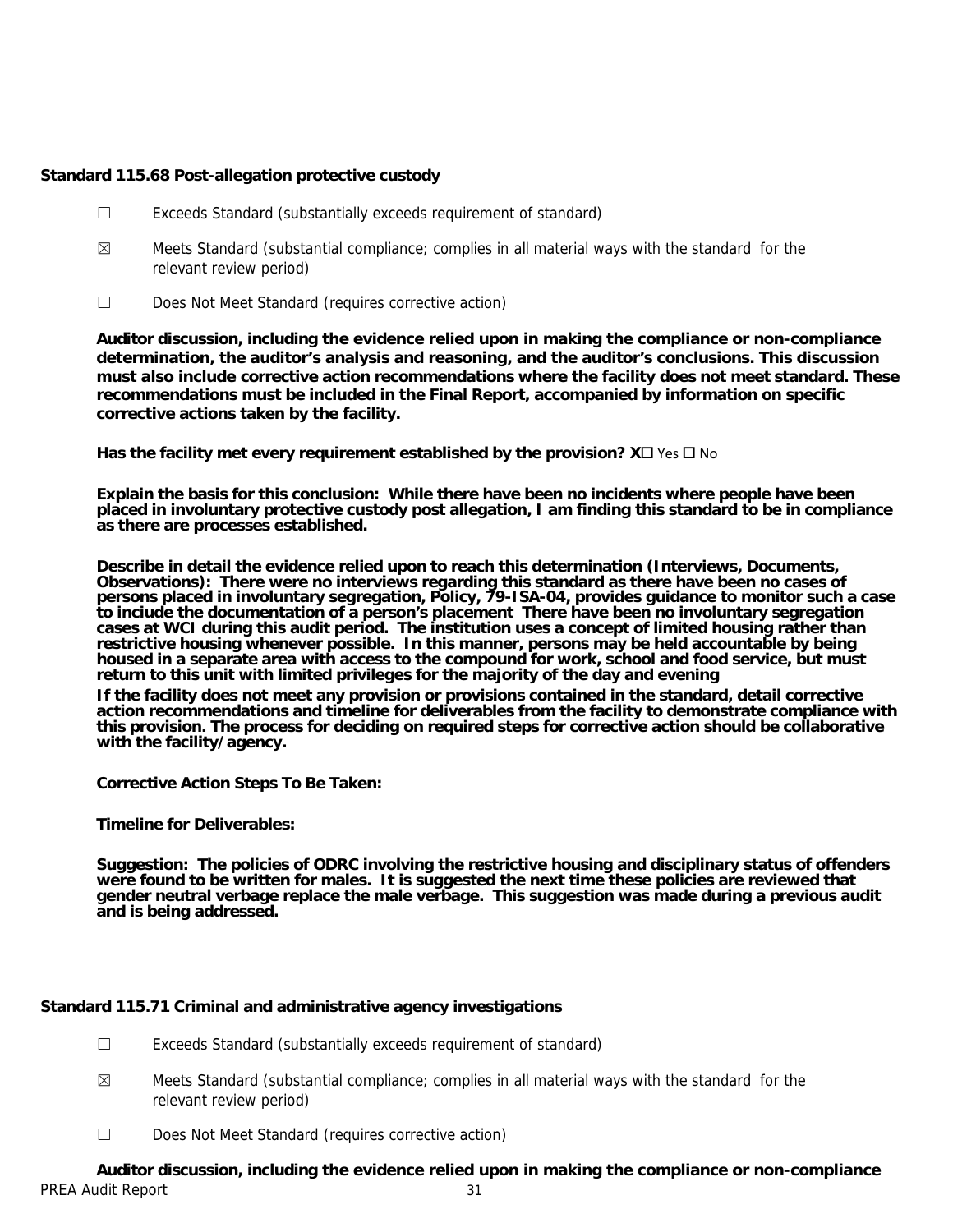**determination, the auditor's analysis and reasoning, and the auditor's conclusions. This discussion must also include corrective action recommendations where the facility does not meet standard. These recommendations must be included in the Final Report, accompanied by information on specific corrective actions taken by the facility.**

**Has the facility met every requirement established by the provision?**  $X \Box Y$  **es**  $\Box$  **No** 

**Explain the basis for this conclusion: The vast majority of the information relative to this standard was discussed when discussing the training requirements for the Investigator and the voluntary certification of the OSP officer assigned to the institution. The relationship between OSP and ODRC is codified in a MOU, but beyond the MOU I have not witnessed a "bad" relationship between an institution investigator and their counterpart. Investigations are completed professionally with good investigative processes. The investigations are understandable and provide what is desired in any investigation a picture of the incident.** 

**Describe in detail the evidence relied upon to reach this determination (Interviews, Documents, Observations): In finding compliance with this standard, there was a review of a lot of material to include: Policy 79-ISA-02, PREA Incident Report, Summary of Adminstrative Investigations from Investigator to Warden, MOU between OSP and ODRC, status reports of investigations, information regarding an open criminal case which has not been resolved but is not part of this audit period. The reason for its review was that it demonstrated clearly the level of cooperation between the institution and OSP. It is also noted the district attorney in this case actually visited the facility to see first hand the layout of the area where the alleged sexual abuse occurred. It is clear investigations of sexual safety are taken seriously by all parties involved.** 

**If the facility does not meet any provision or provisions contained in the standard, detail corrective action recommendations and timeline for deliverables from the facility to demonstrate compliance with this provision. The process for deciding on required steps for corrective action should be collaborative with the facility/agency.** 

**Corrective Action Steps To Be Taken:** 

**Timeline for Deliverables:** 

## **Standard 115.72 Evidentiary standard for administrative investigations**

- ☐ Exceeds Standard (substantially exceeds requirement of standard)
- $\boxtimes$  Meets Standard (substantial compliance; complies in all material ways with the standard for the relevant review period)
- ☐ Does Not Meet Standard (requires corrective action)

**Auditor discussion, including the evidence relied upon in making the compliance or non-compliance determination, the auditor's analysis and reasoning, and the auditor's conclusions. This discussion must also include corrective action recommendations where the facility does not meet standard. These recommendations must be included in the Final Report, accompanied by information on specific corrective actions taken by the facility.**

**Has the facility met every requirement established by the provision?**  $X \square YeS \square No$ 

**Explain the basis for this conclusion: It is clear upon review of policy, 79-ISA-02, that the investigatiors and administration are aware of the legal standard for fining guilt in an administrative investigation. The two investigators were interviewed and could provide a good definition between preponderance and beyond a reasonable doubt. Sexual Abuse Case Reviews were examined and the reviews clearly demonstrate the evidence in each case. OH has one of the most complete systems of case review seen and it is all maintained as part of the investigatory file for safekeeping.**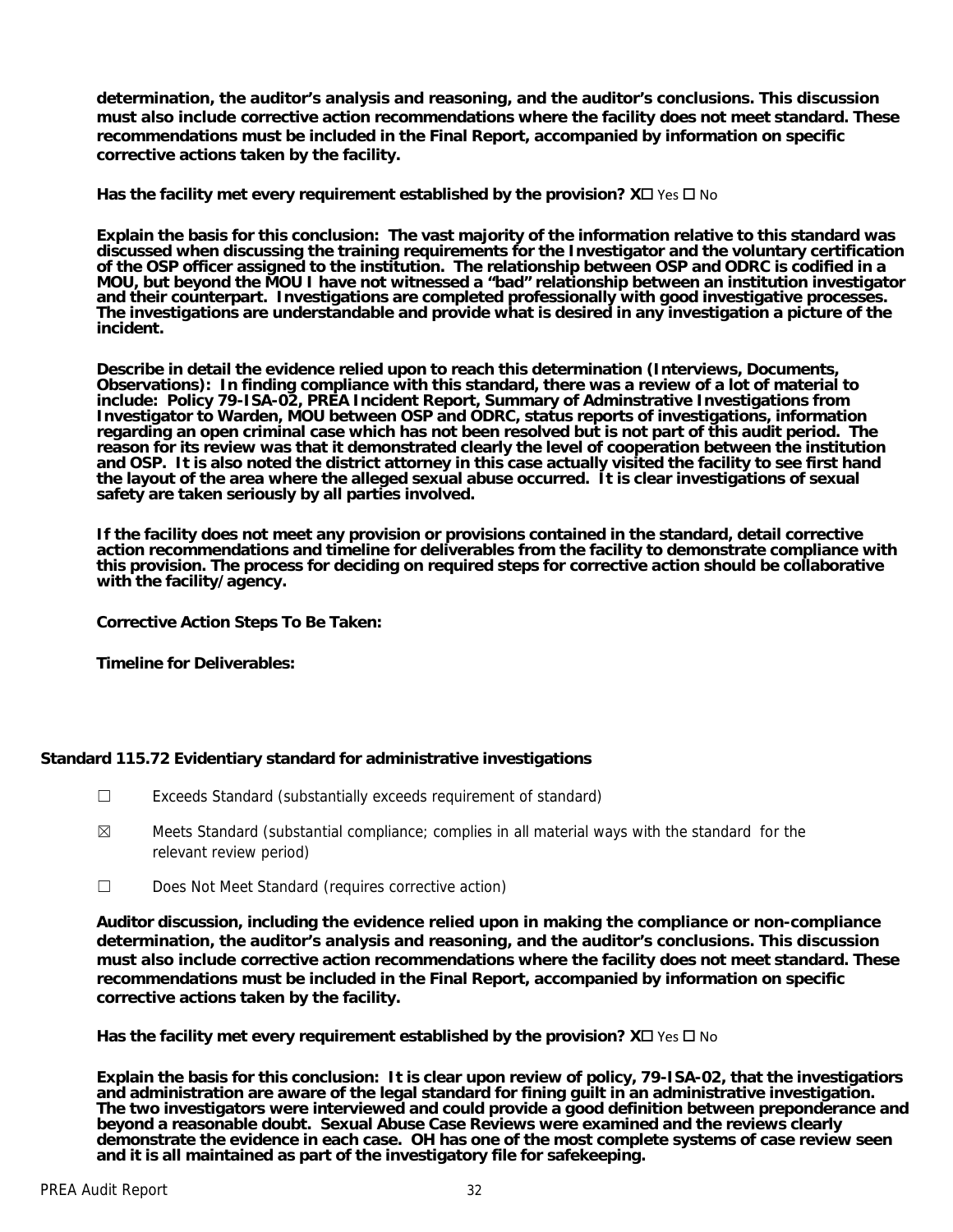**Describe in detail the evidence relied upon to reach this determination (Interviews, Documents, Observations): In my interview with the Institutional Investigators, it is clear they understands the standard of substantiation is to be no higher than found in the perponderence of the evidence (51%).** 

**If the facility does not meet any provision or provisions contained in the standard, detail corrective action recommendations and timeline for deliverables from the facility to demonstrate compliance with this provision. The process for deciding on required steps for corrective action should be collaborative with the facility/agency.** 

**Corrective Action Steps To Be Taken:** 

**Timeline for Deliverables:** 

#### **Standard 115.73 Reporting to inmates**

- ☐ Exceeds Standard (substantially exceeds requirement of standard)
- $\boxtimes$  Meets Standard (substantial compliance; complies in all material ways with the standard for the relevant review period)
- ☐ Does Not Meet Standard (requires corrective action)

**Auditor discussion, including the evidence relied upon in making the compliance or non-compliance determination, the auditor's analysis and reasoning, and the auditor's conclusions. This discussion must also include corrective action recommendations where the facility does not meet standard. These recommendations must be included in the Final Report, accompanied by information on specific corrective actions taken by the facility.**

**Has the facility met every requirement established by the provision?**  $X \square \text{ Yes } \square$  **No** 

**Explain the basis for this conclusion: It is clear in policy and practice that offenders who make allegations of sexual abuse are notified in writing of the outcome of the investigation.** 

**Describe in detail the evidence relied upon to reach this determination (Interviews, Documents, Observations): Policy 79-ISA-02 covers the process whereby the institution investigator is required to inform the inmate of the outcome of the investigation and inform them if the allegation was substained,**  found to be unsubstantiated or unfounded. Several investigations were reviewed and in each casethere **was a written statement to the alleged victim indicating the outcome of the investigation. This information was communicated to the inmate by the investigator and there is a requirement the inmate signs for the notification. From documentation found in the Sexual Abuse Incident Reviews that inmates are kept up to speed as to the actual octcome of investigations. There was a review of 10 completed cases and all of them had the required notification included.** 

**If the facility does not meet any provision or provisions contained in the standard, detail corrective action recommendations and timeline for deliverables from the facility to demonstrate compliance with this provision. The process for deciding on required steps for corrective action should be collaborative with the facility/agency.** 

**Corrective Action Steps To Be Taken:** 

**Timeline for Deliverables:** 

## **Standard 115.76 Disciplinary sanctions for staff**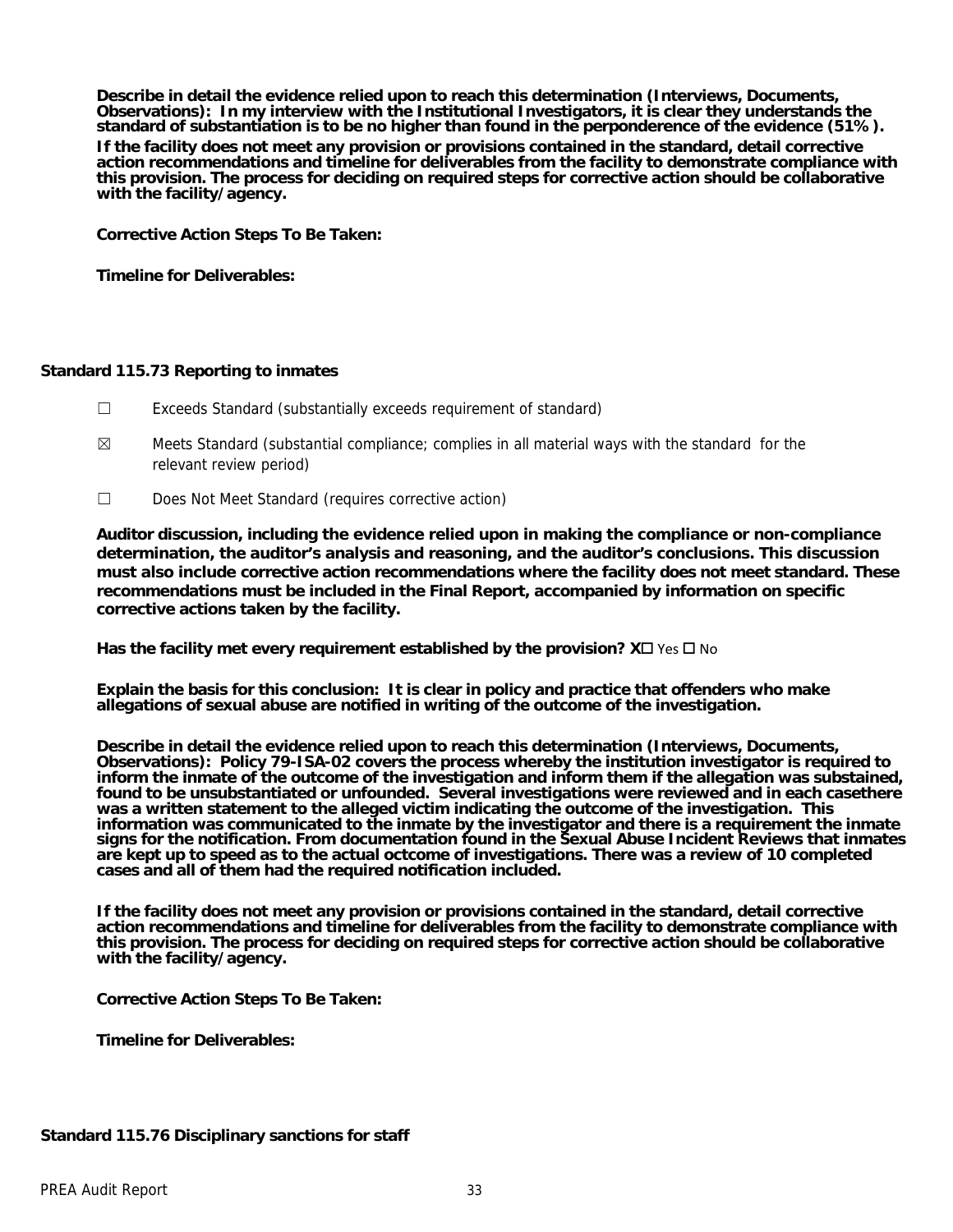- ☐ Exceeds Standard (substantially exceeds requirement of standard)
- $\boxtimes$  Meets Standard (substantial compliance; complies in all material ways with the standard for the relevant review period)
- ☐ Does Not Meet Standard (requires corrective action)

**Auditor discussion, including the evidence relied upon in making the compliance or non-compliance determination, the auditor's analysis and reasoning, and the auditor's conclusions. This discussion must also include corrective action recommendations where the facility does not meet standard. These recommendations must be included in the Final Report, accompanied by information on specific corrective actions taken by the facility.**

**Has the facility met every requirement established by the provision?**  $X \square YeS \square No$ 

**Explain the basis for this conclusion: During the period under review, January 1, 2016 through December 31, 2016, there were no sustained staff disciplinary cases regarding sexual abuse or sexual harassment, therefore, there were no measures to make judgment regarding the nature of those outcomes.** 

**Describe in detail the evidence relied upon to reach this determination (Interviews, Documents, Observations): Policy 79-ISA-01, Prison Rape Elimination Act as well as 31-SEM-02, Standards of Employee Conduct and 31-SEM-07, Unauthorized Relationships provide guidance regarding how employees are to be disciplined and how such discipline is to be reported if appropriate. During discussions with HR , it is clear there is an understanding of the process of staff discipline. During the review discussion was also had with the Labor Management Specialist who more than the HR department is involved in staff discipline. Although not discussed in the context of sexual abuse, it was clear he understood the process of progressive discipline. The disciplinary grid for unauthorized contact with offenders to include sexual misconduct shows that the Department takes a very serious stance on sexual abuse, "Committing any sexual act with any individual under the supervision of the Department or any individual within 6 months following their release from custody or supervision of the Department" calls for but one sanction: removal. The Standards of Employee Conduct states all cases of sexual misconduct will be referred to the OSP for determination of prosecution. Additionally, if there is a sustained case, unless it is clear the matter is not criminal, the matter is referred if appropriate to licensing boards/agencies.** 

**If the facility does not meet any provision or provisions contained in the standard, detail corrective action recommendations and timeline for deliverables from the facility to demonstrate compliance with this provision. The process for deciding on required steps for corrective action should be collaborative with the facility/agency.** 

**Corrective Action Steps To Be Taken:** 

**Timeline for Deliverables:** 

## **Standard 115.77 Corrective action for contractors and volunteers**

- ☐ Exceeds Standard (substantially exceeds requirement of standard)
- $\boxtimes$  Meets Standard (substantial compliance; complies in all material ways with the standard for the relevant review period)
- ☐ Does Not Meet Standard (requires corrective action)

**Auditor discussion, including the evidence relied upon in making the compliance or non-compliance determination, the auditor's analysis and reasoning, and the auditor's conclusions. This discussion must also include corrective action recommendations where the facility does not meet standard. These recommendations must be included in the Final Report, accompanied by information on specific**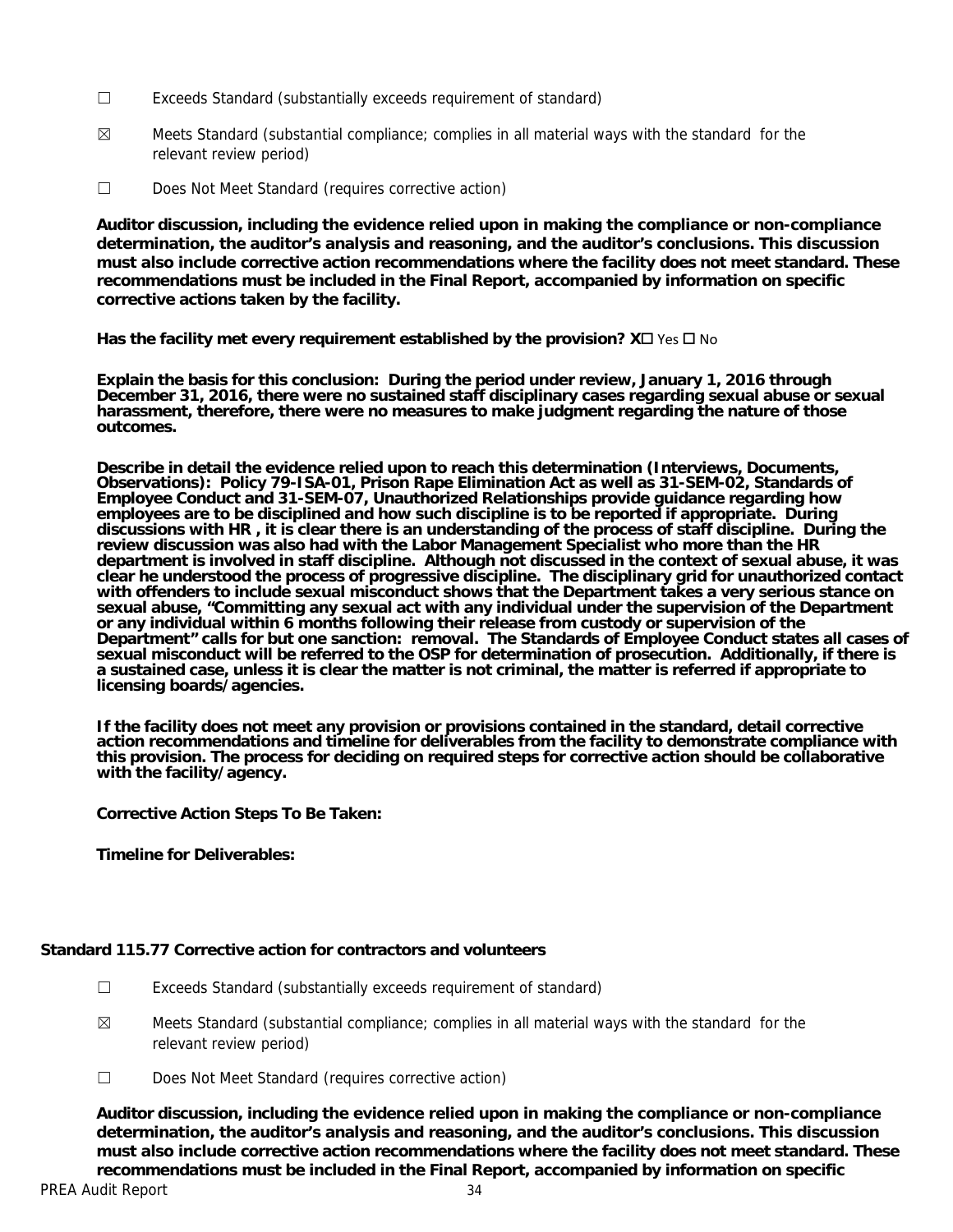**corrective actions taken by the facility.**

**Has the facility met every requirement established by the provision?**  $X \square \text{ Yes } \square$  **No** 

**Explain the basis for this conclusion: The standard of zero tolerance is the same for contractors and volunteers as for full-time employees. The substantive difference is that volunteers may be terminated for any alleged misconduct. The Standard of Conduct for Volunteers and Contractors provides that anyone engagikng in unauthorized personal relationships with inmates or their families, including correspondence or phone communicatikn with inmates and their families is prohibited.** 

**Describe in detail the evidence relied upon to reach this determination (Interviews, Documents, Observations): During this rating period there was one unsubstaited case where and inmate indicated a religious service volunteer patted him on the rear and criminal investigation that a food service contractor had been in an inappropriate relationship with an offender. In the case of the religious service volunteer the matter was unsubstainated after a full investigation. The criminal case against the food service contactor was pending at the time of the review. Policy clearly outlines what process the institution should follow. These policies are: 709-ISA-01, Prison Rape Elimination Act and 71-SOC-01, Recruitment, Training and Supervision of Volunteers. The Contractor-Volunteer Standards of Conduct were also reviewed. Much like the zero tolerance provided to staff, there is a zero tolerance for contractors and volunteers. The difference being is as long as the action of the institution was not arbitrary, the institution may terminate the contractor or volunteer without disciplinary process. The volunteer or contractor is subject to the same criminal procedure as any a full-time staff member. In the case of the religious volunteer he was not removed from providing religious services and in the case of the food service contractor, she has been removed.** 

**If the facility does not meet any provision or provisions contained in the standard, detail corrective action recommendations and timeline for deliverables from the facility to demonstrate compliance with this provision. The process for deciding on required steps for corrective action should be collaborative with the facility/agency.** 

**Corrective Action Steps To Be Taken:** 

**Timeline for Deliverables:** 

## **Standard 115.78 Disciplinary sanctions for inmates**

- ☐ Exceeds Standard (substantially exceeds requirement of standard)
- $\boxtimes$  Meets Standard (substantial compliance; complies in all material ways with the standard for the relevant review period)
- ☐ Does Not Meet Standard (requires corrective action)

**Auditor discussion, including the evidence relied upon in making the compliance or non-compliance determination, the auditor's analysis and reasoning, and the auditor's conclusions. This discussion must also include corrective action recommendations where the facility does not meet standard. These recommendations must be included in the Final Report, accompanied by information on specific corrective actions taken by the facility.**

Has the facility met every requirement established by the provision?  $X\square$  Yes  $\square$  No

**Explain the basis for this conclusion: The inmate disciplinary process is outlined in policy to include steps were there is sexual abuse found. The inmate rules of conduct articulates definitions of sexual misconduct as well as sanctions which may be taken if there is a finding of guilt. The inmate discipline policy, 56-DSC-01, follows guidance found in the Supreme Court case of Wolff as well as the Supreme Court case of Turner.**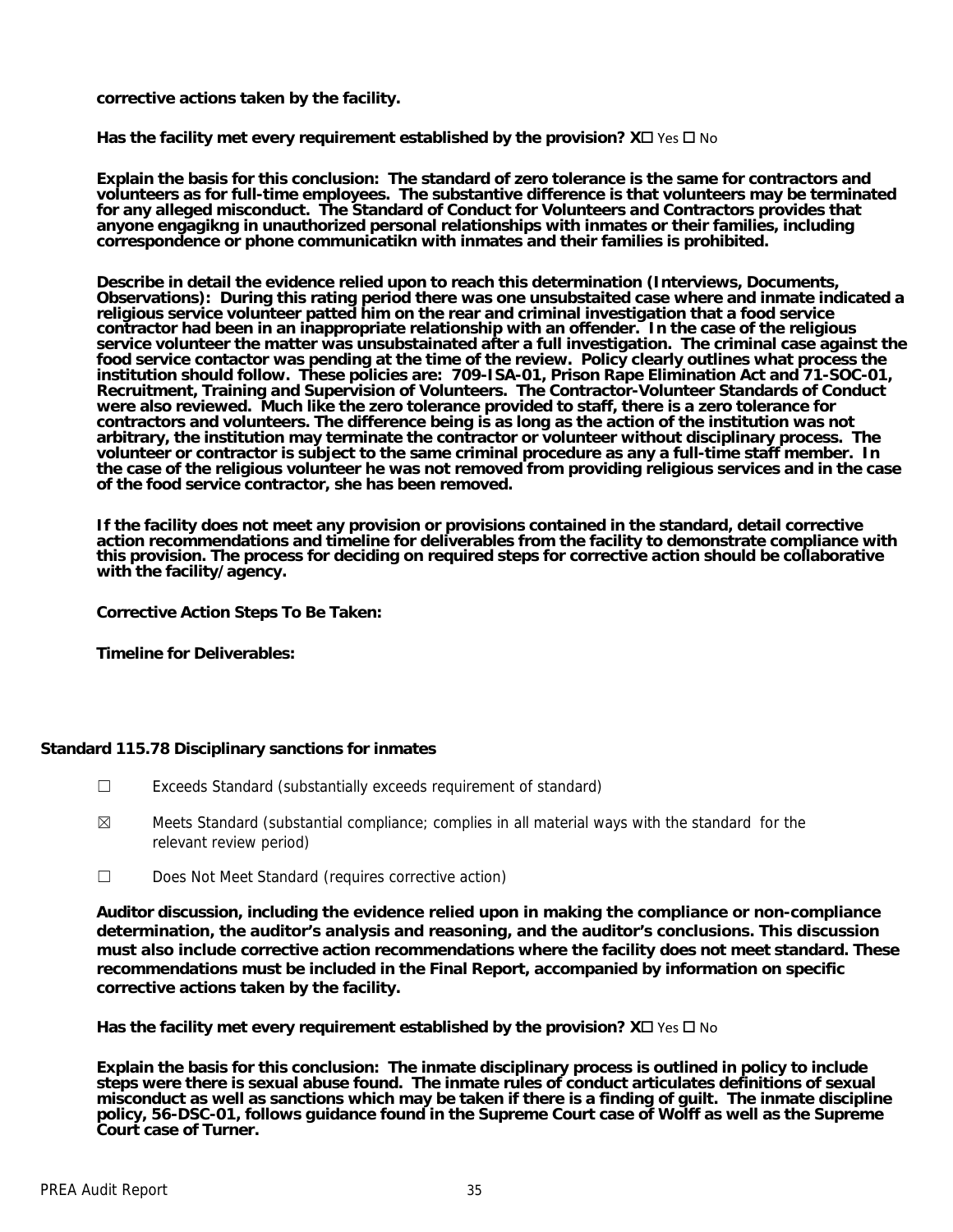**Describe in detail the evidence relied upon to reach this determination (Interviews, Documents, Observations): While there have been no findings of sexual abuse between inmates during this audit period, nor have there been any findings of any substantiated staff on inmate sexual abuse cases. The definitions between what is inmate sexual abuse and staff sexual abuse is clearly stated. The inmate code of conduct also provides for rule violations for sexual misconduct other than sexual abuse and provides for sanctions for them. The most common is called a Rule 13 violation, which in most cases is two inmates kissing each other. In reviewing documentation there was one case of a Rule 13 violaiton between inmates where each of the two were touching each other inappropriately. Policy is clear that an inmate may not be charged with sexual misconduct with staff where the staff member consented to the contact. There is one case pending criminial disposition where an inmate and staff member were involved in a romantic relationship. The inmates, victims or agressors are referred for counseling and treatment. Discussion with the Mental Health Chief confimed this is the policy of WCI. Policy also outlines inmates who make allegations which are found to be false are not automatically subject to discipline. Such review is completed on a case by case basis with clear reasoning shown as to why an inmate who provided a false report is being disciplined. Policy 79-ISA-02 covers the issue of reporting. There was a case found where an inmate was disciplined after he admitted providing false information. The incident was unfounded and the offender indicated he was lying.** 

**If the facility does not meet any provision or provisions contained in the standard, detail corrective action recommendations and timeline for deliverables from the facility to demonstrate compliance with this provision. The process for deciding on required steps for corrective action should be collaborative with the facility/agency.** 

**Corrective Action Steps To Be Taken:** 

**Timeline for Deliverables:** 

## **Standard 115.81 Medical and mental health screenings; history of sexual abuse**

- ☐ Exceeds Standard (substantially exceeds requirement of standard)
- $\boxtimes$  Meets Standard (substantial compliance; complies in all material ways with the standard for the relevant review period)
- ☐ Does Not Meet Standard (requires corrective action)

**Auditor discussion, including the evidence relied upon in making the compliance or non-compliance determination, the auditor's analysis and reasoning, and the auditor's conclusions. This discussion must also include corrective action recommendations where the facility does not meet standard. These recommendations must be included in the Final Report, accompanied by information on specific corrective actions taken by the facility.**

**Has the facility met every requirement established by the provision?**  $X \Box Y$  **is**  $\Box N$ **o** 

**Explain the basis for this conclusion: Those who have been victimized whether during this period of confinement are afforded mental health counseling. During the process of assessment if anyone is found to have been abused there is a mental health referral provided. Also, because WCI is a prison, any person who has been found to be a sexual perpetrator whether during this period of confinemdent are before are afforded the opportuting of mental health counseling. The automated process of the PREA risk assessment provides an ability to make referrals in a timely fashion. In the case reviewed, cases were formally referred to mental in no more than four days and were assigned to a provider on the same day. Also reviewed were cases where the offender was identified as an abuser. These persons were afforded the opportunity of mental health couseling.** 

**Describe in detail the evidence relied upon to reach this determination (Interviews, Documents, Observations): During the process of interviewing inmates any offender who reported they had been victimized was asked the question if they knew they could obtain counseling. The men who were asked this question knew they could ask for mental health counseling. Policies regarding this matter to include 79-ISA-02, and 79-ISA-04, PREA Risk Assessments and Accomodation Strategies were reviewed.**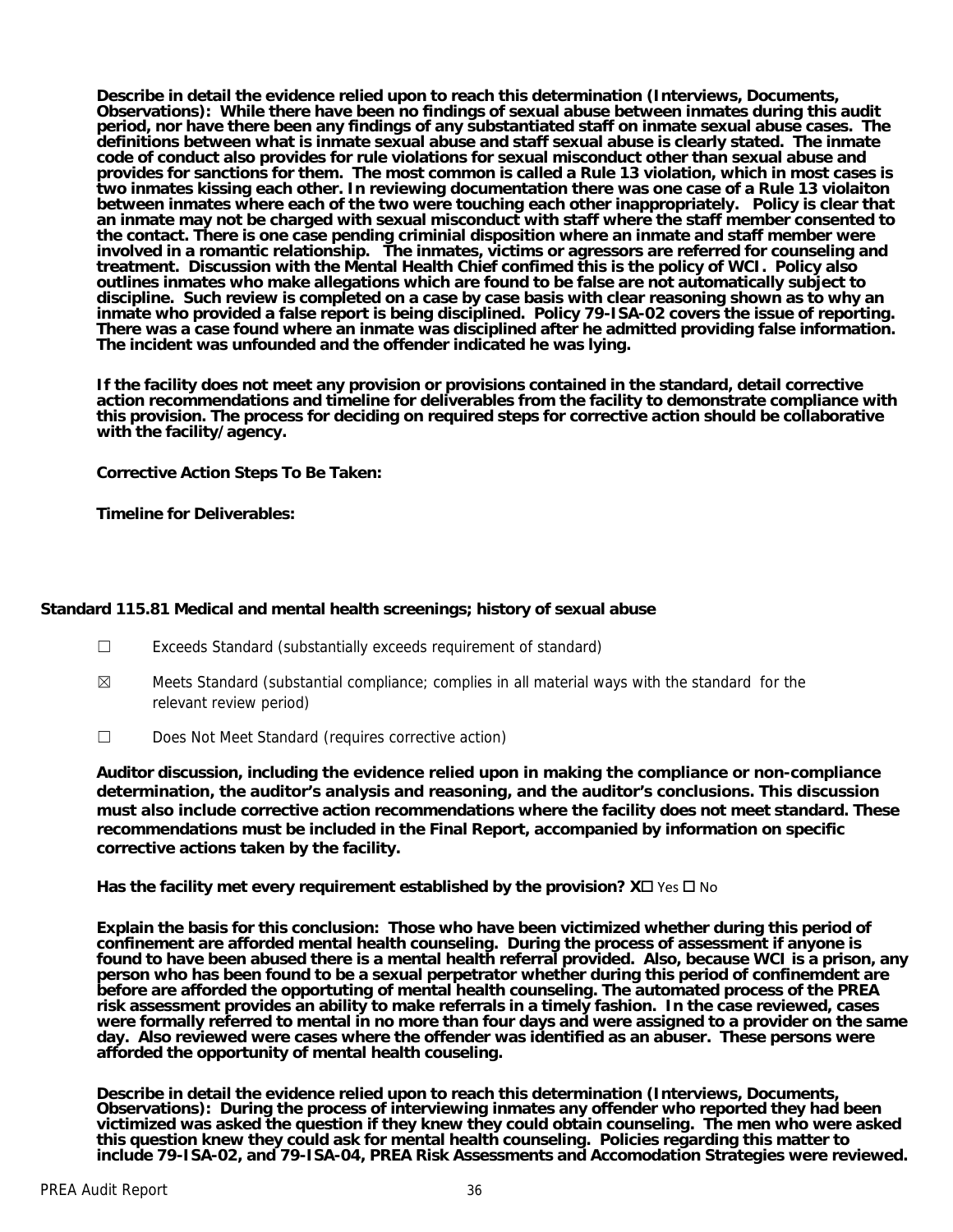**The PREA classification list was also reviewed. This list provides a snapshot of all offenders who have been found as victims, potential victims, agressors, or potential agressors. Formal referral memorandum were also reviewed as well as documentation to demonstrate that subsequent to a referral a psychological assessment was provided.** 

**If the facility does not meet any provision or provisions contained in the standard, detail corrective action recommendations and timeline for deliverables from the facility to demonstrate compliance with this provision. The process for deciding on required steps for corrective action should be collaborative with the facility/agency.** 

**Corrective Action Steps To Be Taken:** 

**Timeline for Deliverables:** 

## **Standard 115.82 Access to emergency medical and mental health services**

- ☐ Exceeds Standard (substantially exceeds requirement of standard)
- $\boxtimes$  Meets Standard (substantial compliance; complies in all material ways with the standard for the relevant review period)
- ☐ Does Not Meet Standard (requires corrective action)

**Auditor discussion, including the evidence relied upon in making the compliance or non-compliance determination, the auditor's analysis and reasoning, and the auditor's conclusions. This discussion must also include corrective action recommendations where the facility does not meet standard. These recommendations must be included in the Final Report, accompanied by information on specific corrective actions taken by the facility.**

Has the facility met every requirement established by the provision?  $X\square$  Yes  $\square$  No

**Explain the basis for this conclusion: During the period of time between January 1, 2016, and December 31, 2016, there were no cases where medical staff had to provide for emergency medical care. There were referrals of persons who had alleged being sexully abused. These referrals included objective medical examination and mental health referral. There was one case reviewed where an inmate alleged vicitimization in the community but did not desire referral to either medical or mental health. The agency has a medical protocol (B-11) which clearly outlines treatment as needed is to be provided without cost to the offender.** 

**Describe in detail the evidence relied upon to reach this determination (Interviews, Documents, Observations): During the process of interview with staff they were aware of the requirement to provide emergeny medical and mental health care. Specfically, questions were asked about an inmate who had been sexually abused and was injured as to the priority of care. With a bit of prompting all but one staff member was able to state that emergency medical care might trump waiting for the shift supervisor. Inmates also were aware of their right in this case to emergency medical care. Review of medical and mental health notes were reviewed, medical schedules were reviewed, on-call information was reviewed for a independent medical practictioner if needed as well as mental health staff. Medical staff are available 24/7. Policy delineates the giving of sexually transmitted disease propholactics if necessary as well as emergency contraceptive. There have been no cases where this action needed to be taken. The policies reviewed included, 79-ISA-02, Prisons Sexual Misconduct Reporting and Response… as well as 67-MNH-09, Suicide Prevention and Medical Protocol B-11, Medical Care Guidelines for Sexual Conduct or Recent Sexual Abuse.** 

**If the facility does not meet any provision or provisions contained in the standard, detail corrective action recommendations and timeline for deliverables from the facility to demonstrate compliance with this provision. The process for deciding on required steps for corrective action should be collaborative with the facility/agency.** 

**Corrective Action Steps To Be Taken:**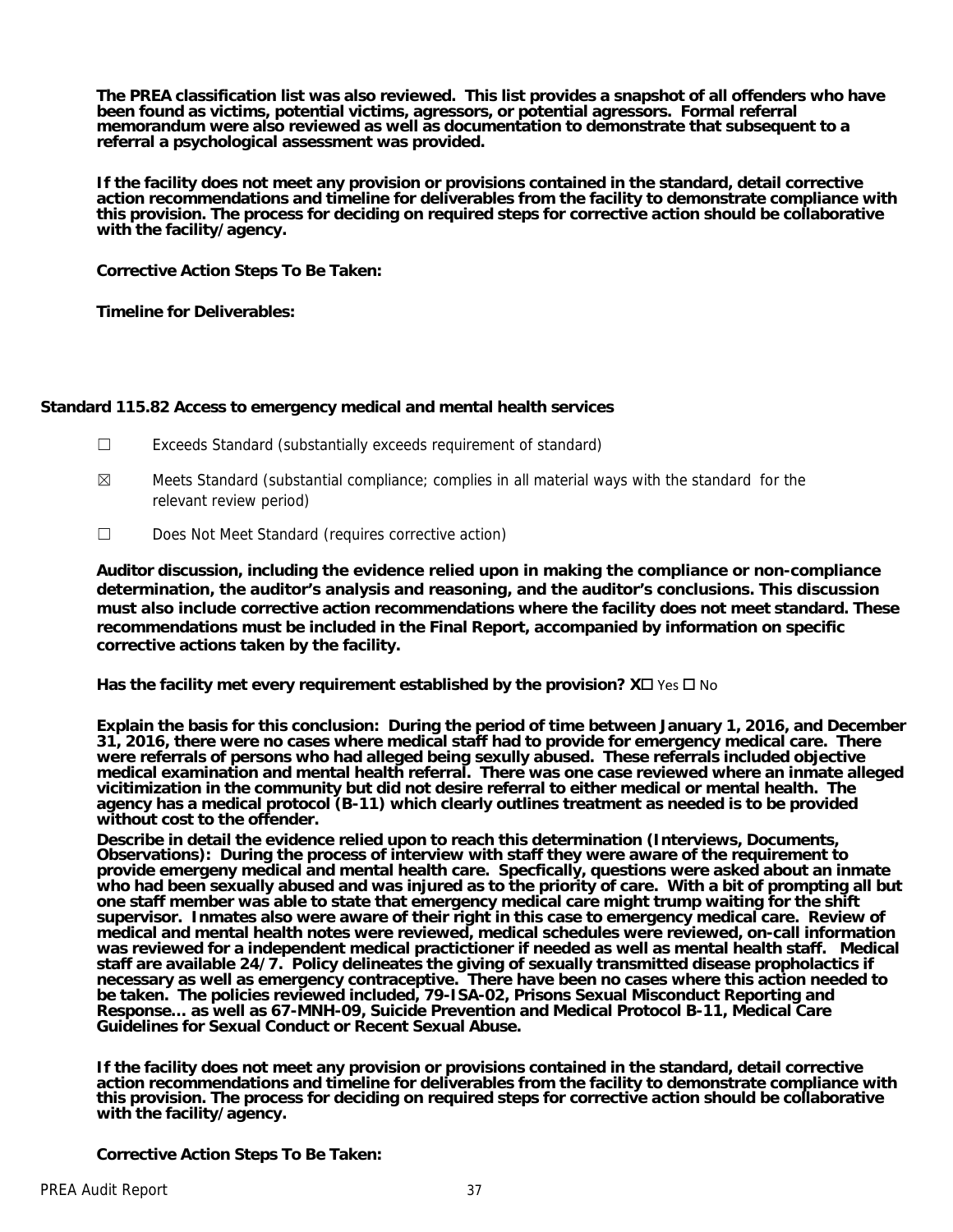**Timeline for Deliverables:** 

**Suggestion: At some point in time the health care leadership of ODRC might want to determine if issues regarding emergency medical care as well as emergency mental health care could be codified in one document.** 

#### **Standard 115.83 Ongoing medical and mental health care for sexual abuse victims and abusers**

- ☐ Exceeds Standard (substantially exceeds requirement of standard)
- $\boxtimes$  Meets Standard (substantial compliance; complies in all material ways with the standard for the relevant review period)
- ☐ Does Not Meet Standard (requires corrective action)

**Auditor discussion, including the evidence relied upon in making the compliance or non-compliance determination, the auditor's analysis and reasoning, and the auditor's conclusions. This discussion must also include corrective action recommendations where the facility does not meet standard. These recommendations must be included in the Final Report, accompanied by information on specific corrective actions taken by the facility.**

**Has the facility met every requirement established by the provision?**  $X \Box Y$  **is**  $\Box N$ **o** 

**Explain the basis for this conclusion: WCI offers medical and mental health evaluation, and as appropriate treatment to all inmates who have been victiminzed by sexual abuse in any prison, jail, lockup, or juvenile facility** 

**Describe in detail the evidence relied upon to reach this determination (Interviews, Documents, Observations): The following information was reviewed to assist in this determination: Policies 79-ISA-02, 67-MNH-02, 67-MNH-O4, 67-MNH-67, and the previously mentioned medical protocol. The mental health policies discussed mental health screening, mental health treatment and discharge. There were no cases during this period where medical needed to provide follow-up care; however, the HCA was able to articulate the care which would be provided to offenders. The Mental Health Administrator was able to discuss the steps which would take place to provide on-going mental health care.** 

**If the facility does not meet any provision or provisions contained in the standard, detail corrective action recommendations and timeline for deliverables from the facility to demonstrate compliance with this provision. The process for deciding on required steps for corrective action should be collaborative with the facility/agency.** 

**Corrective Action Steps To Be Taken:** 

**Timeline for Deliverables:** 

## **Standard 115.86 Sexual abuse incident reviews**

- $\boxtimes$  Exceeds Standard (substantially exceeds requirement of standard)
- ☐ Meets Standard (substantial compliance; complies in all material ways with the standard for the relevant review period)
- ☐ Does Not Meet Standard (requires corrective action)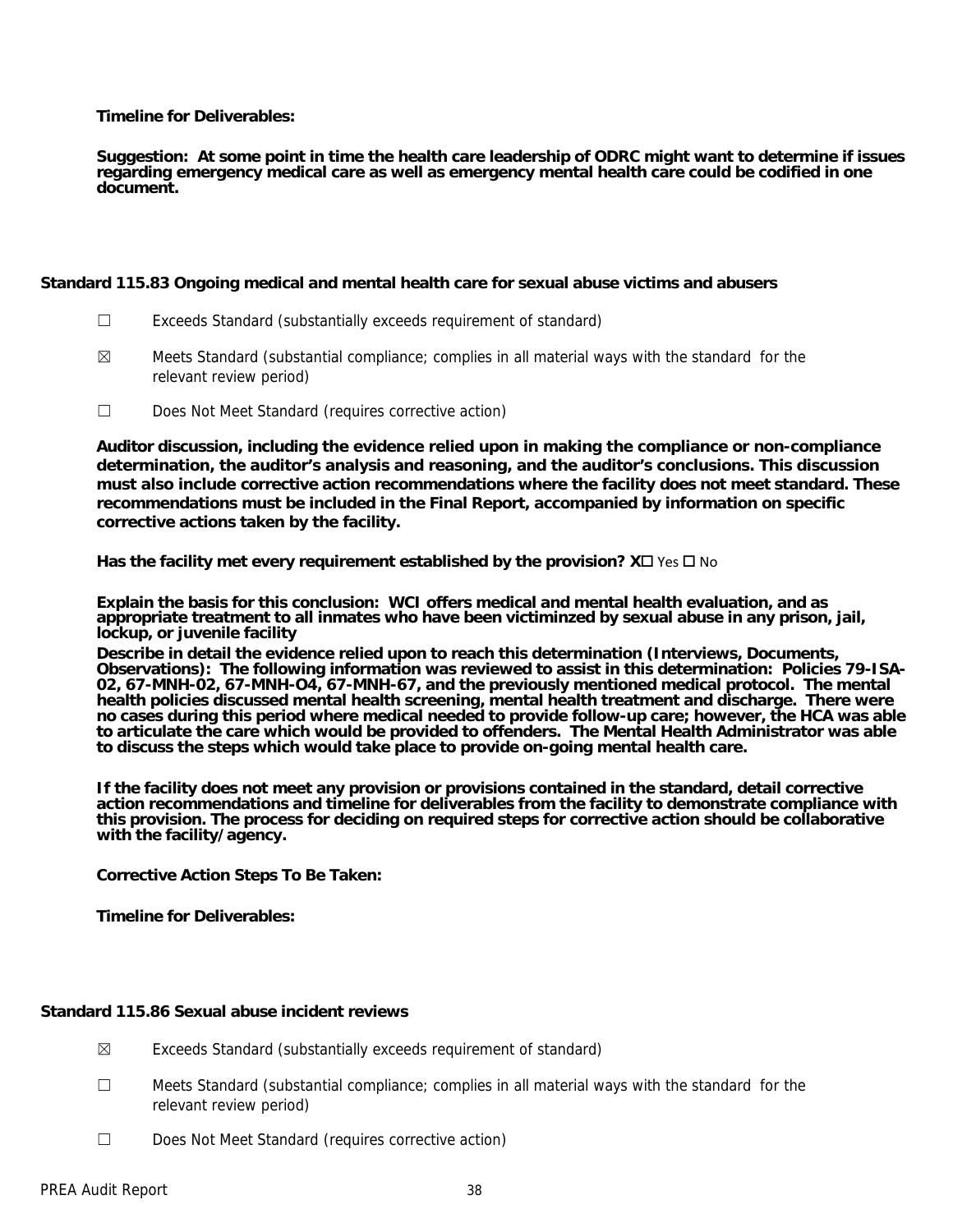**Auditor discussion, including the evidence relied upon in making the compliance or non-compliance determination, the auditor's analysis and reasoning, and the auditor's conclusions. This discussion must also include corrective action recommendations where the facility does not meet standard. These recommendations must be included in the Final Report, accompanied by information on specific corrective actions taken by the facility.**

**Has the facility met every requirement established by the provision?**  $X \square YeS \square No$ 

**Explain the basis for this conclusion: The instiution reviews every allegation of sexual abuse, whether founded or not to determine if there are steps which might be taken to provide amelioration. This process is called the Sexual Assault Review and there is a team of institution staff who sits as members of this team. They include the Deputy Warden, the Institution Investigator, the Institution Compliance Manager, a Designated Victim Support Person, and other staff who may have relevant information. This process is codified in policy 79-ISA-03, Sexual Abuse Review Team.** 

**Describe in detail the evidence relied upon to reach this determination (Interviews, Documents, Observations: The minutes of several SART meetings were reviewed. The team members demonstrated they took the responsibility seriously. From the review of the minutes provided this process at WCI is a comprehensive process and each and every issue is reviewed. In reviewing the minutes of the reviews, especially those whose cases were unsubtaintiated, the work was impressive. There were real suggestions for improvement. Some but not inclusive factors reviewed include: change in policy procedure warranted, was the incident motivated by race, ethnicity, gender identity, LGBTI status real or perceived, physical barriers, staffing and if augmenting with technology (generally cameras) might assist.** 

**If the facility does not meet any provision or provisions contained in the standard, detail corrective action recommendations and timeline for deliverables from the facility to demonstrate compliance with this provision. The process for deciding on required steps for corrective action should be collaborative with the facility/agency.** 

**Corrective Action Steps To Be Taken:** 

**Timeline for Deliverables:** 

## **Standard 115.87 Data collection**

- ☒ Exceeds Standard (substantially exceeds requirement of standard)
- $\Box$  Meets Standard (substantial compliance; complies in all material ways with the standard for the relevant review period)
- ☐ Does Not Meet Standard (requires corrective action)

**Auditor discussion, including the evidence relied upon in making the compliance or non-compliance determination, the auditor's analysis and reasoning, and the auditor's conclusions. This discussion must also include corrective action recommendations where the facility does not meet standard. These recommendations must be included in the Final Report, accompanied by information on specific corrective actions taken by the facility.**

**Has the facility met every requirement established by the provision?**  $X \square \text{ Yes } \square$  **No** 

**Explain the basis for this conclusion: This is an agency standard regarding data collection. The agency has clearly stated guidance for PREA data collection and monitoring. Many documents were reviewed to ascertain the level of data collection and if there was analysis of the data provided.** 

**Describe in detail the evidence relied upon to reach this determination (Interviews, Documents, Observations): The following documents were reviewed to include the PREA incident packet, which puts**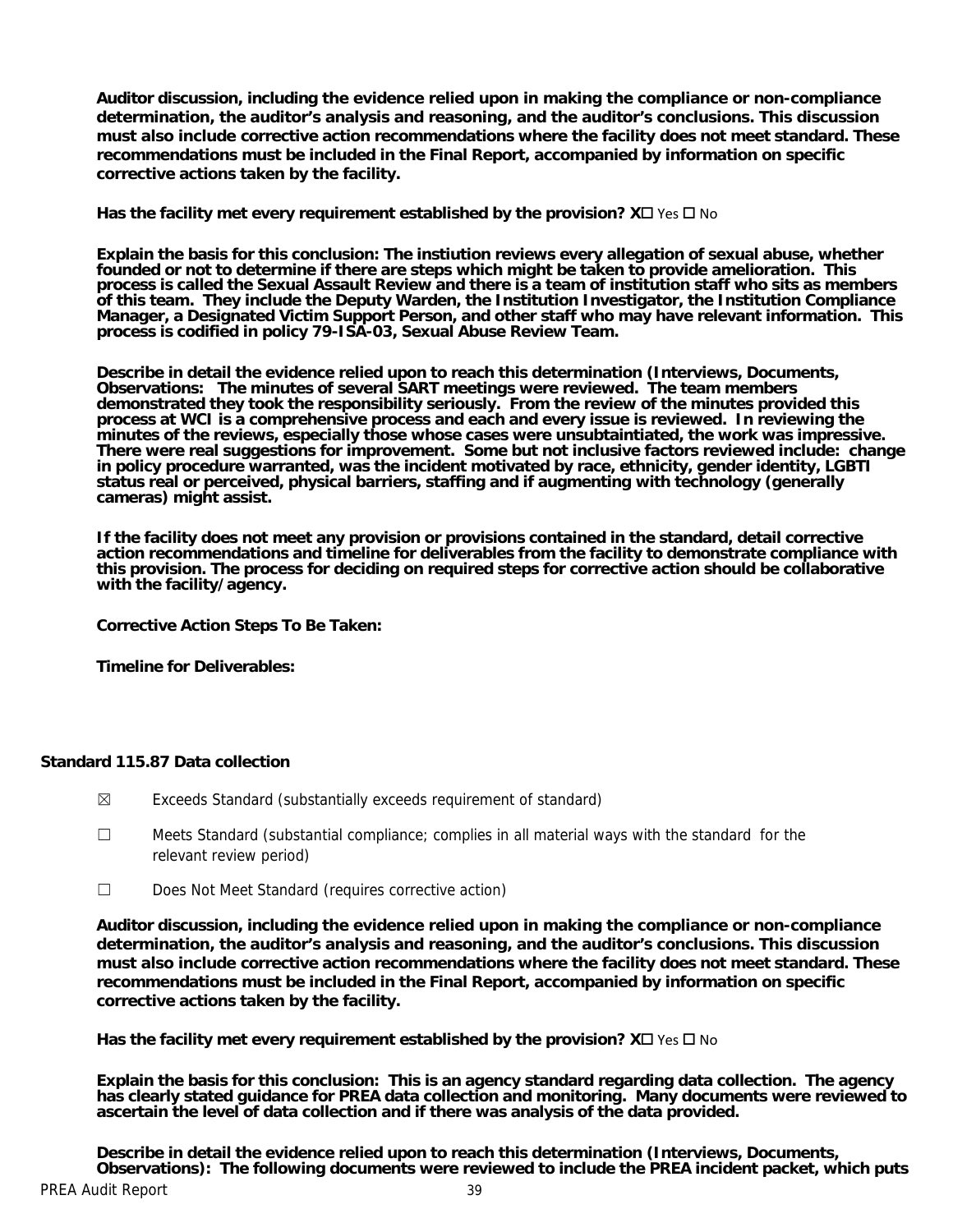**all information regarding a PREA allegation in one packet. This packet includes an incident summary, victim information, perpetrator information, protection and follow-up information, investigation and outcome information, sexual abuse review team information and whether there was a prosecution. Beginning in late November 2016, the information in this packet was automated and entered into a data base. This will allow for OH to review issues across their system as a whole or against like security institutions or geographic areas. The use of these analytics will provide data to improve the process or validate the process which exists. In addition to this being reviewed, the actual annual report for 2016 was reviewed. This report was completed manually without automation. Also the DOJ SSV for 2015 was reviewed as well as the Private Facility Report. There are only two private facilities in Ohio, both managed by different governing bodies. While not germane to this report the difference in data reported between the two facilities bear analysis. Other information reviewed included the policy on the Prision Rape Elimination Act, specifically regarding data definitions and collection requirements. The department should be commended for developing system which is automated and will result over time with significant data.** 

**If the facility does not meet any provision or provisions contained in the standard, detail corrective action recommendations and timeline for deliverables from the facility to demonstrate compliance with this provision. The process for deciding on required steps for corrective action should be collaborative with the facility/agency.** 

**Corrective Action Steps To Be Taken:** 

**Timeline for Deliverables:** 

## **Standard 115.88 Data review for corrective action**

- ☐ Exceeds Standard (substantially exceeds requirement of standard)
- $\boxtimes$  Meets Standard (substantial compliance; complies in all material ways with the standard for the relevant review period)
- ☐ Does Not Meet Standard (requires corrective action)

**Auditor discussion, including the evidence relied upon in making the compliance or non-compliance determination, the auditor's analysis and reasoning, and the auditor's conclusions. This discussion must also include corrective action recommendations where the facility does not meet standard. These recommendations must be included in the Final Report, accompanied by information on specific corrective actions taken by the facility.**

**Has the facility met every requirement established by the provision?**  $X \Box Y$  **is**  $\Box N$ **o** 

**Explain the basis for this conclusion: This is an agency standard and provides for data review of information collected. This is the analysis part to the collection part of the PREA review.** 

**Describe in detail the evidence relied upon to reach this determination (Interviews, Documents, Observations): The ODRC Annual PREA report as well as the ODRC webpage showing the availability of the PREA report was reviewed. An opinion is rendered that this standard could easily be combined with the standard on data collection. The automation of the PREA incident report will provide significant data where analysis can be developed. At this point in time, WCI is doing all it can to review data. When the automatied system is ripe with data and fully functional, there is do doubt institutions and the agency can dissect information.** 

**If the facility does not meet any provision or provisions contained in the standard, detail corrective action recommendations and timeline for deliverables from the facility to demonstrate compliance with this provision. The process for deciding on required steps for corrective action should be collaborative with the facility/agency.** 

**Corrective Action Steps To Be Taken:**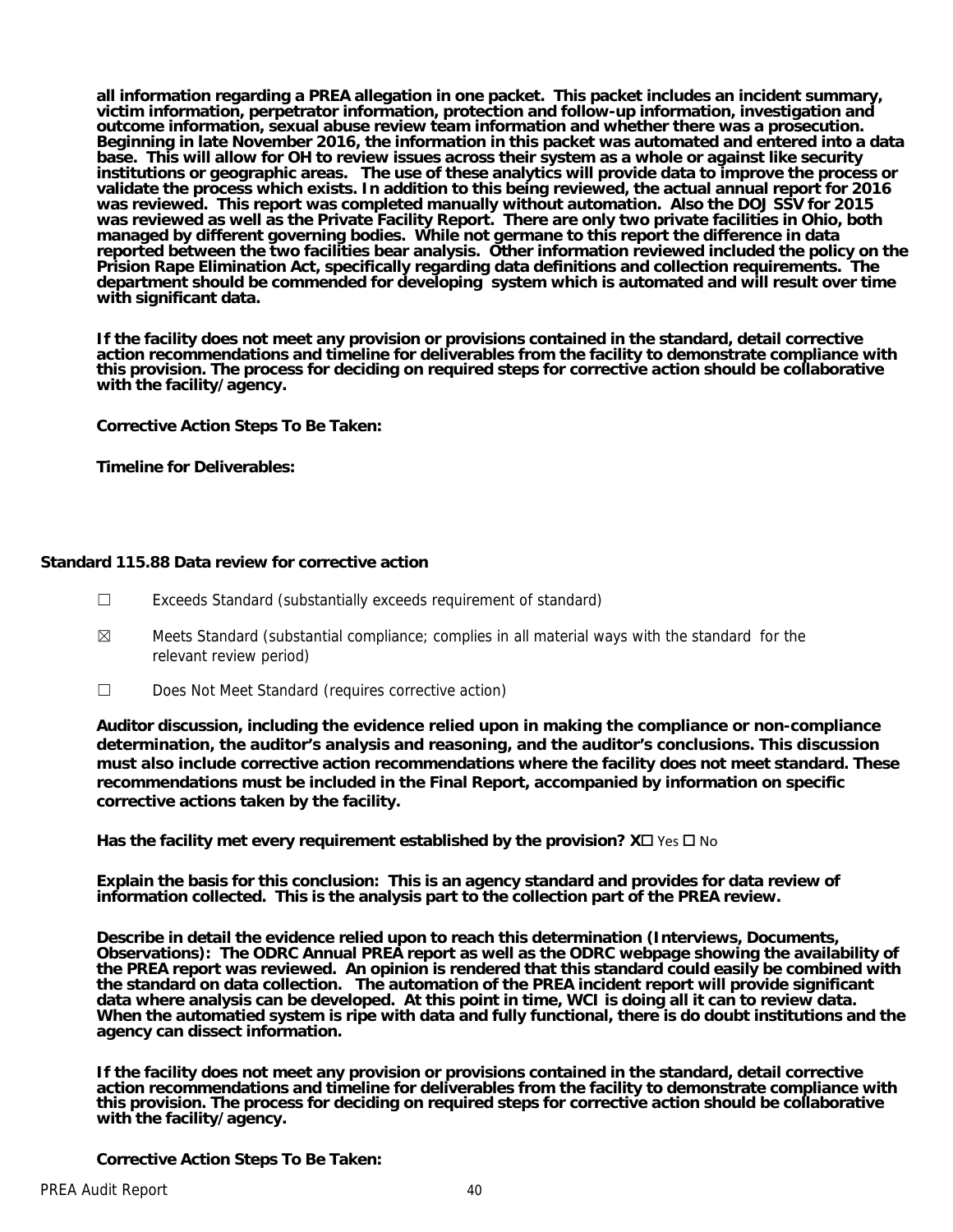**Timeline for Deliverables:** 

## **Standard 115.89 Data storage, publication, and destruction**

- ☐ Exceeds Standard (substantially exceeds requirement of standard)
- $\boxtimes$  Meets Standard (substantial compliance; complies in all material ways with the standard for the relevant review period)
- ☐ Does Not Meet Standard (requires corrective action)

**Auditor discussion, including the evidence relied upon in making the compliance or non-compliance determination, the auditor's analysis and reasoning, and the auditor's conclusions. This discussion must also include corrective action recommendations where the facility does not meet standard. These recommendations must be included in the Final Report, accompanied by information on specific corrective actions taken by the facility.**

**Has the facility met every requirement established by the provision?**  $X \square \text{ Yes } \square$  **No** 

**Explain the basis for this conclusion: This is an agency standard which calls for incident based and aggregate data to be securely maintained. The information is maintained according to state and departmental record retention.** 

**Describe in detail the evidence relied upon to reach this determination (Interviews, Documents, Observations): The following information was reviewed in making this determination. Policy 79-ISA-01, Prison Rape Elimination Act, which includes an entire section on data collection, monitoring and data retention, the ODRC record retention schedule which outlines that sexual abuse investigations are to be retained for a minimum of ten years after an inmate has reached their final release or death or in the case of an employee, 10 years after an employee is no longer employed by the agency. In the case of criminal action, records are retained according to the provisions of the criminal investigatory agency and/or Court.** 

**If the facility does not meet any provision or provisions contained in the standard, detail corrective action recommendations and timeline for deliverables from the facility to demonstrate compliance with this provision. The process for deciding on required steps for corrective action should be collaborative with the facility/agency.** 

**Corrective Action Steps To Be Taken:** 

**Timeline for Deliverables:** 

## **AUDITOR CERTIFICATION**

I certify that:

- $\boxtimes$  The contents of this report are accurate to the best of my knowledge.
- $\boxtimes$  No conflict of interest exists with respect to my ability to conduct an audit of the agency under review, and